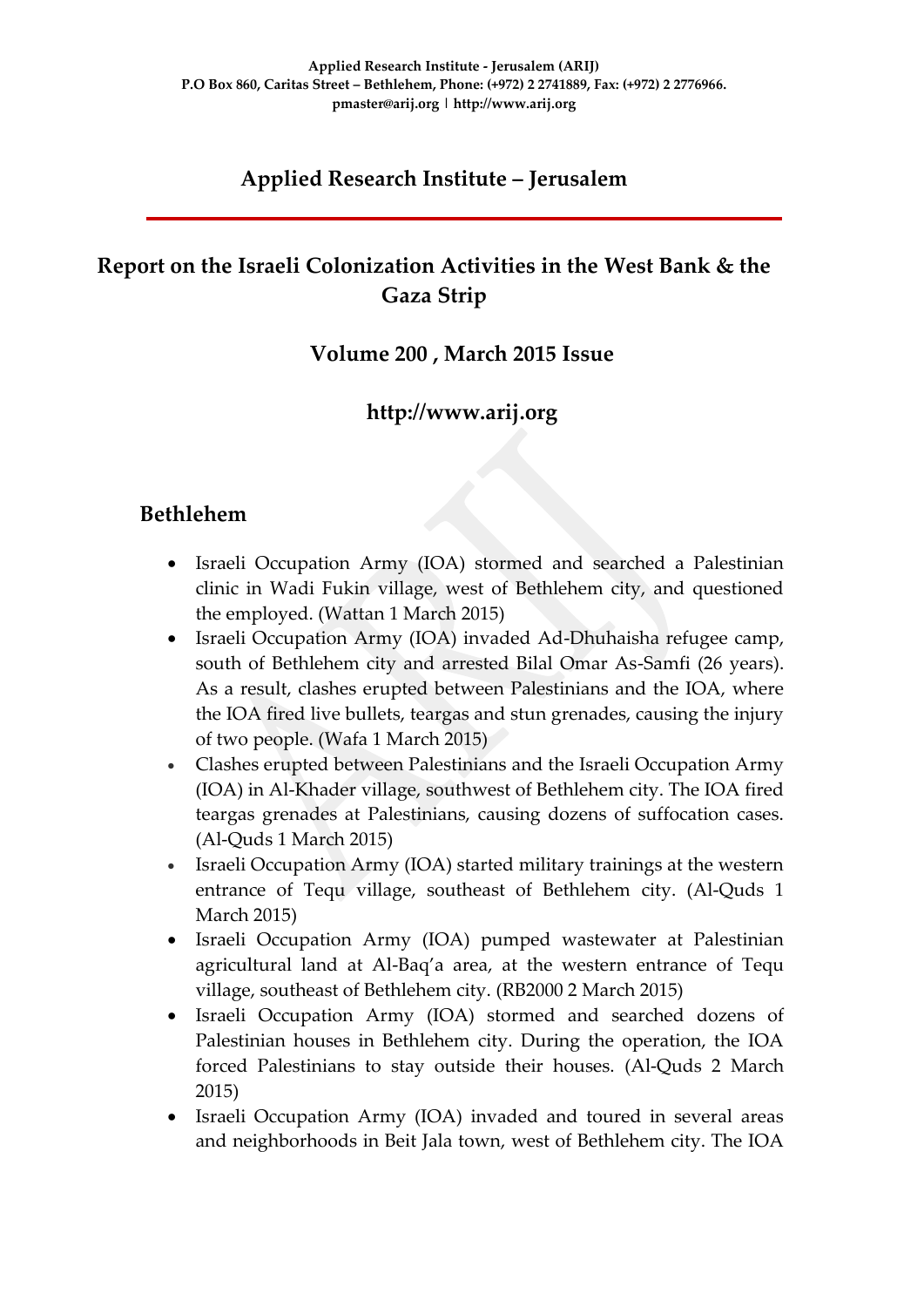erected sudden checkpoints, stopped and searched Palestinian vehicles and checked ID cards. (Al-Quds 2 March 2015)

- Israeli Occupation Army (IOA) toured around Husan village, west of Bethlehem city. (AL-Quds 2 March 2015)
- Israeli Occupation Army (IOA) handed out military order to demolish three houses and to stop the construction in five others in Ein Al-Balad area in Nahhalin village, west of Bethlehem city. The targeted houses are owned by: Ribhi Ibrahim Ghaiada, Maher Husni Najajra, Ibrahim Daoud Shakarnih, Malak Mahmoud Shakarnih, Mohammad Rebhi Fanun, Hussan Sobhi Shakarniah (his house consist of three floors), Salem Al-Nees (his house consist of two floors) and Hassan Nimir Najajrah (his house consist of three floors) (RB2000 3 March 2015)
- Israeli Occupation Army (IOA) closed for few house Al Container military checkpoint, northeast of Bethlehem governorate. The IOA prevented Palestinians from crossing the checkpoint. Note that Al-Container checkpoint link between the south of the West Bank with the north and central. (RB2000 5 March 2015)
- Clashes erupted between Palestinians and the Israeli Occupation Army (IOA) in Ayda refugee camp, north of Bethlehem city. The IOA fired teargas and stun grenades at Palestinians and houses causing dozens of suffocation cases. (Al-Quds 6 March 2015)
- Clashes erupted between Palestinians and the Israeli Occupation Army (IOA) in Al-Khader village, southwest of Bethlehem city. The IOA fired rubber bullets, teargas and stun grenades at Palestinians, causing dozens of suffocation cases. During the clashes, the IOA stormed a Palestinian house owned by Mahmoud Hamdan Al-Wahsh. (Al-Quds 6 March 2015)
- Israeli Occupation Army (IOA) invaded and toured in several areas and neighborhoods in Bethlehem city. (Mawwal 7 March 2015)
- Israeli Occupation Army (IOA) invaded and toured in several areas in Wadi Fukin village, west of Bethlehem city. The IOA erected a military checkpoint at the western entrance of the village. (Al-Quds 8 March 2015)
- Israeli Occupation bulldozers start to razed 80 dunums of Palestinian land at the northern entrance of Kisan village, southeast of Bethlehem city, to construct an Israeli factory. The Israeli Army informed the Palestinians that the targeted land and about 600 dunums around it classified as "State land". (Wafa & Al-Quds 8 March 2015)
- Israeli Occupation Army (IOA) and bulldozers continued razing Palestinian land (about 80 dunums) at the northern entrance of Kisan village, southeast of Bethlehem city. (Al-Quds 10 March 2015)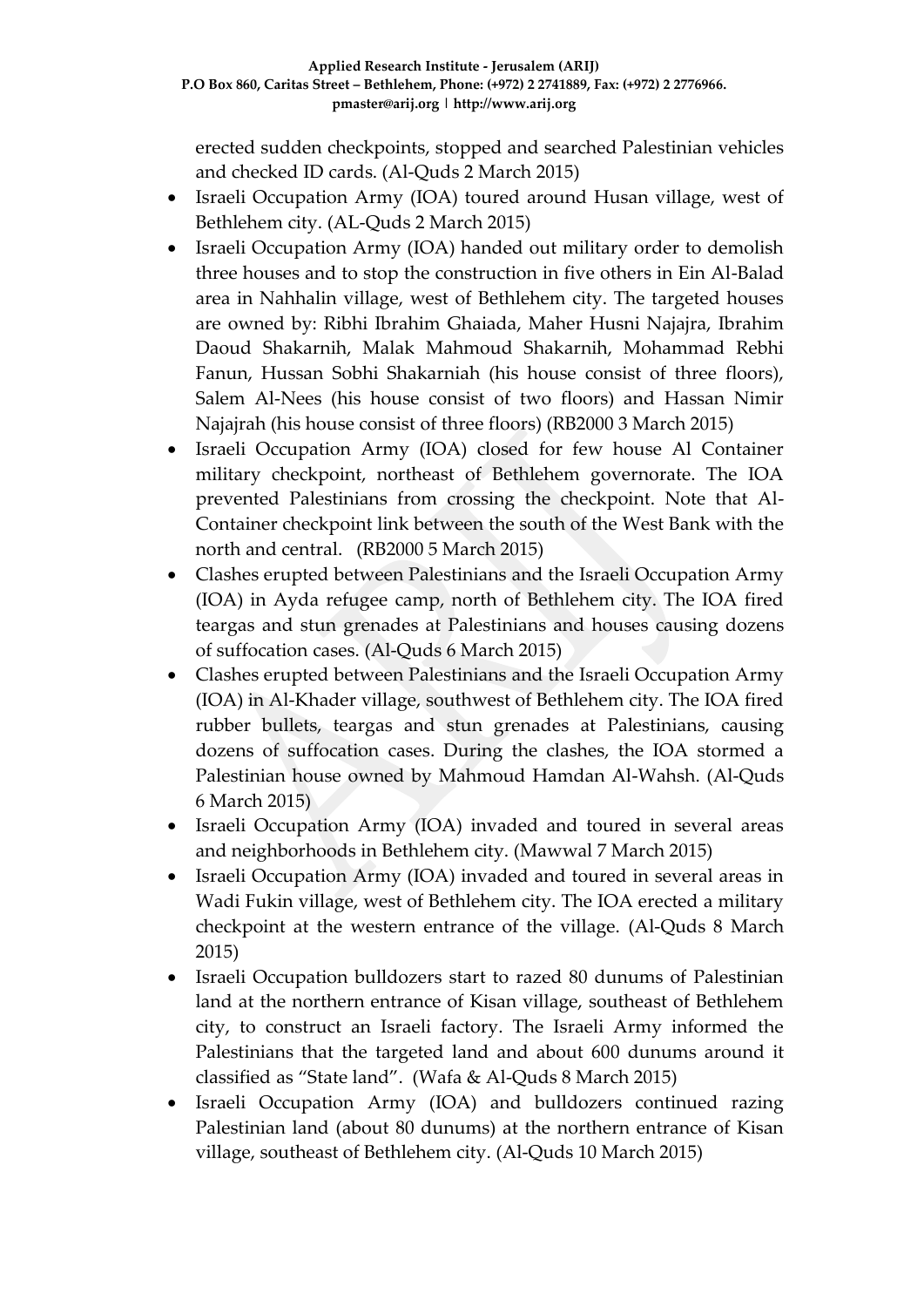- Israeli Occupation bulldozers razed Palestinian land in Batan Al-Ma'asi and Um Mohammaden areas in Al-Khader village, southwest of Bethlehem city. (ARIJ Field Workers 10 March 2015)
- Israeli Occupation Army (IOA) invaded and searched dozens of Palestinian commercial structures in Husan village, west of Bethlehem city. (Wafa 13 March 2015)
- Clashes erupted between Palestinians and the Israeli Occupation Army (IOA) near Rachael tomb, north of Bethlehem city. The IOA fired rubber bullets at Palestinians. During the clashes, the IOA assaulted and arrested Akram Abu Daya (12 years). (PNN & Al-Quds 13 March 2015)
- Israeli Occupation Army (IOA) stormed Beit Fajjar village, south of Bethlehem city and toured in its neighborhoods. The IOA erected a sudden checkpoint at the western entrance of the village, where they stopped and searched Palestinian vehicles. (Wafa 13 March 2015)
- Israeli Occupation Army (IOA) attacked the weekly non-violent protest against the segregation wall and settlements in Al-Masara village, south of Bethlehem city. The IOA assaulted participants and fired stun grenades at them. (Al-Quds 13 March 2015)
- Israeli Occupation Army (IOA) attacked a non-violent protest in Kisan village, southeast of Bethlehem city. The IOA assaulted Palestinian journalists and arrested Hassan Brijiya and Amjad Jubran. The IOA also, fired teargas grenades at Palestinians, causing dozens of suffocation cases. (Al-Quds 13 March 2015)
- Israeli settlers living in Sde Bouz outpost attacked Palestinian farmers while they were working in their land at Ein Qasis area in Al-Khader village, southwest of Bethlehem city. (Al-Quds 13 March 2015)
- Israeli settlers escorted by the Israeli Occupation Army (IOA) forced a Palestinian farmer to leave his land at Ein Al-Qasis area in Al-Khader village, southwest of Bethlehem city, and uprooted a number of olive seedlings. The targeted trees are owned by Ahmed Salem Awad Sobeh (48 years). (Wafa 14 March 2015)
- Israeli Occupation Army (IOA) set up a caravan at 80 dunums of Palestinian land in Kisan village, southeast of Bethlehem city. (RB2000 17 March 2015)
- Clashes erupted between Palestinians and the Israeli Occupation Army (IOA) in Tequ village, southeast of Bethlehem city. The IOA fired teargas and stun grenades, causing dozens of suffocation cases. (ARN 18 March 2015)
- Israeli Occupation Army (IOA) assaulted Mohammad Al-Ba'lawi after stopping at a sudden checkpoint erected by the IOA at Gush Ghrab area in Beit Sahour town, east of Bethlehem city. (Wafa 18 March 2015)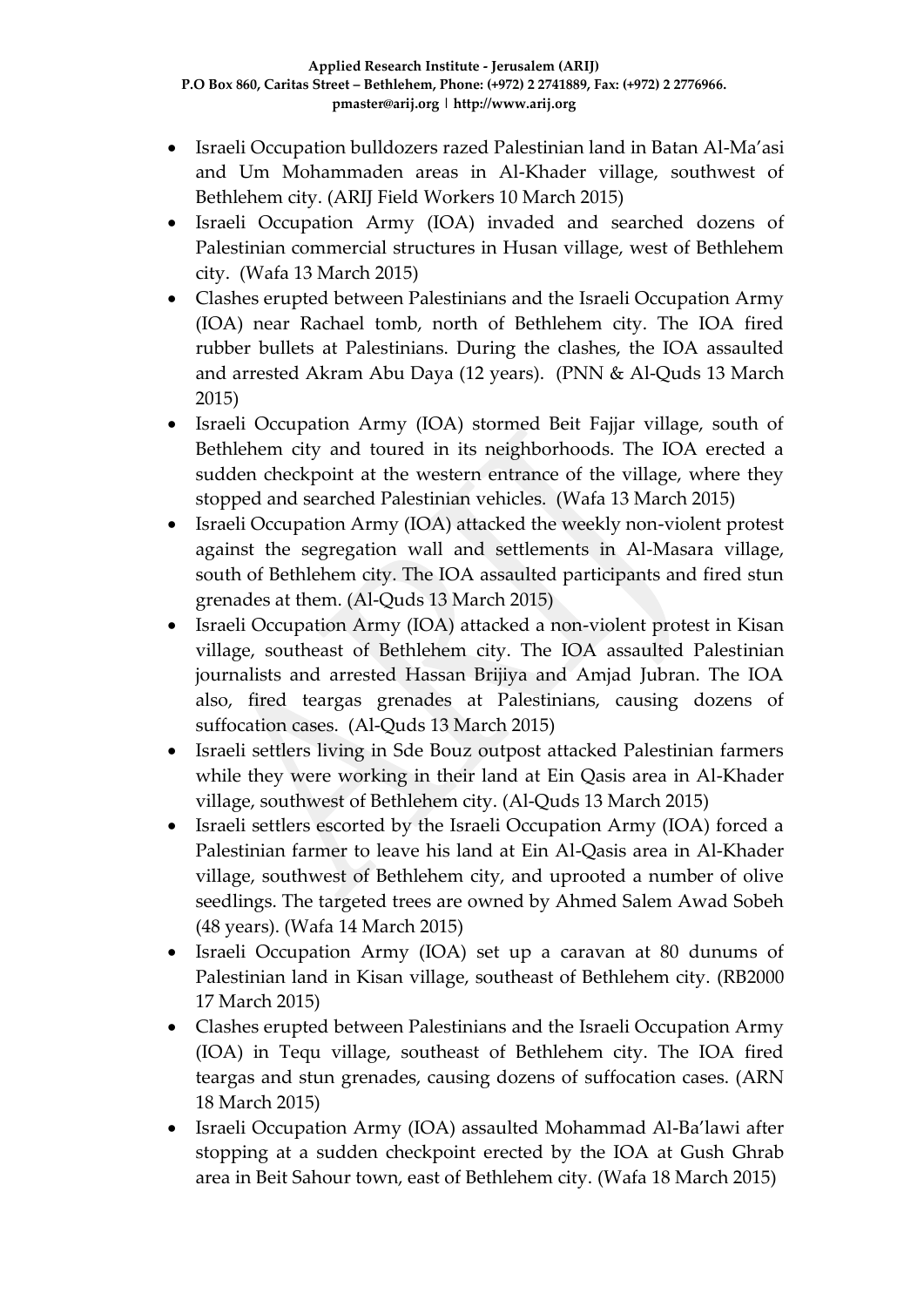- Israeli Occupation Army (IOA) stormed two Palestinian schools in Al-Khader village, southwest of Bethlehem city. (RB2000 22 March 2015)
- Israeli settlers living in Bettar Illit settlement hurled stones at Palestinian vehicles while they were travelling near Nahhalin village, west of Bethlehem city. As a result, three vehicles were destroyed. (Al-Quds 22 March 2015)
- Israeli Occupation Army (IOA) invaded and toured in areas in Al-Ubidiya town, east of Bethlehem city. The IOA stopped and questioned Palestinians and checked ID cards. (Al-Quds 25 March 2015)
- Israeli Occupation bulldozers contained razing 80 dunums of Palestinian land in Kisan village, southeast of Bethlehem city to construct an industrial area. The Israeli Army also, put a fence around the land. (Al-Quds 25 March 2015)
- Israeli Occupation Army (IOA) raided the weekly non-violent protest against the segregation wall and settlements in Al-Masara village, south of Bethlehem city. The IOA assaulted the participants, causing the injury of a number of them. (Al-Quds 27 March 2015)
- Israeli sources revealed two settlement project; one of them in Jabal Abu Ghneim, south of Jerusalem, and the other in Beit Horon settlement, northwest of Jerusalem, which included building about (131) housing units. [\(Pal Info](https://www.palinfo.com/site/pic/newsdetails.aspx?itemid=174179) 28 March 2015)
- Israeli Occupation Army (IOA) invaded and searched several Palestinian structures in Beit Jala town in Bethlehem governorate. (Al-Quds 29 March 2015)
- Israeli Occupation Army (IOA) attacked a non-violent protest in Wadi Fukin village, wets of Bethlehem city. The IOA fired teargas and stun grenades at Palestinians causing dozens of suffocation cases. (Raya 30 March 2015)
- Israeli committee for Planning and construction in the Israeli Municipality of Jerusalem approved the construction of 142 housing units in Har Homa settlement, north of Bethlehem city. The new housing units will be built in three buildings. (Al-Quds 30 March 2015)
- Israeli Occupation Army (IOA) assaulted Palestinian children while they were playing near Al-Khader stadium in Al-Khader village, southwest of Bethlehem city. As a result, Ahmed Yousif Atwan (10 years) was injured. During the operation, the IOA storming and searched 8 Palestinian houses in the village. (Al-Quds 20 March 2015)
- Israeli Occupation Army (IOA) fired teargas grenades at Palestinian students in Tequ village, southeast of Bethlehem city, while they were in their way to schools. As a result, dozens of Palestinians suffered gas inhalation. (Al-Quds 31 March 2015)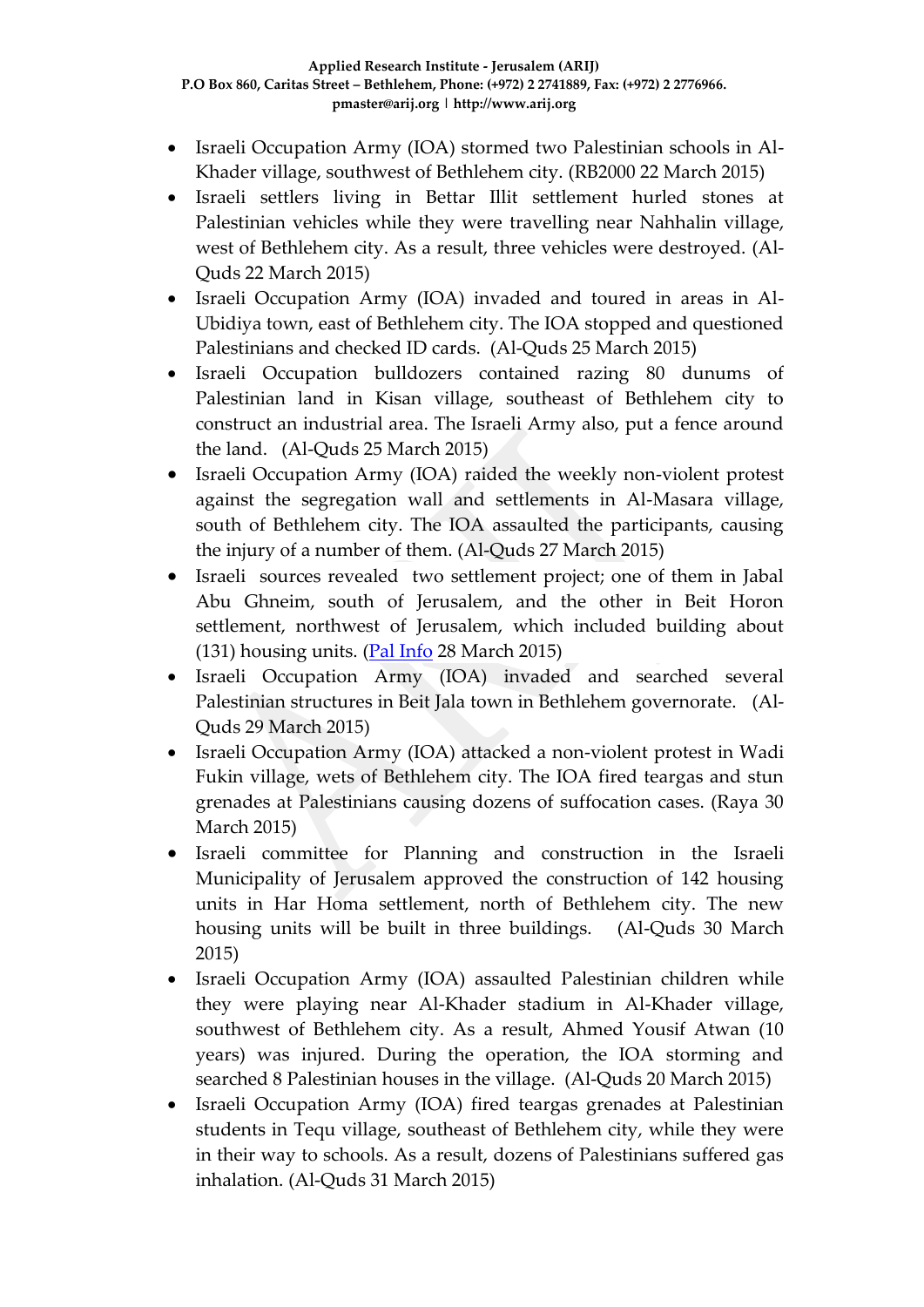# **Jenin**

- Israeli Occupation Army (IOA) stormed and toured in several areas in Jaba village, southwest of Jenin city, and erected a number of checkpoints around the village. The IOA stopped and searched Palestinian vehicles and checked ID cards. (Wafa 1 March 2015)
- Mohammad Salah Hathnawi (20 years) was injured and dozens suffered gas inhalation during clashes that erupted between Palestinians and the Israeli Occupation Army (IOA) in Qabatiya village, south of Jenin city. The IOA fired metal bullets, teargas and stun grenades at Palestinians. At the same time, the IOA invaded and searched two Palestinian houses owned by Omar Abu Zeid and his son Yousif. (Al-Quds 3 March 2015)
- Israeli Occupation Army (IOA) invaded and toured in Jenin city and Jenin refugee camp, and erected military checkpoints in the streets. The IOA stopped and searched Palestinian vehicles and checked ID cards. (ARN 4 March 2015)
- Israeli Occupation Army (IOA) stormed and toured in several neighborhoods in Arraba, Kafr Ra'I, 'Aja, and Jaba villages in Jenin governorate. The IOA erected military checkpoint in the aforementioned villages, stopped and searched Palestinian vehicles and checked ID cards. (Wafa 6 March 2015)
- Israeli Occupation Army (IOA) assaulted and injured three Palestinians (from the same family) after stopping them at Mevo Dotan military checkpoint, south of Yabad town, west of Jenin city. (ARN 7 March 2015)
- Mustafah Samir Balout (20 years) and Yousif Abed Al-Karem Abu Na'ees (18 years) was injured after the Israeli Occupation Army (IOA) opened fire at their car after stopping then at Al-Jalama military checkpoint, north of Jenin city. (RB2000 7 March 2015)
- Israeli Occupation Army (IOA) assaulted Mohamamd Fawaz Faez Zakarniah (17 years) from Jenin city while he was near Al-Jalama military checkpoint, north of Jenin city. (RB2000 8 March 2015)
- Israeli Occupation Army (IOA) assaulted and injured Mohamamd Khader Qabha from Tura Al-Gharbiya village in Jenin governorate. (Wafa 8 March 2015)
- Israeli Occupation Army (IOA) invaded and searched several Palestinian commercial structures in Yabad town, west of Jenin city, and questioned the owners. (Al-Quds 8 March 2015)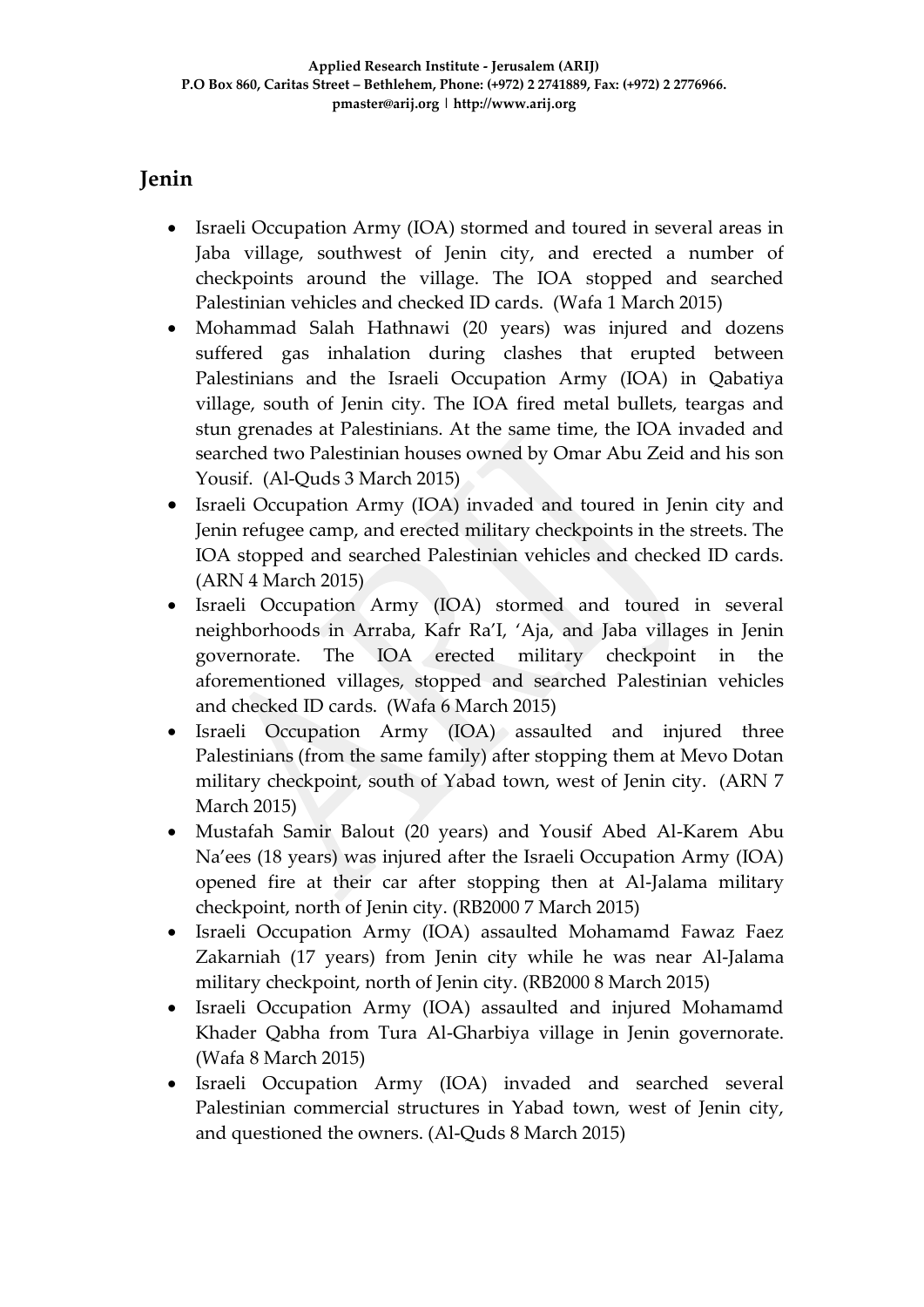- Israeli Occupation Army (IOA) stormed and toured in several areas in Qabatiya, Deir Ghazala, Deir Abu Da'if and Beit Qud villages in Jenin governorate. (Wattan 10 March 2015)
- Clashes erupted between Palestinians and the Israeli Occupation Army (IOA) in Deir Abu Da'if village, east of Jenin city. The IOA fired teargas and stun grenades at Palestinians, causing dozens of suffocation cases. (Al-Quds 11 March 2015)
- Israeli Occupation Army (IOA) along with the Israeli bulldozers demolish a number of animal sheds in Zabda village, west of Jenin city. The targeted structures are owned by Waleed Abu Kabash. (PNN 11 March 2015)
- Israeli Occupation Army (IOA) and the Israeli bulldozers demolished a 650 square meters an under construction factory in Barta'a Ash-Sharqiya village, west of Jenin city. The targeted structure is owned by Jaber Awad Kabha. (Maannews 11 March 2015)
- Israeli Occupation bulldozers razed Palestinian land in Um Ar-Rihan village, west of Jenin city. (ARN 11 March 2015)
- Israeli Occupation Army (IOA) invaded, searched and toured in several areas in Jenin city. (ARN 13 March 2015)
- Israeli Occupation Army (IOA) stormed Al-'Araqa village, west of Jenin city, and fired teargas and stun grenades at Palestinian houses, causing dozens of suffocation cases. (Al-Quds 13 March 2015)
- Israeli settlers escorted by the Israeli Occupation Army (IOA) hurled stones at Palestinian vehicles traveling near the evacuation site of Homesh settlement. (Al-Quds 13 March 2015)
- Clashes erupted between Palestinians and the Israeli Occupation Army (IOA) in Fahma village, southwest of Jenin city. The IOA fired teargas and stun grenades at Palestinians, causing dozens of suffocation cases. (Wafa 14 March 2015)
- Israeli Occupation Army (IOA) stormed the evacuation site of "Sanur" near Jenin city, and held military trainings in the site. (Raya 17 March 2015)
- Israeli Occupation Army (IOA) raided and toured in several neighborhoods in Jenin city and detained for few hours Sufyan Mohammad Al-'Athra. (Raya 17 March 2015)
- Israeli settlers assaulted and injured two Palestinians (Nadel Khaliliyah and Amjad Kin'an) from Jaba village, southwest of Jenin city, while they were working in their family lands in Silat Ad-Dhahir village, southwest of Jenin city. (Wafa 17 March 2014)
- Israeli Occupation Army (IOA) erected a sudden checkpoint at the entrance of Yabad town, west of Jenin city. The IOA stopped and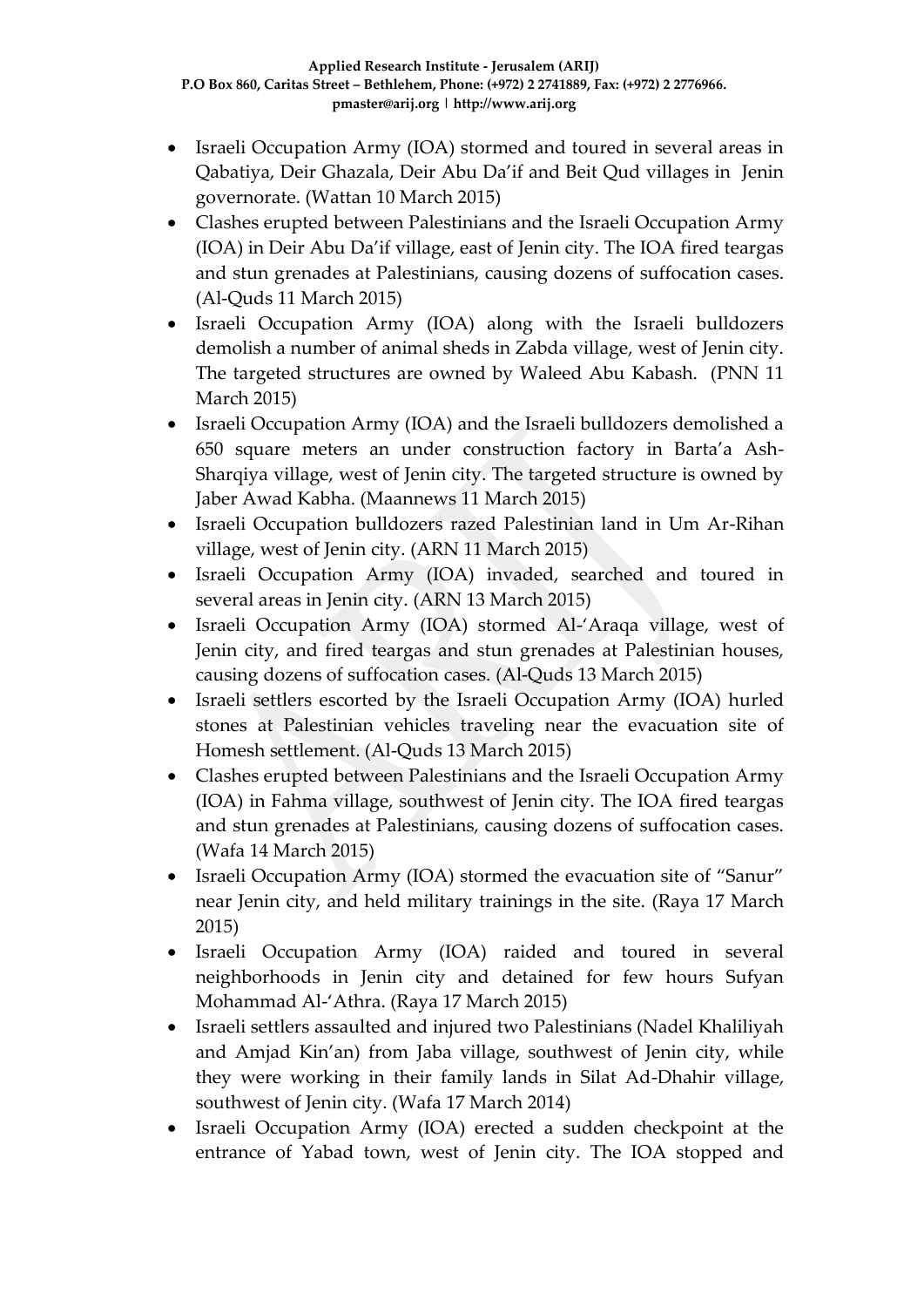searched Palestinian vehicles and checked ID cards. (Raya 17 March 2015)

- Israeli Occupation Army (IOA) stormed and searched a Palestinian house in Yabad town, west of Jenin city. The targeted house is owned by Rafeq Nayef Abu Bakir. (Wattan 18 March 2015)
- Israeli settlers destroyed a Palestinian vehicles while it was stopping near an agricultural land in Silat Ad-Dhahir village, southwest of Jenin city. The targeted vehicle is owned by Firas Abed. (PNN & Wafa 18 March 2015)
- Clashes erupted between Palestinians and the Israeli Occupation Army (IOA) in Fahma village, southwest of Jenin city. The IOA fired teargas and stun grenades at Palestinians, causing dozens of suffocation cases. (ARN 19 March 2015)
- Israeli Occupation Army (IOA) stormed and searched three Palestinian houses in Yabad town, west of Jenin city. The targeted houses are owned by: Atef Ghaleb Abu Bakir, Mansour Yousif Abu Bakir and Mohammad Yousif Abu Bakir. (Wafa 19 March 2015)
- Israeli Occupation Army (IOA) invaded and searched a Palestinian house in Az-Zababida village, south of Jenin city. The targeted house is owned by Abed Mohammad Sharqawi. (Wafa 19 March 2015)
- Israeli Occupation Army (IOA) stormed and searched dozens of Palestinian houses in Al-'Araqa village, west of Jenin city. The targeted houses are owned by : Muhannad Sharef Ali Yahya and his brother Hassan, Fares Anas Yahya and Ali Mohammad Yahya. (Zamn Press 24 March 2015)
- Israeli Occupation Army (IOA) demolished a water well (depth 50 meters) in Ti'innik village, northwest of Jenin city, and uprooted 10 olive trees, and demolished a fence. (RB2000 24 March 2015)
- Israeli Occupation Army (IOA) invaded and toured in several areas and neighborhoods in Yabad town, west of Jenin city. The IOA stormed and searched a Palestinian house owned by Mohammad Aref Badranah. During the operation, the IOA occupied the roofs of a number of houses. (Pal Info 26 March 2015)
- Israeli Occupation Army (IOA) stormed and searched 4 Palestinian houses and a coffee shop in Al-Yamun village, northwest of Jenin city. During the operation, the IOA summoned Mohammad Mahmoud Farahat, Hani Ghassan Abu Al-Hassan, Ra'fat Mahmoud Khamesa and Abeer Ribhi Abu Al Hassan to interview the Israeli Intelligence Police. (Pal Info 26 March 2015)
- Israeli Occupation Army (IOA) erected three military checkpoints at Al-Mashajer area, near Mevo Dotan settlement and at the entrance of Barta'a Ash-Sharqiya village in Jenin governorate. The IOA stopped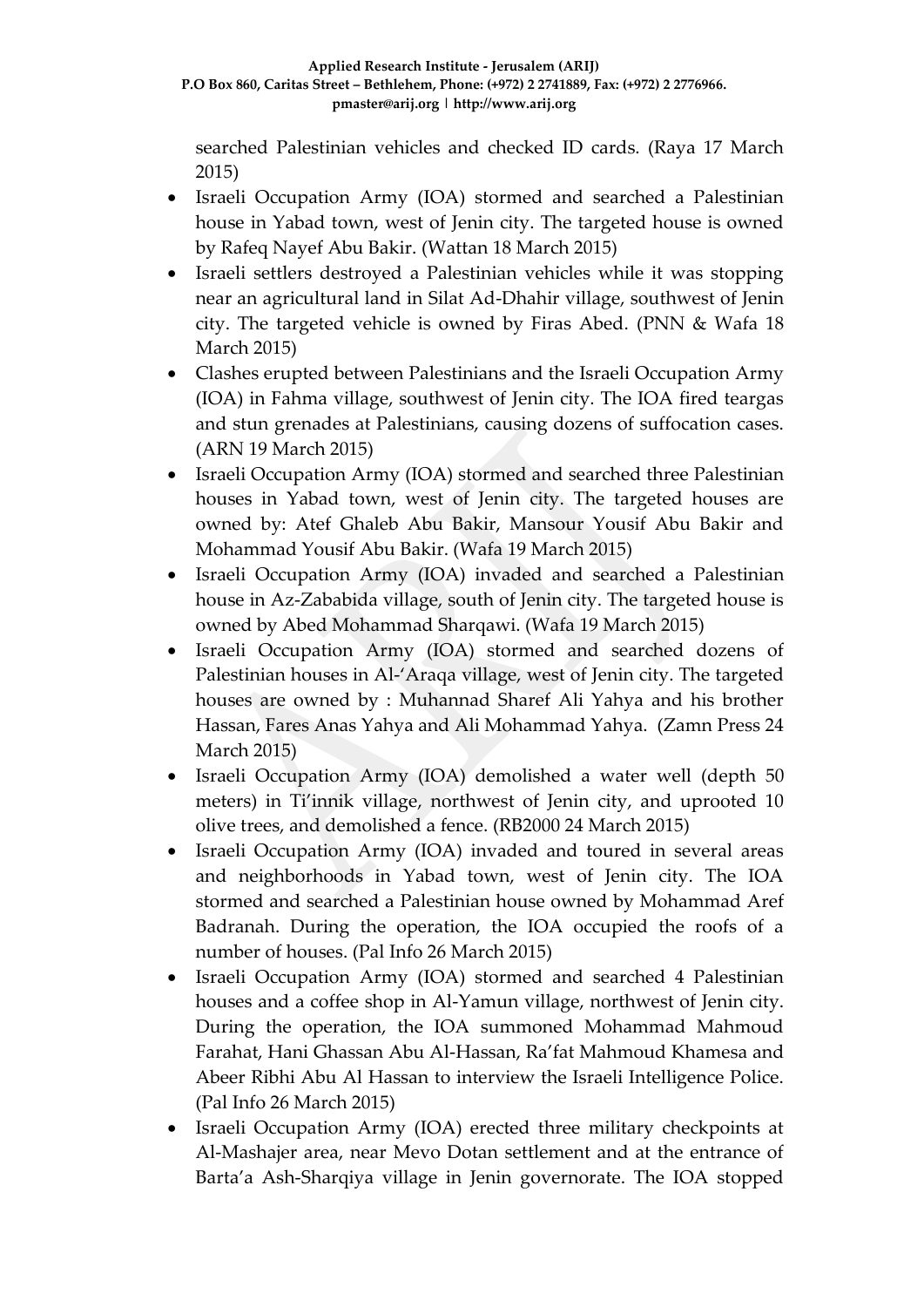and searched Palestinian vehicles and checked ID cards. (PNN 27 March 2015)

- Israeli Occupation Army (IOA) stormed and toured in several areas in 'Ajja village, northwest of Jenin city. The IOA stopped and questioned dozens of Palestinians. (PNN 29 March 2015)
- Israeli Occupation Army (IOA) raided and toured in several neighborhoods in Meithalun, Siris and Al-Jarba villages in Jenin governorate. (PNN 29 March 2015)
- Israeli Occupation Army (IOA) tightened its procedures around Yabad town, west of Jenin city. (PNN 29 March 2015)
- Israeli Occupation Authorities handed out a military order to stop the construction in an agricultural structure, build on 6 dunums of land, in Rummana village, northwest of Jenin city. The targeted structure is owned Ghassan Al-Akir. (Wattan 29 March 2015)

## **Jerusalem**

- Israeli settlers escorted by the Israeli Occupation Army (IOA) stormed Al-Aqsa mosque in Jerusalem city and toured in its courtyard. (Wattan 1 March 2015)
- Israeli settlers escorted by the Israeli Occupation Army (IOA) invaded Al-Aqsa mosque in Jerusalem city and toured in its courtyard and tried to perform Talmudic rituals. During the operation, the IOA assaulted a Palestinian while he was prevented the settlers from performing Talmudic rituals. (ARN 2 March 2015)
- Israeli Municipality of Jerusalem issued an administrative order to demolish "As-Sumud" building in Ash-Sheikh Jarrah neighborhood in Jerusalem city. The targeted building inhabited by 35 families and owned by the Islamic Cultural center. (NBPRS 2 March 2015)
- Israeli Occupation Army (IOA) stormed At-Tur high school for boys in At-Tur town in Jerusalem city, and searched a number of classrooms. (Maannews 3 March 2015)
- Israeli settlers escorted by the Israeli Occupation Army (IOA) stormed Al-Aqsa mosque in Jerusalem city and toured in its courtyard. (PNN 3 March 2015)
- Clashes erupted between Palestinians and the Israeli Occupation Army (IOA) in Ein Al Louza neighborhood in Silwan town in Jerusalem city. The IOA fired rubber bullets and stun grenades at Palestinians and houses. (SilwanIC 4 March 2015)
- Israeli settlers escorted by the Israeli Occupation Army (IOA) stormed Al-Aqsa mosque in Jerusalem city and toured in its courtyard. During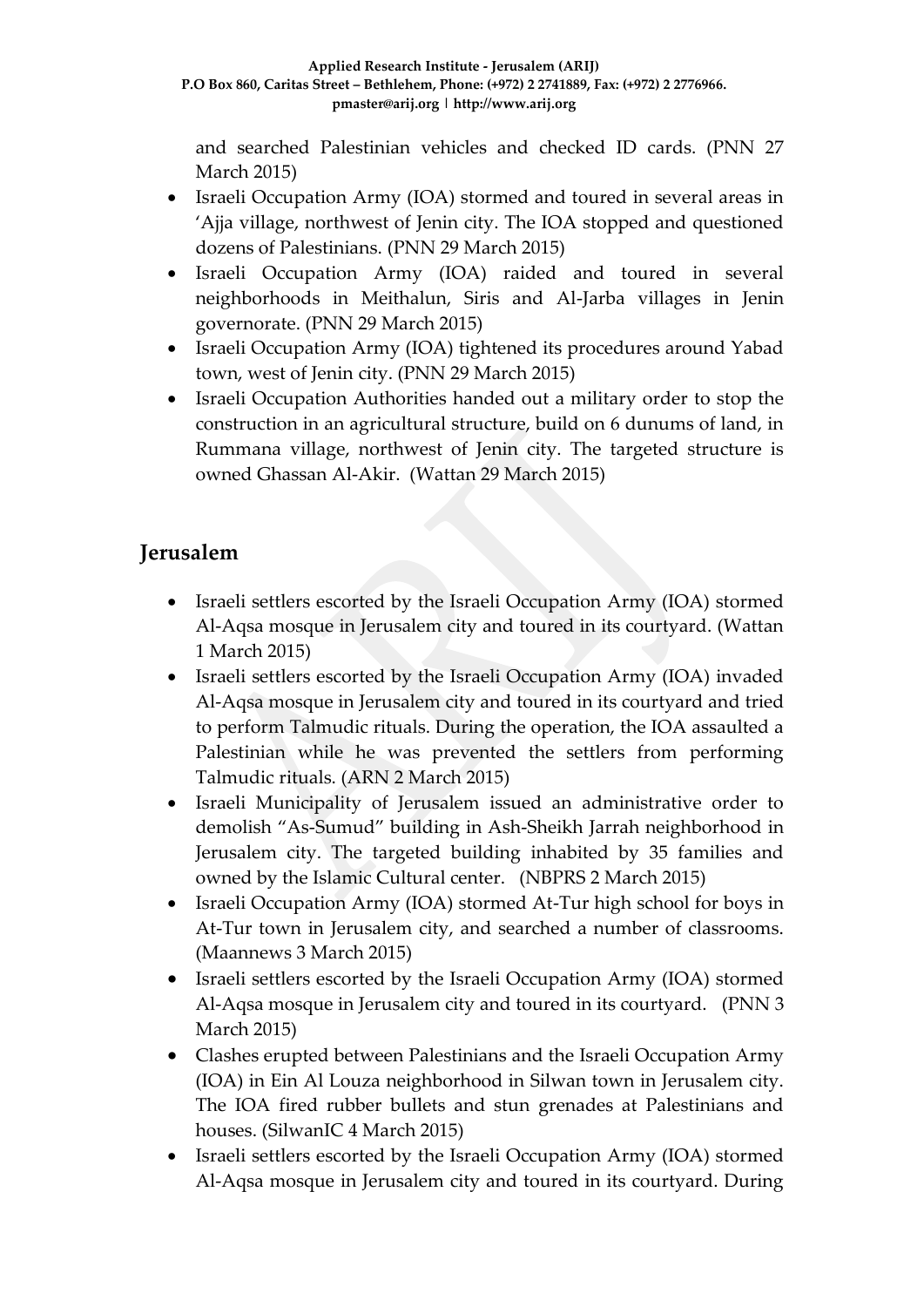the operation, the IOA arrested a Palestinian and forced others to leave their ID cards with the IOA at the entrance of the mosque. (Maannews 4 March 2015)

- Israeli settlers attacks a number of Palestinian commercial structures in the old city of Jerusalem. (Pal Info 5 March 2015)
- Israeli settlers escorted by the Israeli Occupation Army (IOA) stormed Al-Aqsa mosque in Jerusalem city and toured in its courtyard. (NBPRS 5 February 2015)
- Clashes erupted between Palestinians and the Israeli Occupation Army (IOA) in Ein Al Louza and Hush Abu Yiha neighborhoods in Silwan town in Jerusalem city. The IOA fired rubber bullets, teargas and stun grenades, causing dozens of suffocation cases and the injury of a Palestinian. During the clashes, the IOA invaded a Palestinian owned by Sabri Abu Diyab. (SilwanIC 6 March 2015)
- Clashes erupted between Palestinians and the Israeli Occupation Army (IOA) in Ras Al-Amoud neighborhood in Jerusalem city. (SilwanIC 6 March 2015)
- Clashes erupted between Palestinians and the Israeli Occupation Army (IOA) at the northern entrance of Anata town, northeast of Jerusalem city. The IOA fired rubber bullets, teargas and stun grenades at Palestinians. (SilwanIC & Al-Quds 6 March 2015)
- Israeli settlers attacked two Palestinians while they were working in a street at Baydoun neighborhood in Silwan town in Jerusalem city. At the same time, the Israeli Occupation Army (IOA) came to the scene and clashes with the Palestinians, and arrested Mustafah Baydoun (14 years). (SilwanIC 6 March 2015)
- Clashes erupted between Palestinians and the Israeli Occupation Army (IOA) at Wadi Al Jouz neighborhood in Jerusalem city. The IOA fired rubber bullets, teargas and stun grenades at Palestinians, causing dozens of suffocation cases and the injury of 6 Palestinians. During the clashes, the IOA arrested 8 Palestinians. The arrestees were identified as: Abdalla Na'aja, Mohammad Siyam, Nour Ash-Shlbi, Daoud Ghrab, Sami An-Natsha, Ibrahim Ash-Sharbati, Mustafah Al-Hashlamun and Sami Al-'asali. (SilwanIC 7 March 2015)
- Israeli settlers assaulted and injured Ahmed Mahmoud Al-Qaq (64 years) while he was leaving Al Aqsa mosque in Jerusalem city. (Al-Quds 7 March 2015)
- Dozens of Palestinian women suffered gas inhalation after the Israeli Occupation Army (IOA) attacked a non-violent protest to celebrate "the International Women day" at Qalandiya military checkpoint, north of Jerusalem city. The IOA fired teargas and stun grenades at participants. (NBPRS 8 March 2015)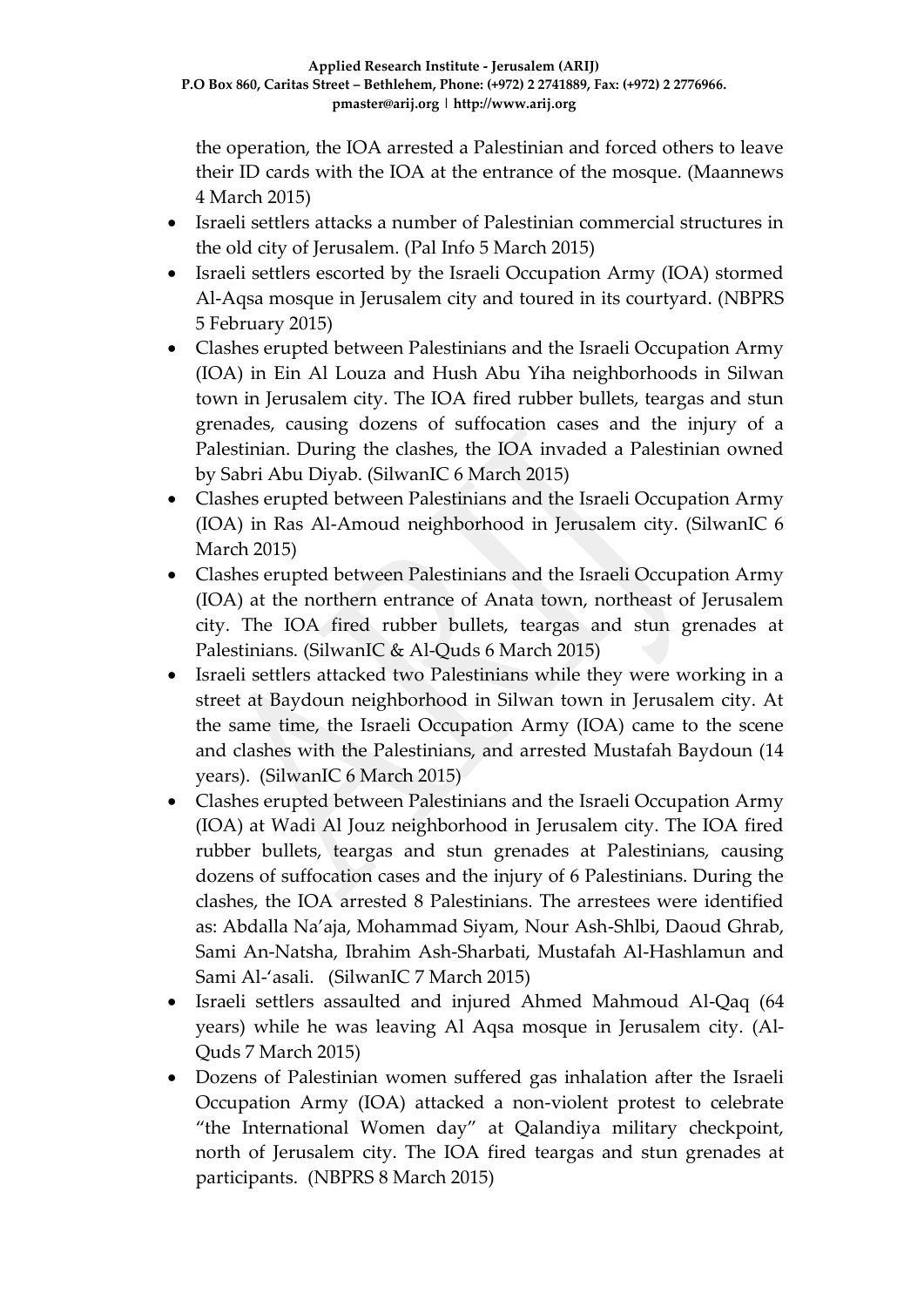- Israeli settlers escorted by the Israeli Occupation Army (IOA) invaded Al-Aqsa mosque in Jerusalem city and toured in its courtyard. (Maannews & Al-Quds 8 March 2015)
- Three Palestinians were injured during clashes that erupted between Palestinians and the Israeli Occupation Army (IOA) near Qalandiya refugee camp and Kafr Aqab town, north of Jerusalem city, after the IOA razed an area and handed out military orders to demolish a number of structures near the segregation wall. (Maannews & Pal Today 10 March 2015)
- Israeli settlers escorted by the Israeli Occupation Army (IOA) stormed Al-Aqsa mosque in Jerusalem city and toured in its courtyard. (Pal Today 10 March 2015)
- Israeli Occupation bulldozers razed tens dunums of Palestinian land in Al-Issawiya town in Jerusalem city and demolished three animal and agricultural barracks and a fence. The targeted structures and land are owned by Abu Al-Humos, Badriya, Aliyan, Abed and Abu Asab families. (SilwanIC 10 March 2015)
- Israeli Occupation Army (IOA) stormed a Palestinian school in At-Tur town in Jerusalem city, and tried to arrest a Palestinian student. As a result, clashes erupted between Palestinians and the IOA, where the IOA fired stun grenades at Palestinians. (SilwanIC 11 March 2015)
- Israeli settlers escorted by the Israeli Occupation Army (IOA) stormed Al-Aqsa mosque in Jerusalem city and toured in its courtyard. (Al-Quds 11 March 2015)
- Israeli Occupation Army (IOA) demolished a number of animal sheds and tents in Beit Iksa village, northwest of Jerusalem city. The targeted structures are owned by Abu Daoud Al-Badawi. (Al-Quds 11 March 2015)
- Israeli committee for Planning and construction in the Israeli Municipality of Jerusalem approved the construction of 49 housing units, on 2 dunums of land in Ramot settlement in Jerusalem city. (Maannews 11 March 2015)
- Israeli Occupation Authorities opened a new Police center in Silwan town in Jerusalem city. (Al-Quds 12 March 2015)
- Israeli Occupation Authorities will close a number of roads and Streets in the central of Jerusalem city on the 12<sup>th</sup> of March and 13<sup>th</sup> of March 2015, for the benefit of an Israeli Marathon. Al-Quds 12 March 2015)
- **The Government Helps the Settlers Take Over a Home in Silwan. Twenty years after an official committee of inquiry rejected this policy, the state continues to help Elad settlers take over a home in Silwan**. The Ruweidi family might lose their home if the court accepts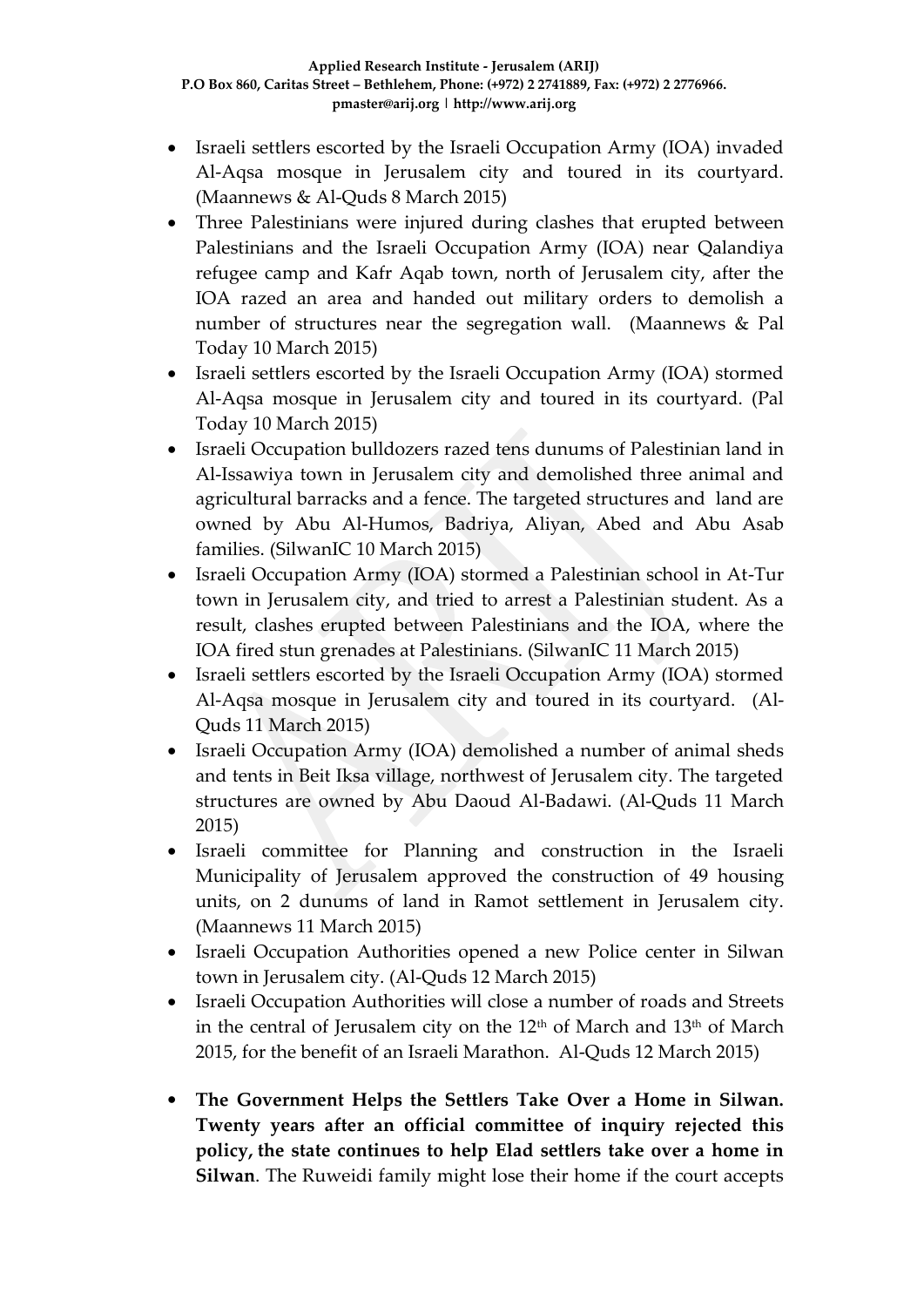the State's declaration of their house as "absentee property". In a response submitted to the Supreme Court prior to a hearing on Thursday, March 12, 2015, at the case of Elad settler organization against the Ruweidi family, the state argues that the family's home in Wadi Hilweh in Silwan is considered "an absentee property" and, consequently, the Ruweidi family which has been living in the home since before 1967, is not the owner. Keren Kayemet LeIsrael-Jewish National Fund (KKL-JNF), which comprises a link in the chain designed to transfer the properties to Elad, also presented support to the court for dispossessing the family from its property. The use of the Absentees' Property Law to evict Palestinian families from their homes in East Jerusalem was severely criticized by an official committee of inquiry in 1992 (the Klugman Committee). [\(Peace Now](http://peacenow.org.il/eng/RuweidiHouse) 12 March 2015)

- Israeli Occupation Army (IOA) raided a non-violent protest near the protest village "Al-Quds gate" in Al-Eizariya town, east of Jerusalem city. The IOA fired rubber bullets, teargas and stun grenades at participants. During the operation, the IOA arrested Hussen Bader and Arabiya Areqat. (PNN & Wattan 13 March 2015)
- Clashes erupted between Palestinians and the Israeli Occupation Army (IOA) at Ras Al Amoud and Ein Al Louza neighborhoods in Silwan town in Jerusalem city. The IOA fired rubber bullets, teargas and stun grenades at Palestinians and houses. (SilwanIC & Maannews 13 March 2015)
- Israeli settlers assaulted and injured Ahmed Mohammad Abu Ta'a in Jerusalem city. (Al-Quds 13 March 2015)
- Israeli Occupation Army (IOA) closed Jaba military checkpoint, north of Jerusalem city. The IOA prevented vehicles from crossing the checkpoints. The IOA also, stopped Palestinian vehicles and checked ID cards. (Maannews 14 March 2015)
- Israeli Occupation Army (IOA) detained 8 Palestinian buses at the entrance of Sur Baher town, south of Jerusalem while the buses were in their way to Al-Aqsa mosque in Jerusalem. (SilwanIC 15 March 2015)
- Israeli Occupation Army (IOA) assaulted a 10 years old Palestinian girl and one of Al-Aqsa mosque guard while they were at the courtyard of Al-Aqsa mosque in Jerusalem city. **At the same time**, a group of Israeli settlers escorted by the IOA stormed Al-Aqsa mosque and toured in its courtyard. (Wafa 15 March 2015)
- Israeli settlers assaulted and injured Ahmed Mohammad Issa Abu Ta'a (19 years) while he was working in a street at Jabal Al-Masharf area in Jerusalem city. (SilwanIC 15 March 2015)
- Israeli Occupation Authorities informed Mr. Ahmed Sub Labban to evacuate his house (150 square meters) in Aqabet Al-Khaldiya area in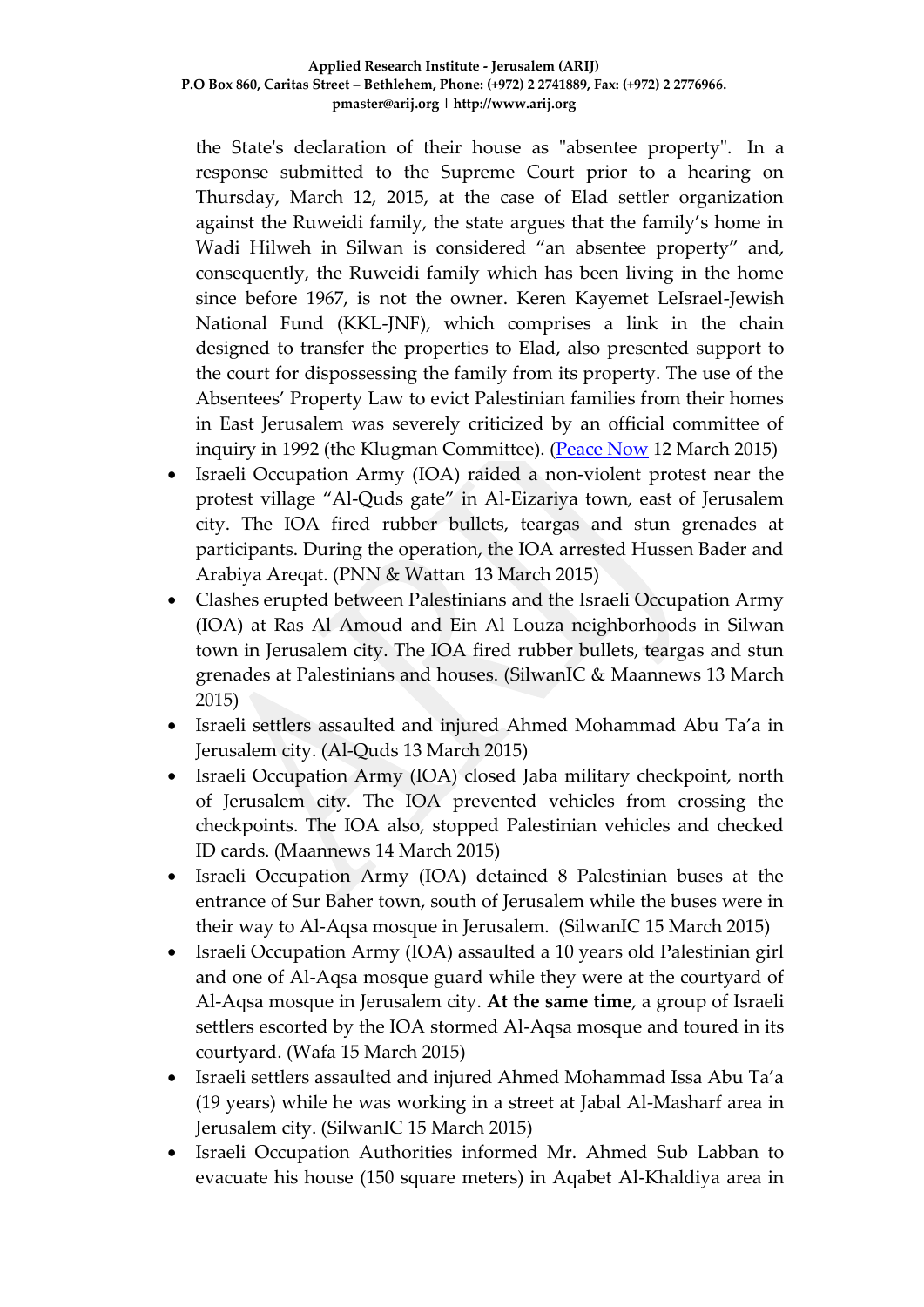the old city of Jerusalem. Noted that the targeted house located within a building consist of three houses, where the Israeli settlers occupied two of them. (Wattan 16 March 2015)

- Israeli settlers escorted by the Israeli Occupation Army (IOA) stormed Al-Aqsa mosque in Jerusalem city and toured in its courtyard. During the operation, the IOA arrested a Palestinian after assaulting him. (NBPRS & Al-Quds 17 March 2015)
- Israeli settlers escorted by the Israeli Occupation Army (IOA) occupied three Palestinian houses in a building in Wadi Hilwah neighborhood in Silwan town in Jerusalem city. The targeted houses are owned by Al-Malhi family. During the operation, clashes erupted between Palestinians and the IOA, where the IOA fired rubber bullets and stun grenades at Palestinians. The IOA also, assaulted and injured Mohammad Khalid Al-Malahi (13 years). (NBPRS 18 March 2015)
- Israeli settlers from Al-Ed colonial organization escorted by the Israeli Occupation Army (IOA) occupied a 500 square meters land and a barracks in Wadi Hilwa neighborhood in Silwan town in Jerusalem city. The targeted land owned by Al-Abbasi family. Noted that the targeted land surrounded by a number of Palestinian houses. (SilwanIC 18 March 2015)
- Israeli settlers from Al-Ed colonial organization escorted by the Israeli Occupation Army (IOA) occupied a 1200 square meters land and a caravan in Silwan town in Jerusalem city. The targeted land is owned by Sha'ban family. (SilwanIC 18 March 2015)
- Israeli Occupation Army (IOA) removed a kiosk from Bab Al-Amoud area in Jerusalem city. The targeted kiosk is owned by Amer Da'na. (Pal Info 19 March 2015)
- Israeli Occupation Army (IOA) attacked a non-violent protest near the protest village "Al-Quds gate", east of Abu Dis town, east of Jerusalem city. The IOA fired rubber bullets, teargas and stun grenades, causing dozens of suffocation cases. (Maannews 20 March 2015)
- Israeli Occupation Army (IOA) stormed and searched a Palestinian house in Jabal Al-Mukabbir town, south of Jerusalem city. The targeted house is owned by Ali Al-Issawi. (Maannews 22 March 2015)
- Israeli settlers assaulted a group of Palestinian women while they were near As-Silsila gate in the old city of Jerusalem. (SilwanIC 22 March 2015)
- Israeli settlers escorted by the Israeli Occupation Army (IOA) stormed Al-Aqsa mosque in Jerusalem city and toured in its courtyard. (Al-Quds 22 March 2015)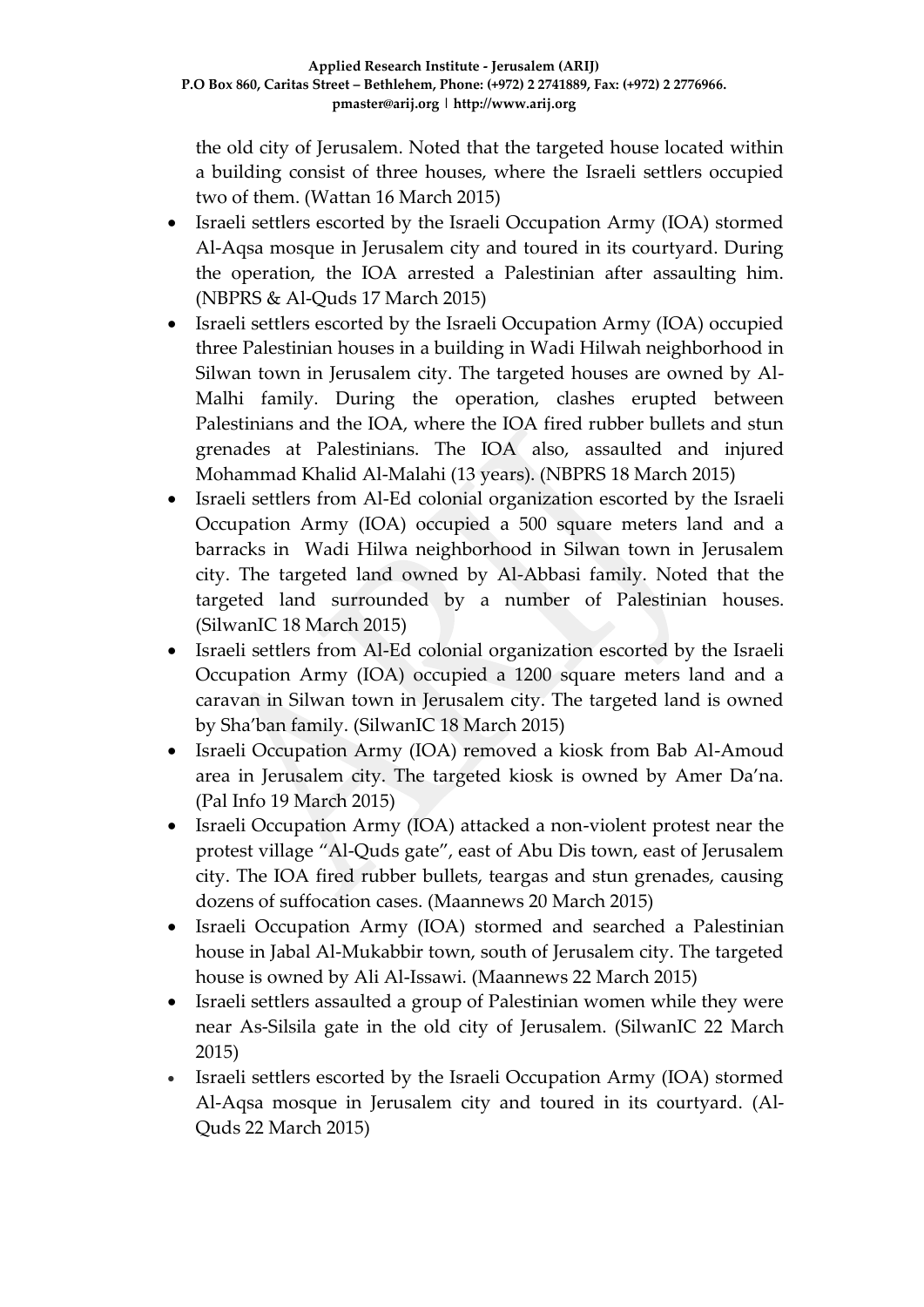- Israeli setters escorted by the Israeli Occupation Army (IOA) stormed Al-Aqsa mosque in Jerusalem city and toured in its courtyard. (Wafa 23 March 2015)
- Israeli Occupation Authorities issued administrative orders to demolish 5 Palestinian houses in Ein Al-Louza and Beir Ayoub neighborhoods in Silwan town in Jerusalem city. (Maannews 23 March 2015)
- Israeli settlers escorted by the Israeli Occupation Army (IOA) stormed Al-Aqsa mosque in Jerusalem city and toured in its courtyard. (Al-Quds 24 March 2015)
- Clashes erupted between Palestinians and the Israeli Occupation Army (IOA) in Wadi Al –Jouz neighborhood in Silwan town in Jerusalem city. The IOA fired stun grenades at Palestinians, causing the injury of a number of Palestinians. During the operation, the IOA arrested Hisham Harsh. (Al-Quds 25 March 2015)
- Clashes erupted between Palestinians and the Israeli Occupation Army (IOA) at Beir Ayoun and Ein Al Louza neighborhoods in Silwan town in Jerusalem city. The IOA fired rubber bullets and stun grenades at Palestinians. (Al-Quds 25 March 2015)
- Clashes erupted between Palestinians and the Israeli Occupation Army (IOA) in Shufat refugee camp in Jerusalem city. The IOA fired rubber bullets and teargas grenades, causing dozens of suffocation cases and the injury of three people. (Maannews 25 March 2015)
- Israeli settlers escorted by the Israeli Occupation Army (IOA) stormed Al-Aqsa mosque in Jerusalem city and toured in its courtyard. (ARN 25 March 2015)
- Clashes erupted between Palestinians and the Israeli Occupation Army (IOA) near the protest village "Al-Quds gate", east of Abu Dis town, east of Jerusalem city. The IOA fired teargas and stun grenades at Palestinians, causing dozens of suffocation cases. (Maannews 27 March 2015)
- Israeli Occupation Army (IOA) erected an Iron gate at the main entrance of Az-Za'ayem village, east of Jerusalem city. (Al-Quds 27 March 2015)
- Israeli Occupation Authorities contained the work in the establishment of an Israeli Cemetery link to Ma'ale Adumum settlement. The new cemetery will be built on Meshour Adumim industrial zone. (Al-Quds 28 March 2015)
- Israeli settlers escorted by the Israeli Occupation Army (IOA) stormed Al-Aqsa mosque in Jerusalem city and toured in its courtyard. (Wafa 29 March 2015)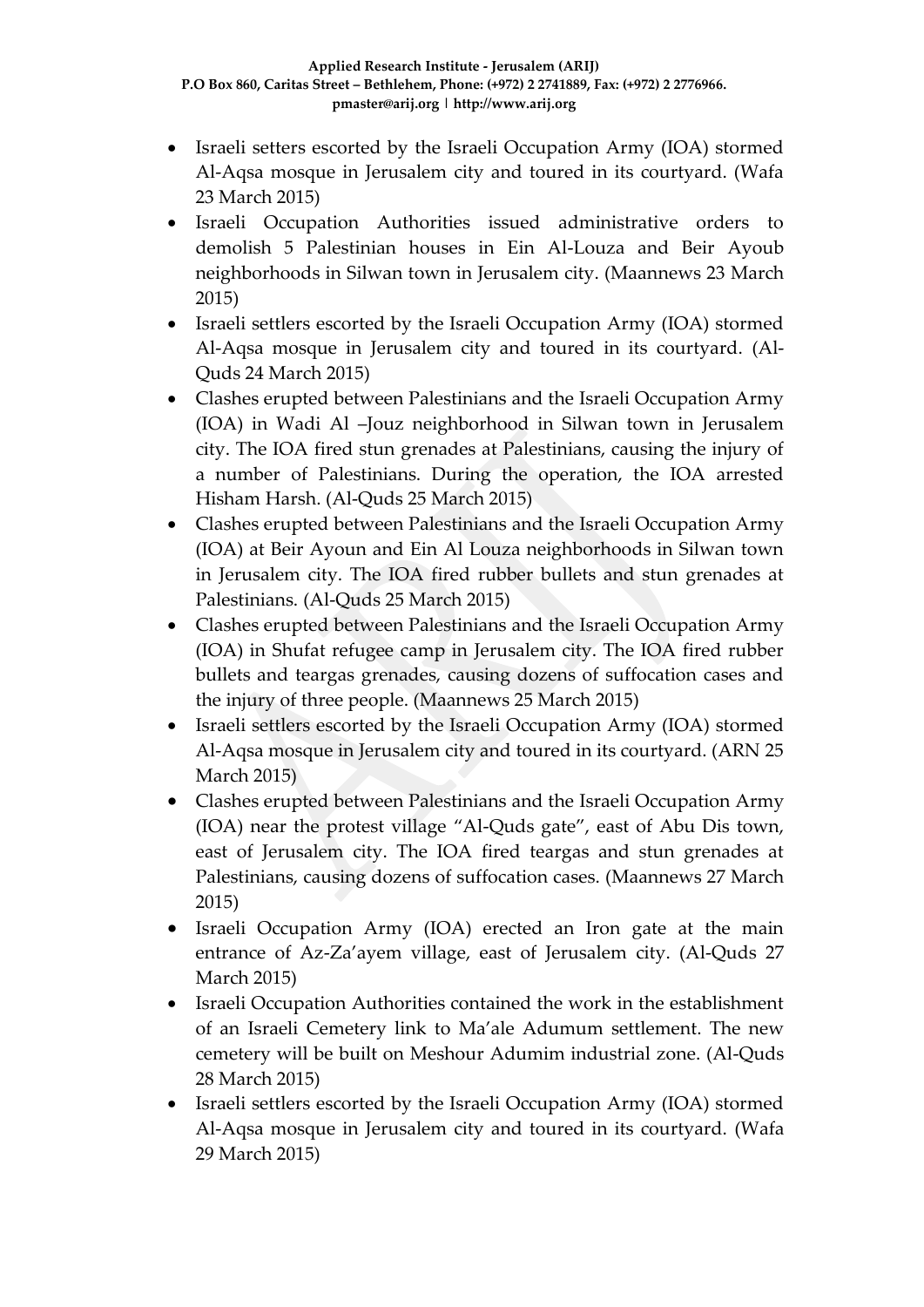- Israeli Municipality of Jerusalem forced Kefah Dana to demolish part of his house, about 10 square meters (kitchen and bathroom) in the old city of Jerusalem. (SilwanIC 29 March 2015)
- Israeli Occupation Army (IOA) attacked a non-violent protest at Bab Al Amoud neighborhood in Jerusalem city. The IOA fired teargas grenades at Palestinians. The IOA arrested three Palestinians; two of them were identified as: Nuha Al-Qatab and Mohammad Jaber. (SilwanIC 31 March 2015)
- Clashes erupted between Palestinians and the Israeli Occupation Army (IOA) in Silwan town in Jerusalem city. The IOA fired rubber bullets and teargas grenades at Palestinian and houses. During the clashes, the IOA arrested Ahmed Ar-Rashiq (13 years). (SilwanIC 31 March 2015)
- Israeli settlers escorted by the Israeli Occupation Army (IOA) stormed Al-Aqsa mosque in Jerusalem city, and toured in its courtyard. During the operation, the IOA arrested two Palestinians while they were leaving Al-Aqsa mosque. (Wafa 31 March 2015)
- Israeli Occupation bulldozers demolished a 80 square meters Palestinian house and 5 animal structure (total area of 80 square meters) in Wadi Al Jouz neighborhood in the old city of Jerusalem. The targeted house is owned by 'Amro and Toutah families. During the operation, the IOA razed about 20 dunums of Palestinian land owned by Al Ansariya family. (SilwanIC & PNN 31 March 2015)
- Israeli Occupation Army (IOA) demolished and razed the foundations of three houses in Jabal Al Mukkaber town, south of Jerusalem city. The targeted structures are owned by Al-Abbasi family. (SilwanIC 31 March 2015)

## **Hebron**

- Israeli Occupation Army (IOA) detained two trucks to transport waste while they were near Yatta landfill in Yatta town, south of Hebron city. The targeted trucks are owned by Yatta municipality. (PNN 1 March 2015)
- Clashes erupted between Palestinians and the Israeli Occupation Army (IOA) in Beit Ummer town, north of Hebron city. The IOA fired rubber bullets, teargas and stun grenades at Palestinians, causing dozens of suffocation cases. (Wafa 1 March 2015)
- Israeli Occupation Army (IOA) stormed a Palestinian house in Beit Ummer town, north of Hebron city and took photos for the house. The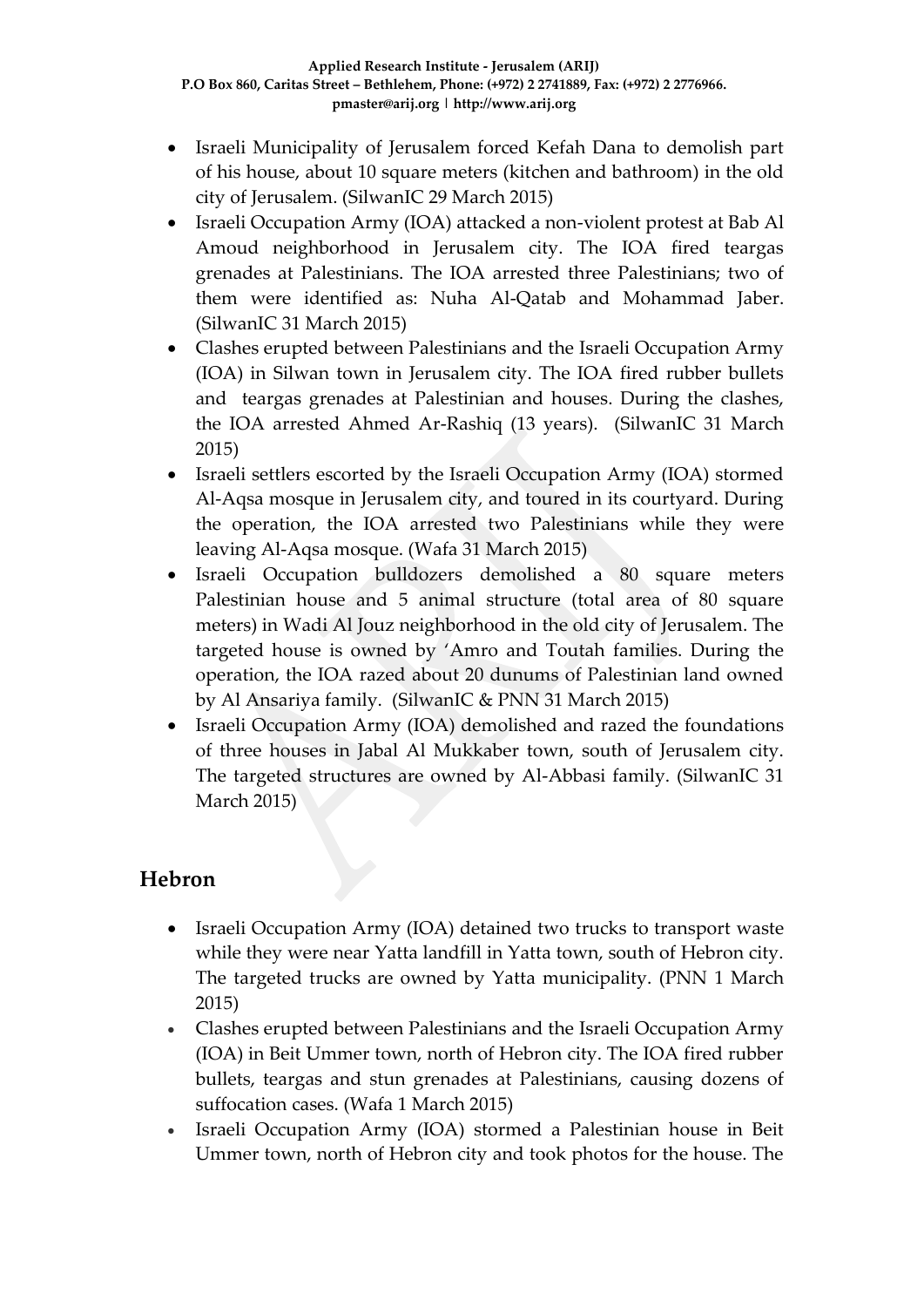targeted house is owned by Waleed Khalil Abu Sara. (Wattan 1 March 2015)

- Israeli Occupation Army (IOA) raided and toured in Al-Fawar refugee camp, south of Hebron city and detained a number of Palestinians. (Wattan 1 March 2015)
- Israeli Occupation Army (IOA) closed the Gush Etzion settlement bloc crossroad. The IOA detained three Palestinians. (Al-Quds 1 March 2015)
- Israeli Occupation Army (IOA) invaded and toured in several areas and neighborhoods in Hebron city, and erected a military checkpoint at the northern entrance of the city. (Al-Quds 2 March 2015)
- Israeli Occupation Army (IOA) stormed and searched areas in Bani Na'im and Halhul towns in Hebron governorate. (Al-Quds 2 March 2015)
- Israeli Occupation Army (IOA) prevented Palestinians from entering Al-Baraka mosque one of the oldest mosques in the old city of Hebron. (Wafa 2 March 2015)
- Israeli Occupation Army (IOA) erected a military checkpoint at the entrance of Sair town, north of Hebron city. The IOA stopped and searched Palestinian vehicles and checked ID cards. (Al-Quds 2 March 2015)
- Israeli settlers assaulted and injured Nizar Ghalma and Ahmed Ar-Rajabi while they were in their way to school in the old city of Hebron. (PNN 3 March 2015)
- Clashes erupted between Palestinians and the Israeli Occupation Army (IOA) in Beit Ummer town, north of Hebron city. The IOA fired rubber bullets, teargas and stun grenades, causing dozens of suffocation cases. (Wattan 4 March 2015)
- A number of Palestinian were injured after a group of Israeli settlers hurled stones at their vehicles in Al-Fahes area, southeast of Hebron city. (Al-Ayyam 4 March 2015)
- Israeli Occupation Army (IOA) invaded and toured in several areas in Idhna town, west of Hebron city. Clashes erupted between Palestinian and the IOA, where the IOA fired stun grenades at Palestinians and houses. (Pal Info 5 March 2015)
- Clashes erupted between Palestinians and the Israeli Occupation Army (IOA) near the Ibrahimi mosque in the old city of Hebron. (Pal Info 5 March 2015)
- Israeli Occupation Army (IOA) stormed and toured in Beit Einun village and Sair towns, north of Hebron governorate. (Pal Info 5 March 2015)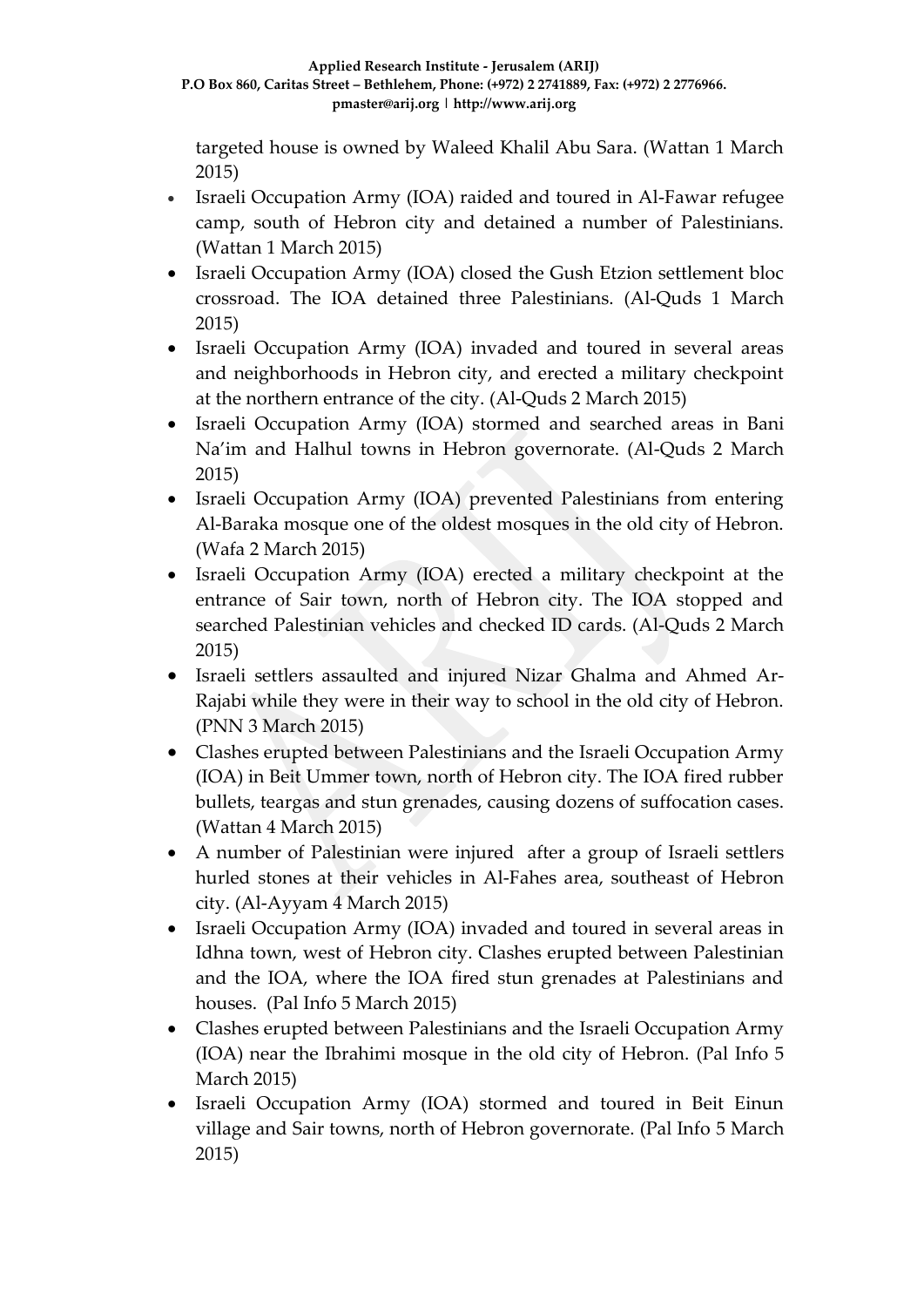- Israeli settlers tried to storm "An-Nabi Younis" mosque in Halhul town, north of Hebron city. (Pal Info 5 March 2015)
- Israeli settlers escorted by the Israeli Occupation Army (IOA) demonstrated in the old city of Hebron, and chanted anti-Palestinian slogans. The demonstration started from Ash-Shuhada street and ended at the Ibrahimi mosque. (Wafa 6 March 2015)
- Israeli Occupation Army (IOA) attacked a non-violent protest demand to open the road link between Al-Jab'a and Surif villages, southwest of Bethlehem governorate. The IOA assaulted the participants, causing the injury of Yousif Abu Mariya and Nasser Masalmah. . (Al-Quds 7 March 2015)
- Israeli Occupation Army (IOA) attacked a non-violent protest in Khirbet Al-'Adra, southwest of Yatta town, south of Hebron city. The IOA assaulted participants and chanted anti-Palestinian slogans. (Wafa 7 March 2015)
- Israeli settlers living in Beit 'Ayn settlement hurled stones and assaulted Mohammad Abed Al-Hamed As-Salimi and his brothers and sons while they were working in their land in Wadi Ar-Rish area near the aforementioned settlement, in Beit Ummer town, north of Hebron city. (Al-Quds 7 March 2015)
- Israeli Occupation Army (IOA) stormed and searched a Palestinian house owned by Hassan Al-Batat in Ad-Dhahiriya town, south of Hebron city. (RB2000 8 March 2015)
- Israeli Occupation Army (IOA) invaded and searched the office of a Palestinian company in Hebron city. (Wattan 9 March 2015)
- Israeli Occupation Army (IOA) stormed several areas in Dura, Halhul, Yatta and As-Samu' towns in Hebron governorate. (Wattan 9 March 2015)
- Israeli Occupation Army (IOA) fired teargas grenades at a Palestinian school in the old city of Hebron, causing dozens of suffocation cases. (Wattan & Wafa 9 March 2015)
- Israeli Occupation Army (IOA) detained and searched a Palestinian vehicle after stopping it in Masafer Yatta area, east of Yatta town, south of Hebron city. Noted that the targeted vehicle was transformed a number of Palestinian teachers work in Masafer School. (Wafa 10 March 2015)
- Clashes erupted between Palestinians and the Israeli Occupation Army (IOA) at Abu Ar-Rish checkpoint in the old city of Hebron. The IOA fired teargas grenades, causing dozens of suffocation cases. (Al-Quds 10 March 2015)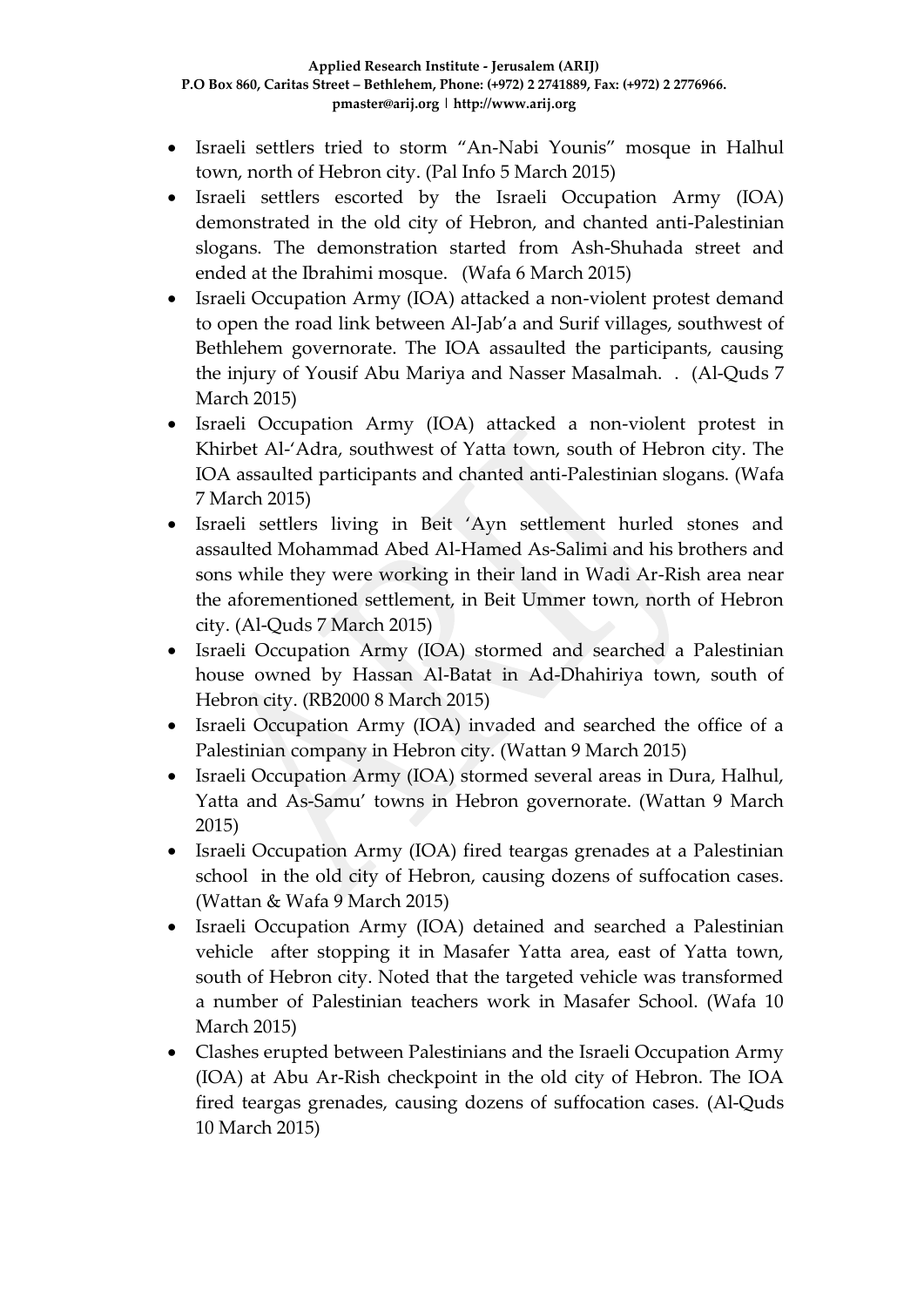- Israeli Occupation Army (IOA) stormed and searched a Palestinian house in Tal Ar-Rumida neighborhood in Hebron city. The targeted house is owned by Imad Abu Shamsiya. (Maannews 11 March 2015)
- Israeli settlers escorted by the Israeli Occupation Army (IOA) stormed and toured in Wad Al-Qaf area in Surif village, northwest of Hebron city. (Pal Info 11 March 2015)
- Israeli settlers assaulted and injured Musa Hassan Ash-Shawaheen (44 years) from Yatta town, south of Hebron city. (NBPRS 11 March 2015)
- Israeli Occupation Army (IOA) invaded and toured in several areas in Ad-Dhahiriya and Bani Na'im towns in Hebron governorate. (Safa 12 March 2015)
- Israeli Occupation Authorities handed out military orders to evacuate about 31.5 dunums of land planted with 685 trees in Jabal Al –Khail area in Sair town, north of Hebron city. (ARIJ Field workers 13 March 2015)
- Naftal Bennet; the head of Jewish home party, escorted by the Israeli Occupation Army (IOA) invaded and toured in the Ibrahimi mosque in the old city of Hebron. (Wattan 13 March 2015)
- Israeli Occupation Army (IOA) invaded and toured in several areas in Sair town, north of Hebron city. The IOA erected a military checkpoint at the entrance of the town, where they stopped and searched Palestinian vehicles and checked ID cards. (Wafa 14 March 2015)
- Israeli settlers living in Mitzipe Ya'ir outpost assaulted and injured Hani Badawi Ad-Dababsa (24 years) while he was working in his land near the outpost, east of Yatta town, south of Hebron city. (Maannews 14 March 2015)
- Israeli settlers living in Maon settlement uprooted 70 olive trees from Khallit Al-Adra area in Yatta town, south of Hebron city. The targeted trees are owned by Ash-Shawaheen family. (Wafa 14 March 2015)
- Israeli Foreign Minister; Avigdor Lieberman, escorted by the Israeli Occupation Army (IOA) stormed the Ibrahimi Mosque in the old city of Hebron. During the operation, the IOA prevented Palestinians from reaching the mosque and forced them to close their shops near the mosque. (Al-Quds 15 March 2015)
- Israeli Occupation Army (IOA) invaded and toured in several areas in Hebron city. (Raya 16 March 2015)
- Israeli Occupation Army (IOA) erected sudden checkpoints at the entrance of Yatta, Sair and Halhul towns in Hebron governorate. The IOA stopped and searched dozens of Palestinian vehicles and checked ID cards. (Raya 16 March 2015)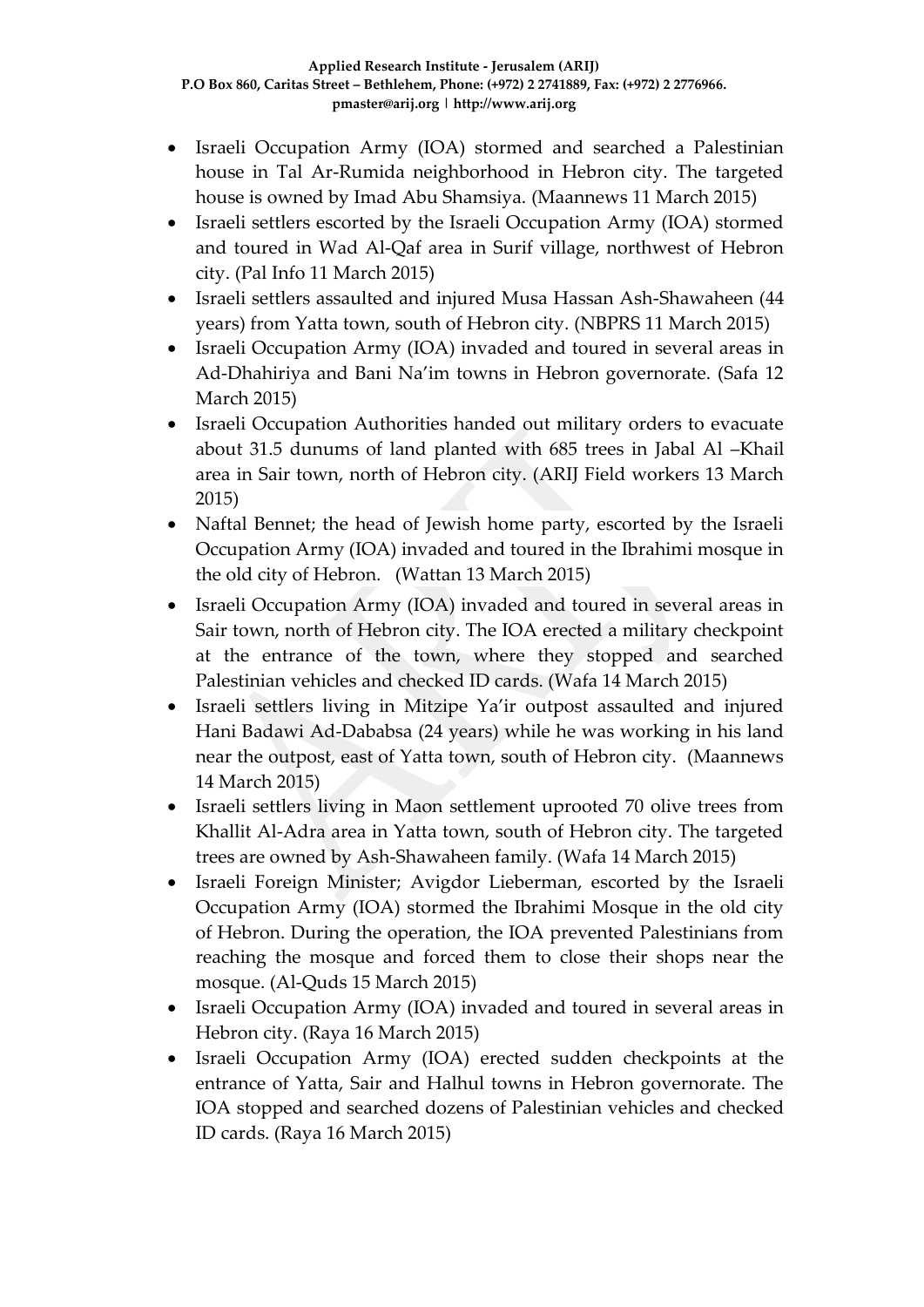- Israeli Occupation Army (IOA) invaded and toured in dozens of Palestinian neighborhoods and areas in Hebron city. (Wafa 17 March 2015)
- Israeli settlers put a toxic substances on a water tank owned by a Palestinian family in Tal Ar-Ramida neighborhood in Hebron city. (NBPRS 17 March 2015)
- Israeli Occupation Army (IOA) erected military checkpoints at the entrance of Sair and Halhul towns in Hebron governorate. The IOA stopped and searched Palestinian vehicles and checked ID cards. (Wafa 17 March 2015)
- Israeli Occupation Army (IOA) uprooted 150 olive trees planted in 40 dunums of Palestinian land in Ma'ala area in Ad-Dhahiriya town, south of Hebron city. (PNN 18 March 2015)
- Israeli settlers escorted by the Israeli Occupation Army (IOA) stormed Al-Ishaqiya area in the Ibrahimi mosque in the old city of Hebron city. (Maannews 19 March 2015)
- Israeli Occupation Army (IOA) razed about 8 dunums of Palestinian land located around Kiryat Arba settlement in Hebron city. The targeted land is owned by: Abed Al-Hafid Omar Balah Jaber. (Al-Quds 19 March 2015)
- Israeli Occupation Army (IOA) invaded and searched a Palestinian house owned by Ali Ayad Awad in Beit Ummer town, north of Hebron city, and detained all the residents of the house in a small room. (Al-Quds 20 March 2015)
- Israeli Occupation Army (IOA) invaded and toured in several areas in Hebron city, Ad-Dhahiriya, Beit 'Awa, Dura and Yatta towns in Hebron governorate. (Wafa 21 March 2015)
- Israeli Occupation Army (IOA) erected military checkpoints at the entrances of Sair and Halhul towns and at the northern entrance of Hebron city. The IOA stopped and searched Palestinian vehicles and checked ID cards. (Wafa 21 March 2015)
- Israeli Occupation Army (IOA) prevented Palestinians and International activists from entering their lands at Um al –'Araes area, southeast of Yatta town, south of Hebron city. The targeted land is located near Metzipe Ya'ir settlement. (NBPRS 22 March 2015)
- Israeli Occupation Army (IOA) prevented Palestinian farmers and International activists from reaching their land at Zanuta area, east of Ad-Dhahiriya town, south of Hebron city. The targeted land located near Shim'a settlement. (NBPRS 22 March 2015)
- Sujod Mahmoud Ibrahim Awad (6 years) was injured after the Israeli settlers living in Ma'on settlement hurled stones at her while she was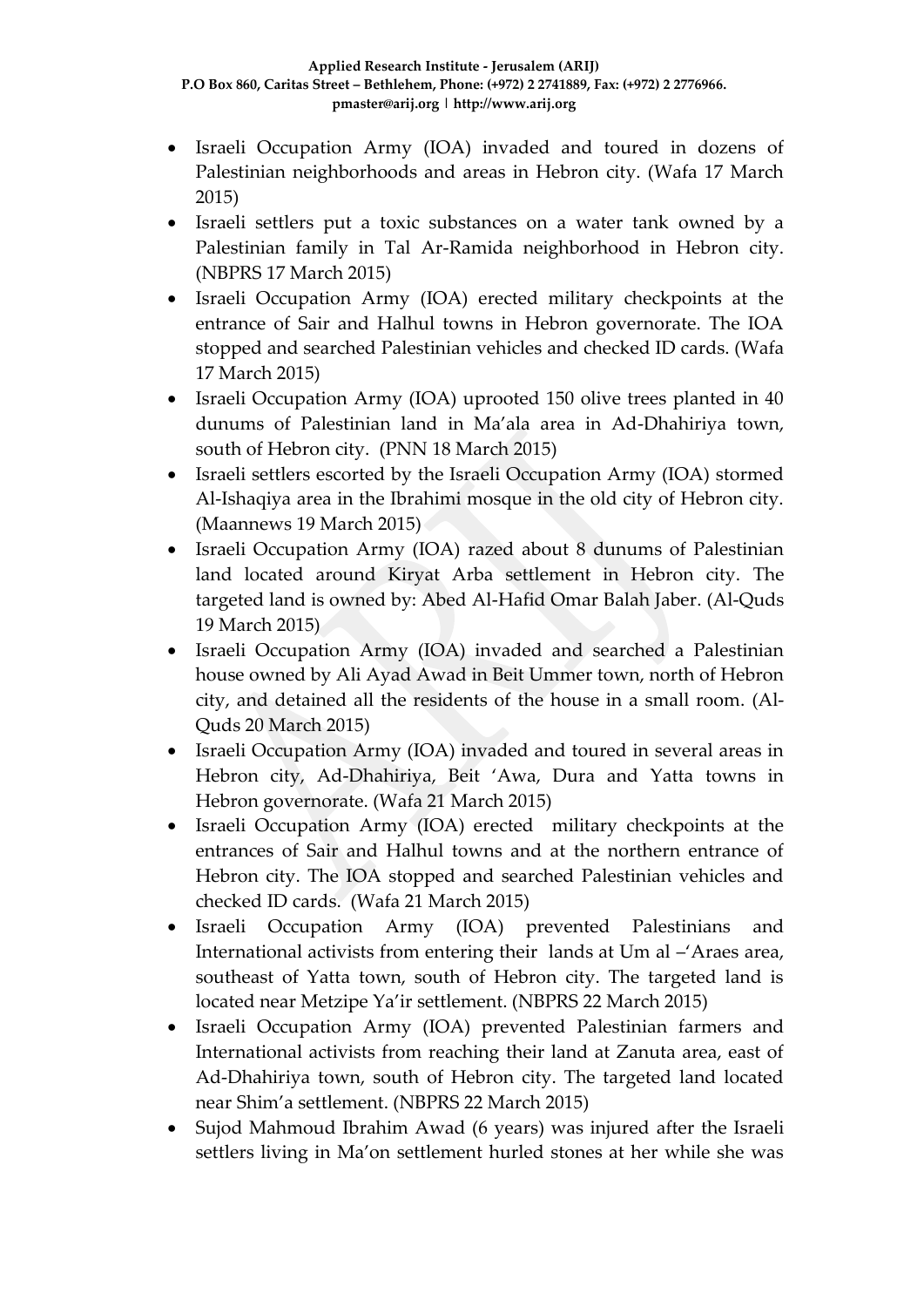near her house in Khirbet Tuba, east of At-Tawani village, southeast of Yatta town, south of Hebron city. (Wafa 22 March 2015)

- Israeli Occupation Army (IOA) handed out military orders to stop the construction in four houses and a commercial structure in Beit Ummer town, north of Hebron city. The targeted houses and structures are owned: Amro Shawket Abed Ar-Rahman Alqam (a 120 square meters under construction house), Mohammad Jahed Abed Ar-Rahman Alqam (owned a 50 square meters house inhabited by 6 family members) and his brother Muhannad (a 80 square meters under construction house) , and Yousif Mohammad Hussen Alqam. (Wattan 23 March 2015)
- Israeli Occupation Army (IOA) erected military checkpoints at the northern entrance of Hebron city and at the entrance of Sair town. The IOA stopped and searched dozens of Palestinian vehicles and checked ID cards. (Wattan 23 March 2015)
- Israeli settlers escorted by the Israeli Occupation Army (IOA) stormed and toured at Jabal Ar-Rahma neighborhood in Hebron city and chanted anti Palestinian slogans. (Pal Info 24 March 2015)
- Israeli Occupation Army (IOA) handed military orders to demolish two houses (each one 170 square meters) in Al- Kurm village, west of Hebron city. The targeted houses is owned by Arafat and Yaser Ahmed Ali Al-Rujob. (Wafa 24 March 2015)
- Israeli Occupation Army (IOA) stormed and searched dozens of Palestinian houses in Surif village, northwest of Hebron city. One of the targeted houses is owned by Ahmed Al-Hihi. (Pal Info 25 March 2015)
- Israeli Occupation Army (IOA) handed out a military order to demolish a water well in Khirbet Um Nir area, east of Yatta town, south of Hebron city. The targeted well is owned by Mohammad Ali Ismail Al-Jabur. (ARN 25 March 2015)
- Israeli Occupation Army (IOA) handed out military orders to stop the construction in 8 Palestinian houses in Deir Musa area, northwest of Surif village, northwest of Hebron city. The targeted houses are owned by: Suliman Musa Othman, Zahran Suliman Ghnemat, Mohammad Mustafah Salamah Ghnemat, Medhat Suliman Ghnemat, Ahmed Musa Suliman Ghnemat. (Al-Quds 26 March 2015)
- Israeli Occupation Army (IOA) handed out military orders to demolish three residential rooms and a tent in Khirbet Janba and Al-Fakhit, east of Yatta town, south of Hebron city. The targeted structures are owned by Mohammad Mahoud Hushiya, Mohammad Makhamrah and Ali Mohammad Al-Jabareen. (ARN 26 March 2015)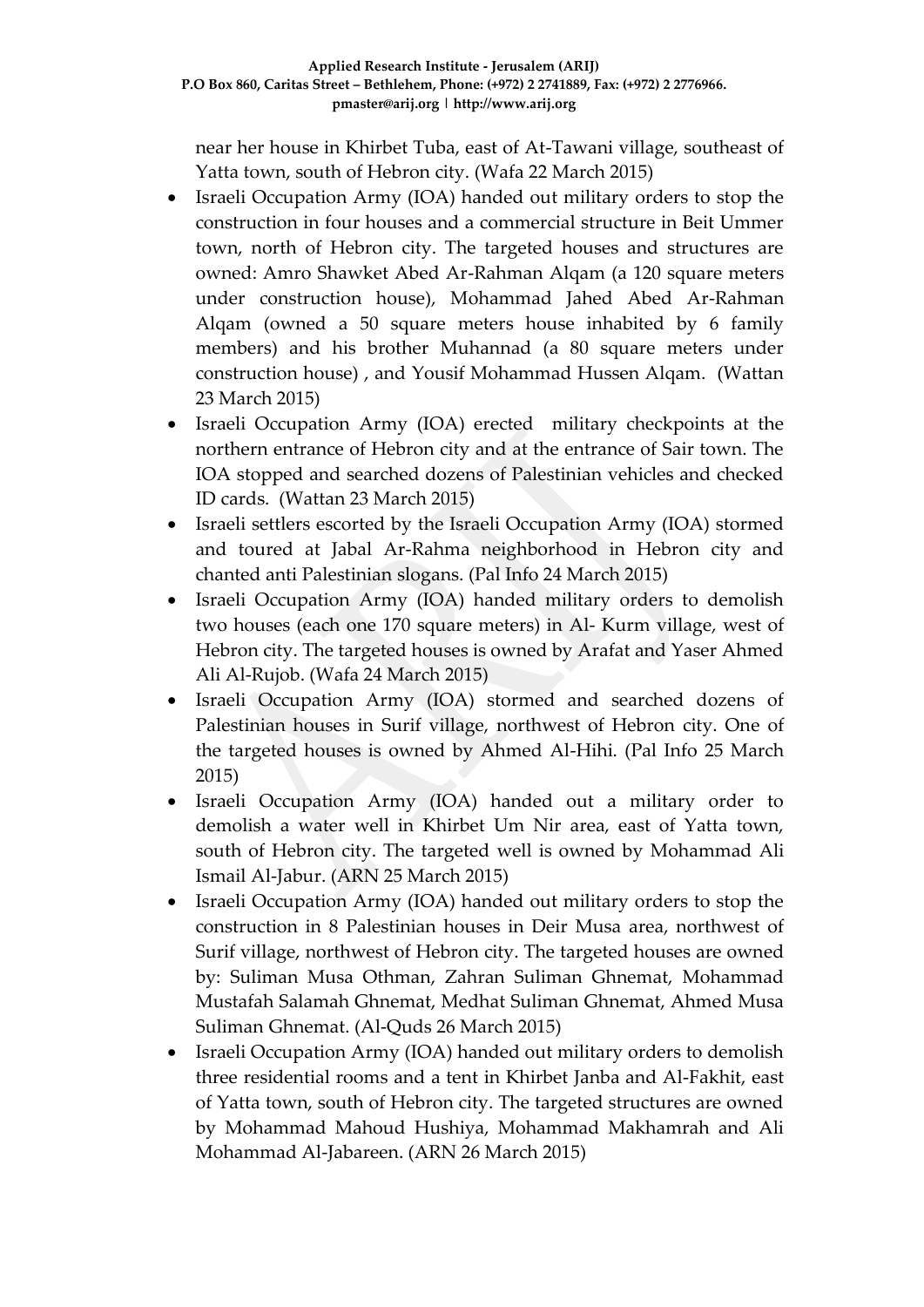- Israeli Occupation Authorities handed out military orders to stop the construction in a Palestinian concrete plant (batch plant), a 200 square meters under construction house (consist of 2 floors) and an agricultural road benefit hundreds of dunum of Palestinian land, in Al-Buwib area, northeast of Yatta town, south of Hebron city. The targeted house is owned by Ahmed Mohammad Hassan Da'ajnah. (Maannews 27 March 2015)
- Israeli Occupation Army (IOA) detained a number of Palestinian shepherd while they were in area located between Karmel and Ma'on settlements, east of Yatta town, south of Gaza strip. (Al-Quds 28 March 2015)
- Israeli Occupation Army (IOA) raided and toured in several areas in Hebron city and erected a military checkpoint at the northern entrance of the city. The IOA stopped and searched Palestinian vehicles and checked ID cards. (Wattan 28 March 2015)
- Israeli settlers living in Beit 'Ayin settlement hurled stones at Palestinian farmers while they were working in land at Wad Abu Ar-Rish area in Beit Ummer town, north of Hebron city. (RB2000 28 March 2015)
- Israeli Occupation Army (IOA) erected a sudden checkpoint at the entrance of Sair and Halhul towns in Hebron governorate. The IOA stopped and searched Palestinian vehicles and checked ID cards. (Wattan 28 March 2015)
- Israeli settlers uprooted 1200 trees from Palestinian land in Al-Wasli area, northeast of Hebron city. The targeted trees are owned by: Mohammad, Abed Al-Qader and Musa Aby Shanab Al Abayda. (Wafa 29 March 2015)
- Israel seeks to demolish Palestinian village on 'archaeological' grounds. Residents of Sussia granted temporary injunction against demolition in 2014, but state wants to move them to nearby Yatta. The state has asked the High Court of Justice for permission to demolish the ancient Palestinian village of Sussia and relocate its residents to Yatta, near Hebron, allowing for more archaeological work at the site. The government's intent was noted in a response to the High Court of Justice regarding a petition filled by Sussia residents and human rights organizations about a year ago. Before this petition was filed, an additional petition was filed by the Regavim organization, funded by settler-group Amana and regional authorities in the West Bank, calling for Palestinian "illegal outposts" in Sussia to be demolished. The state opposed the court's temporary injunction against demolition, despite the fact it often supports such temporary injunctions when they are made against illegal Jewish outposts. Just last month, the government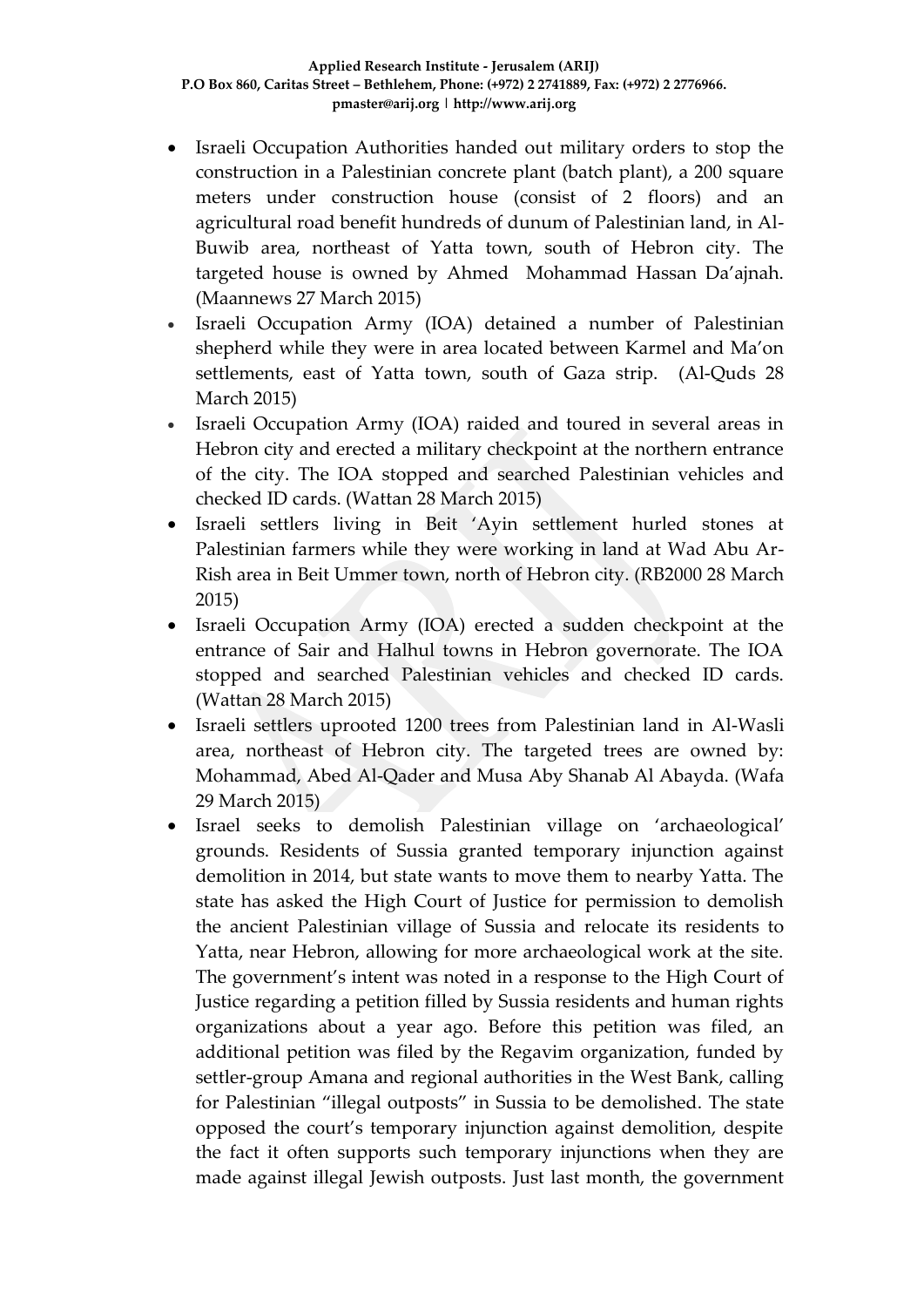approved such a temporary injunction against the demolition of two structures in the Beit El settlement, after the High Court had already made a ruling. The petition criticizes decisions made by the [Civil](http://www.haaretz.com/news/diplomacy-defense/civil-administration-calls-for-demolition-of-west-bank-palestinian-village-built-on-archaeological-site-1.453907)  [Administration](http://www.haaretz.com/news/diplomacy-defense/civil-administration-calls-for-demolition-of-west-bank-palestinian-village-built-on-archaeological-site-1.453907)'s planning committee to reject an alternate plan suggested by Sussia residents, stating that the relocation to Yatta is in their best interest. The residents' petition also seeks to cancel 64 separate demolition orders against all of the 100-or-so structures in the village. Alternatively, the residents ask that the Civil Administration offer a different solution that would allow them to continue living on the land, which they own. Attorney Kamar Mishraki-Asad, representing the Sussia residents, told Haaretz, "It's incredible, but with the settlements, it was already ruled that Sussia land is privately owned and thousands of dunams of land in the area are privately owned by Palestinians. Despite this, for many years the army has prohibited residents from setting up their homes in the area, and has rejected any request for construction or planning permits, in order to keep them away from the Sussia settlement and to allow the settlers to continue seizing the agricultural lands, and expel the residents to Areas A and B. "Now, after residents made great efforts and prepared plans for their village, the army continues its policy while cynically relying on planning concerns," Mishraki-Asad added. "For years, the army has forbidden water, electricity and drainage infrastructure to be built, and now claims that expelling the residents is for their own good." Last Thursday, the state issued its official stance on the matter, saying that, in contrast to the Palestinians' claim, "There was no historic Palestinian village at the archaeological site there; that the village consists of only a few seasonal residences for a few families; and the land is necessary for the continuation of archaeological work." It should be noted that the archaeological site at Sussia is run by the nearby Jewish settlement of the same name, and there are Jews living there in illegal structures. Regarding its decision not to approve further construction in the area – in contrast with the policy allowing for nearby Jewish construction – the state claimed that such construction would only serve a small number of residents who are actually more connected to Yatta. It claimed that their construction plans were unreasonable, due to the need for electrical infrastructure and the local infrastructure was insufficient to provide for appropriate incorporation of residents into the job market. The state said it was willing to allocate government-owned lands, located half a kilometer away from Yatta, for the Palestinian Sussia residents, and to assist with construction. The lands are close to the village and would be ideal for farming and grazing, it added. [\(Haaretz](http://www.haaretz.com/news/diplomacy-defense/.premium-1.649340) 29 March 2015)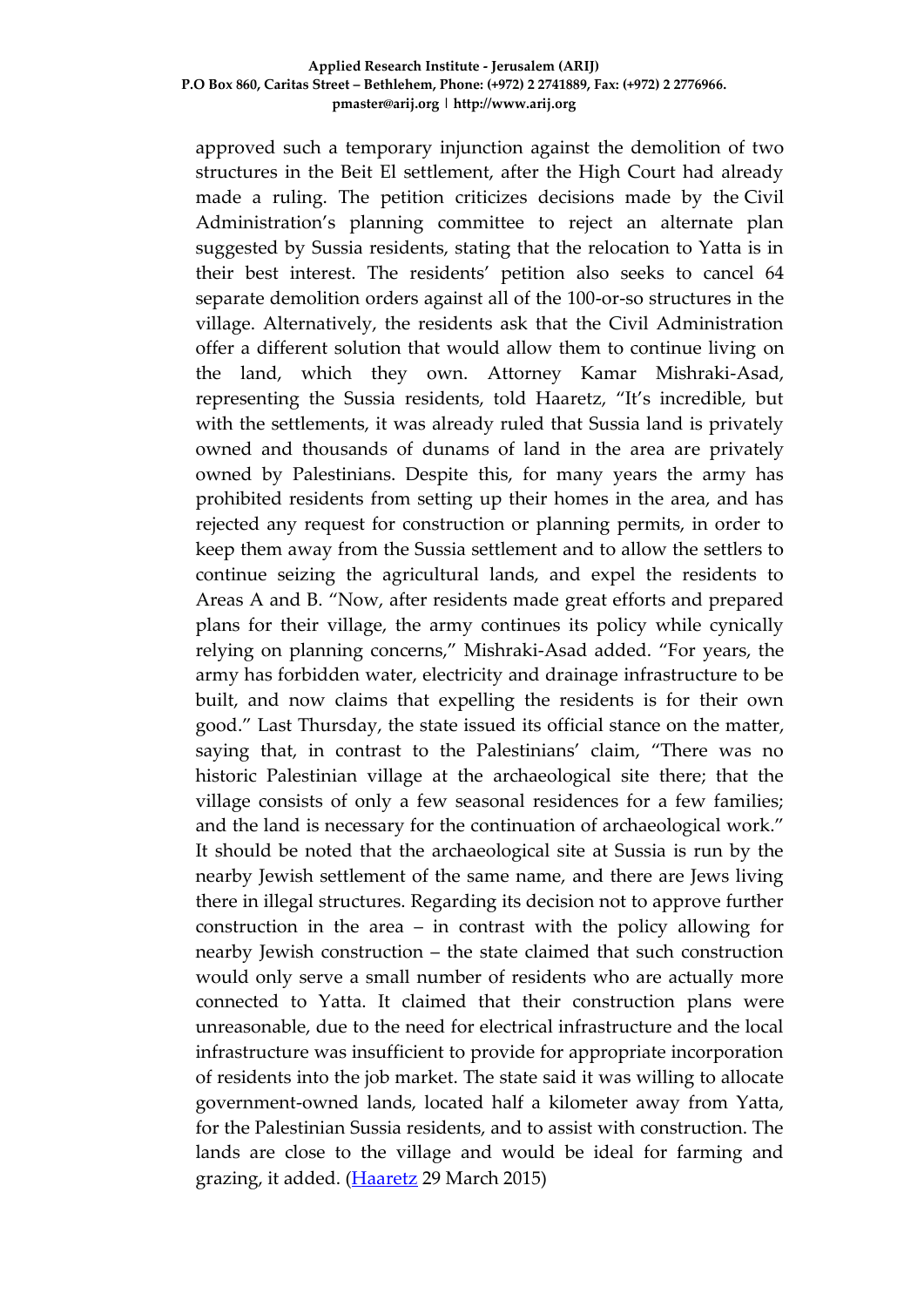- Israeli Occupation Army (IOA) assaulted and injured a Palestinian from Yatta town, south of Hebron city. (Pal Info 30 March 2015)
- Israeli Occupation Authorities issued military orders to demolish 7 Palestinian residential structures in Um Al –Khair area, east of Yatta town, south of Hebron city. The targeted structures are owned by Al Hathaleen family. (RB2000 30 March 2015)
- Israeli Occupation Army (IOA) erected military checkpoints at the entrance of Sair, Idhna and Halhul towns in Hebron governorate. The IOA stopped and searched Palestinian vehicles and checked ID cards. (Wafa 30 March 2015)
- Israeli Occupation Army (IOA) erected a military tower near Al-Faiha' School for girls in the old city of Hebron. (Al-Quds 31 March 2015)

# **Qalqilyah**

- Israeli Occupation Army (IOA) attacked the weekly non-violent protest against the segregation wall and settlements in Kafr Qaddum village, east of Qalqiliya city. The IOA fired rubber bullets, teargas and stun grenades causing dozens of suffocation cases and the injury of two people. (Al-Quds 6 March 2015)
- Israeli Occupation Army (IOA) attacked the weekly non-violent protest against the segregation wall and settlements in Kafr Qaddum village, east of Qalqiliyah city. The IOA fired live and rubber bullets and teargas grenades, causing dozens of suffocation cases and the injury of 6 people. (Al-Quds 13 March 2015)
- Three Palestinians were injured and dozens suffered gas inhalation after the Israeli Occupation Army (IOA) attacked the weekly nonviolent protest against the segregation wall and settlements in Kafr Qaddum village, north of Qalqiliyah city. The IOA fired rubber bullets, waste water, and teargas grenades. During the operation, the IOA detained Zahi Ali (47 years) for more than 5 hours. (Wafa 20 March 2015)
- Israeli Occupation Army (IOA) started a military trainings near Qalqiliyah city. (Maannews 22 March 2015)
- Israeli Occupation Army (IOA) attacked the weekly non-violent protest against the segregation wall and settlements in Kafr Qaddum village, east of Qalqiliyah city. The IOA fired live bullets, teargas and stun grenades at Palestinians, causing dozens of suffocation cases and the injury of 5 people. During the operation, the Israeli bulldozers razed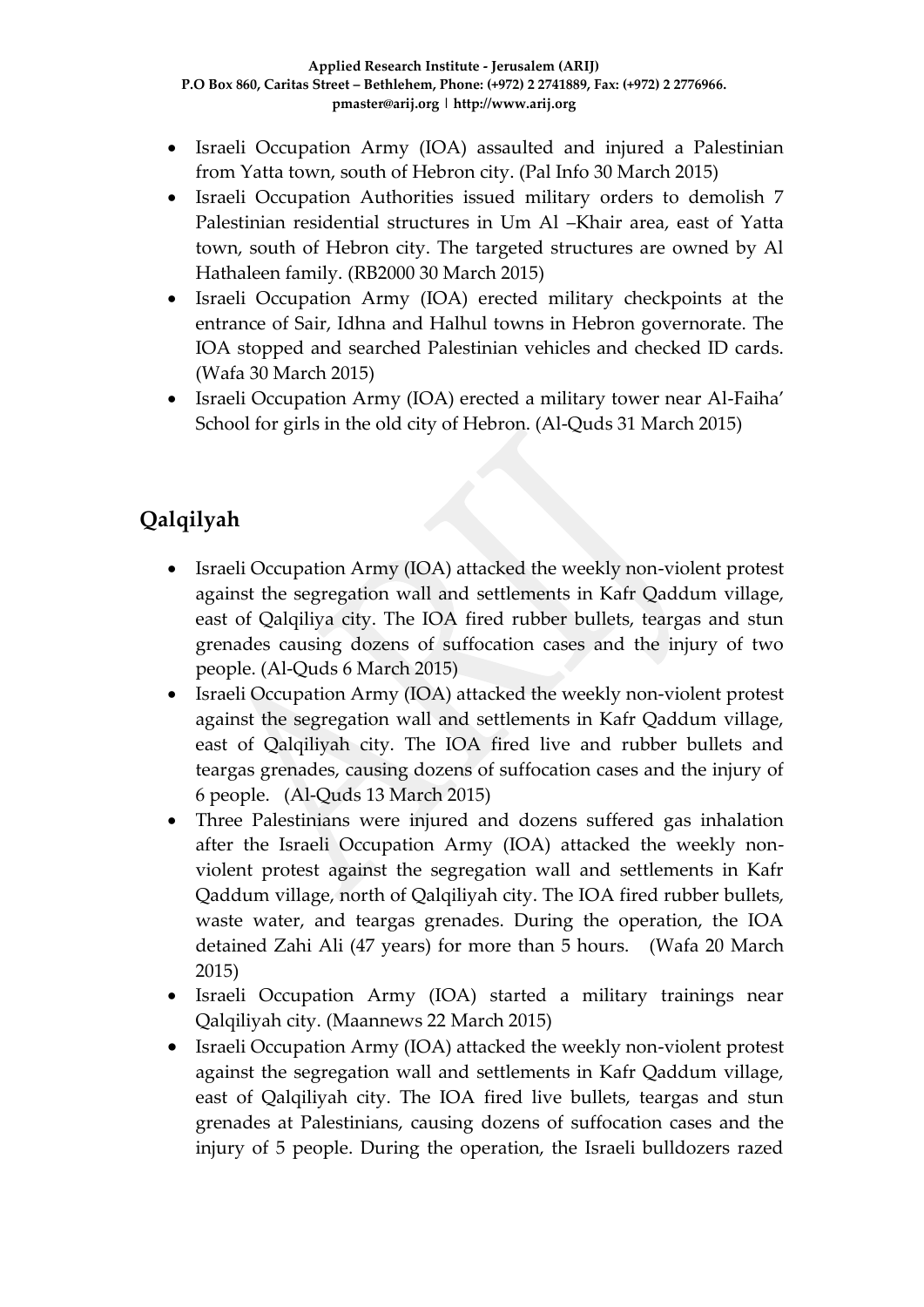the main water network at the entrance of the village. (Wafa 27 March 2015)

 The Israeli Civil Administration submitted a building scheme in Al Quds Daily Newspaper for Public Review**<sup>1</sup>** . The Regional Plan No. (115/17/1), in the Israeli settlement of Alfei Menashe, in pool No. 2 parts of Khallit Al-Barmel in Azzun village, southeast of Qalqiliyah city. The plan indicates a modification of the use of agricultural land to commercial areas, road network, public buildings and open areas. (Al-Quds 27 March 2015 )

## **Tubas**

- Israeli Occupation bulldozers demolish three barracks and three tents in Khirbet Karzaliya in the northern of Jordan valley. The targeted structures are owned by: Atiya Fahmi Bani Maniya and his brothers Zahi and Zuhair. (Al-Quds 4 March 2015)
- Israeli Occupation Army (IOA) confiscated a water tank from Al-Farisiya area in the northern or Jordan valley. (PNN 18 March 2015)
- Israeli Occupation Army (IOA) demolished about 18 residential and agricultural structures in Khirbet Al-Makhoul area in the northern of Jordan valley. The targeted structures are owned by Bisharat family. Noted that the targeted structures inhabited by 18 family members. (PNN & Al-Quds 18 March 2015)
- Israeli Occupation Authorities handed out a military order to stop the construction in a mosque in Kardala village, northeast of Tubas city. (Wattan 22 March 2015)
- Israeli Occupation Army (IOA) confiscated a bulldozer from Kardala village in the northern of Jordan valley. (NBPRS 24 March 2015)

## **Ramallah**

- Israeli Occupation Army (IOA) erected a military checkpoint at the entrance of Ein Sinya village, north of Ramallah city. The IOA detained dozens of Palestinian vehicles. (Wattan 1 March 2015)
- Israeli Occupation Army (IOA) closed Ramallah Al Jalazoun road, north of Ramallah city and prevented Palestinians from using the road. (Wafa 1 March 2015)

1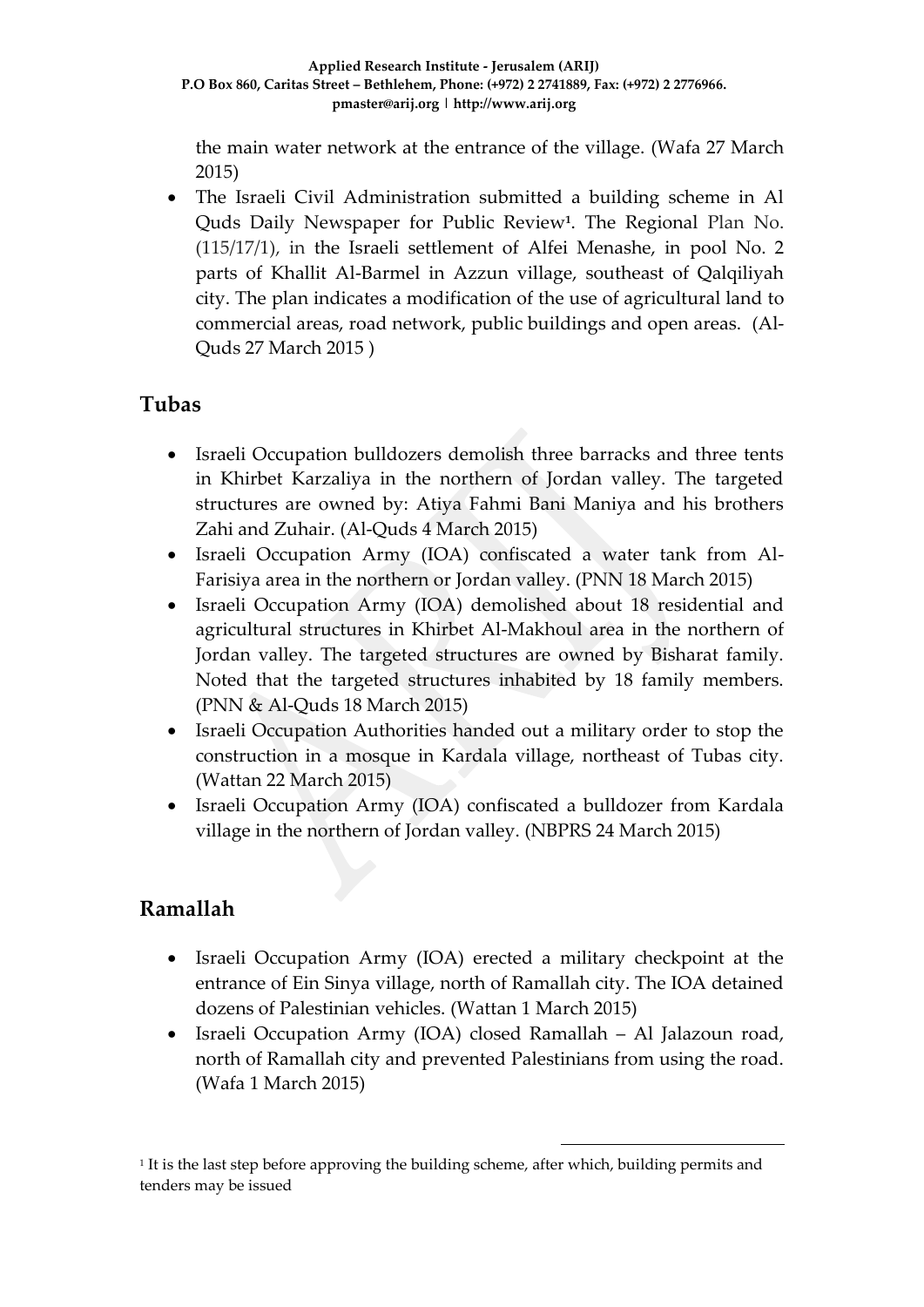- Israeli Occupation Army (IOA) stormed and searched a Palestinian clinic in Abwein village, north of Ramallah city, and destroyed its contents. (Pal Info 5 March 2015)
- Israeli settlers torched two Palestinian vehicles in Al-Mughayyir village, north of Ramallah city, and wrote anti-Palestinian slogans on the vehicles. (Al-Quds 5 March 2015)
- Five Palestinians were injured and dozens suffered gas inhalation during clashes that erupted between Palestinians and the Israeli Occupation Army (IOA) at the entrance of Al-Jalazoun refugee camp, north of Ramallah city. The IOA used live bullets to attack Palestinians. (RB2000 6 March 2015)
- Israeli Occupation Army (IOA) attacked the weekly non-violent protest against the segregation wall and settlements in Nilin village, northwest of Ramallah city. The IOA fired rubber bullets and teargas grenades, causing dozens of suffocation cases. (Wafa 6 March 2015)
- Israeli Occupation Army (IOA) attacked the weekly non-violent protest against the segregation wall and settlements in Bilin village, northwest of Ramallah city. The IOA fired teargas and stun grenades at Palestinian, causing dozens of suffocation cases and the injury of Musa Mohammad Abu Rahma (18 years). During the operation, the IOA arrested four international activists. (Al-Quds 6 March 2015)
- Two Palestinians were injured and dozens suffered gas inhalation during clashes that erupted between Palestinians and the Israeli Occupation Army (IOA) in Silwad village, north of Ramallah city. The IOA fired rubber bullets and teargas grenades. (Al-Quds 6 March 2015)
- Clashes erupted between Palestinians and the Israeli Occupation Army (IOA) in Beituniya town in Ramallah governorate. The IOA fired live bullets and teargas grenades, causing dozens of suffocation cases and the injury of a Palestinian. (Al-Quds 6 March 2015)
- Israeli settlers killed 4 sheep and stole 10 others after storming a Palestinian farm in At-Tayba village, northeast of Ramallah city. (RB2000 9 March 2015)
- Israeli Occupation Army (IOA) stormed and searched dozens of Palestinian houses in Bilin village, northwest of Ramallah city, and summoned Mohammad Ash'el to interview the Israeli Intelligence Police. The targeted houses are owned by: Ashraf Al-Khateeb, Mahmoud Al-Abed Samarah, Abed Al-Fatah Birnat and his two brothers; Hisham and Mohammad, Na'em Birnat and his two sons; Basel and Nash'at. (Wafa 10 March 2015)
- Clashes erupted between Palestinians and the Israeli Occupation Army (IOA) at the entrances of Al-Jalazoun refugee camp, north of Ramallah city. The IOA fired rubber and Dumdum bullets and teargas grenades,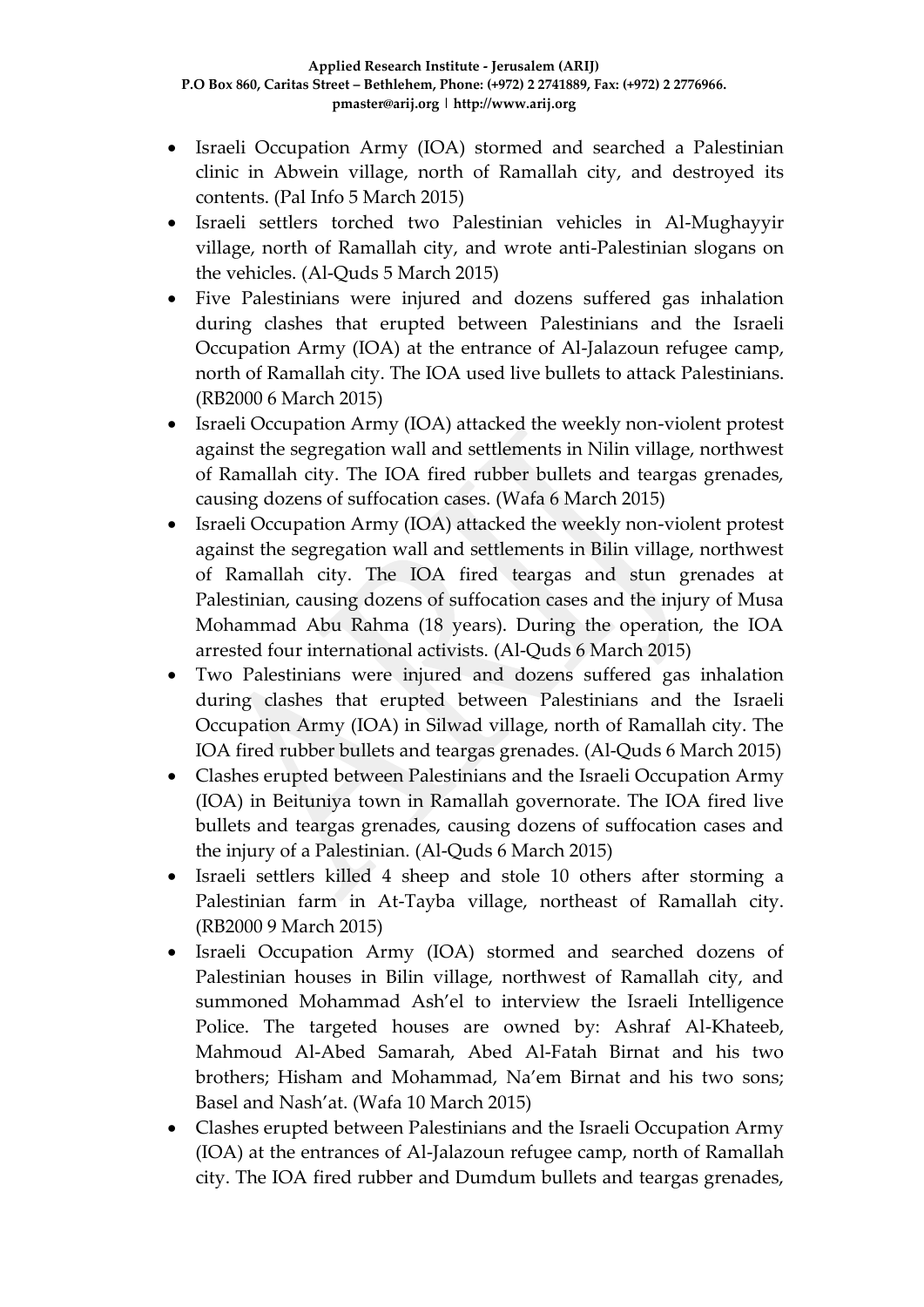causing dozens of suffocation cases and the injury of 7 people; one of them was identified as: Malek Musalam Ghawanmih. (Wattan 13 March 2015)

- Seven Palestinians were injured and dozens suffered gas inhalation after the Israeli Occupation Army (IOA) attacked the weekly nonviolent protest against the segregation wall and settlements in An-Nabi Saleh village, north of Ramallah city. The IOA fired metal bullets, teargas and stun grenades at Palestinians. The IOA fired metal bullets, teargas and stun grenades at participants. During the operation, the IOA arrested two Palestinians (Bushra At-Tamimi and Shireen Al- 'Araj) and an international activist.(Al-Quds 13 March 2015)
- Israeli Occupation Army (IOA) raided the weekly non-violent protest against the segregation wall and settlements in Bilin village, northwest of Ramallah city. The IOA fired rubber bullets, teargas and stun grenades, causing dozens of suffocation cases (Al-Quds 13 March 2015)
- Clashes erupted between Palestinians and the Israeli Occupation Army (IOA) in Silwad town, north of Ramallah city. The IOA fired live and rubber bullets and teargas grenades, causing dozens of suffocation cases and the injury 6 Palestinians. (Al-Quds 13 March 2015)
- Israeli Occupation Army (IOA) assaulted and injured Mujaheed Rajeh Abu As-Sukar (24 years) while he was in front a Palestinian store in Turmus'ayya village, north of Ramallah city. (Al-Quds 16 March 2015)
- Clashes erupted between Palestinians and the Israeli Occupation Army (IOA) near Al-Jalazun refugee camp, north of Ramallah city. The IOA fired live and rubber bullets and teargas grenades, causing dozens of suffocation cases and the injury of 6 Palestinians, one of them was seriously injured. (Al-Quds 18 March 2015)
- Israeli settlers living in Adi Ad outpost uprooted 60 olive trees from Palestinian land in Tarmus'ayya village, north of Ramallah city. The targeted trees are owned by Mahmoud Al-'Araj. (Maannews 19 March 2015)
- Clashes erupted between Palestinians and the Israeli Occupation Army (IOA) at the western entrance of Silwad village, north of Ramallah city. The IOA fired rubber and metal bullets, and teargas and stun grenades, causing dozens of suffocation cases and the injury of 11 Palestinians. (ARN 20 March 2015)
- Dozens of Palestinians suffered gas inhalation after the Israeli Occupation Army (IOA) attacked the weekly non-violent protest against the segregation wall and settlements in Bilin village, northwest of Ramallah city. The IOA fired teargas and stun grenades at participants. (Wafa 20 March 2015)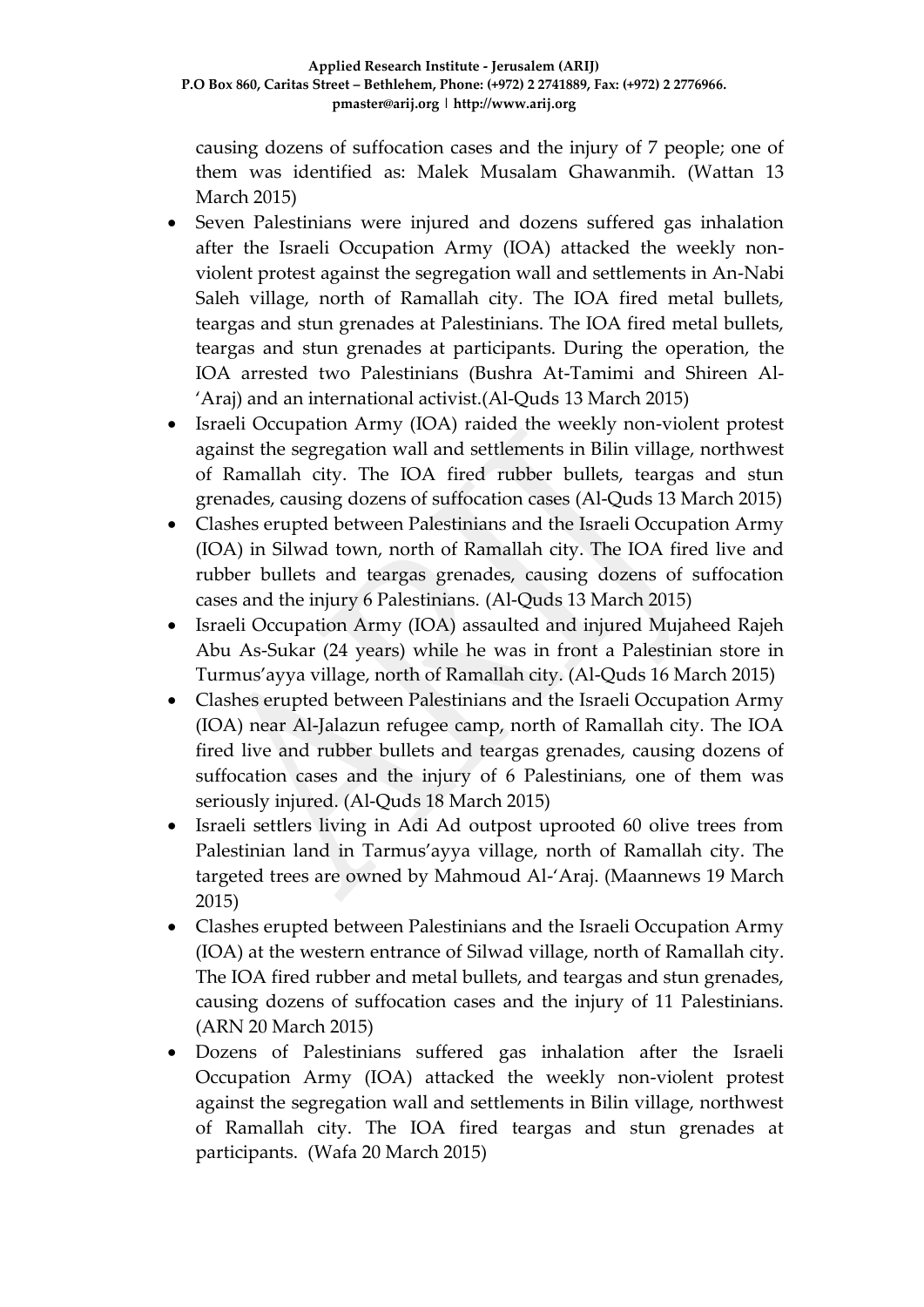- Israeli Occupation Army (IOA) raided the weekly non-violent protest against the Segregation wall and settlements in Nilin village, northwest of Ramallah city. The IOA fired rubber bullets, teargas and stun grenades at participants, causing dozens of suffocation cases. (Wafa 20 March 2015)
- Israeli Occupation Army (IOA) attacked the weekly non-violent protest against the segregation wall and settlements in An-Nabi Saleh village, north of Ramallah city. The IOA fired rubber bullets, teargas and stun grenades at Palestinians, causing dozens of suffocation cases. (Al-Quds 20 March 2015)
- Israeli Occupation Army (IOA) closed 'Atara military checkpoint, north of Ramallah city. The IOA stopped Palestinians and checked their ID cards. (Raya 21 March 2015)
- Israeli settlers escorted by the Israeli Occupation Army (IOA) stormed and toured in Deir Niddam village, north of Ramallah city and destroyed 40 trees. The targeted trees are owned by Fawzi Al-Khateeb At-Tamimi. During the operation, the IOA invaded a Palestinian land and prevented the owner from entering the land. The targeted land is owned by Abed AL-Hamed Hassan At-Tamimi. (Al-Quds 23 March 2015)
- Clashes erupted between Palestinians and the Israeli Occupation Army (IOA) in Silwad village, north of Ramallah city. The IOA fired live bullets, teargas and stun grenades, causing dozens of suffocation cases. During the clashes, the IOA arrestees Omar Nael Hamad (14 years) and Rajeh Mohammad Hamad (14 years). (Zamn Press 24 March 2015)
- Israeli Occupation Army (IOA) surrounded a Palestinian school in Beit 'UR At-Tahta village, west of Ramallah city. The IOA prevented Palestinian students and teachers from entering or leaving the school. (ARN & RB2000 25 March 2015)
- Ali Safi (20 years) died of serious injuries he suffered last week, during clashes that took place after Israeli Occupation Army (IOA) invaded al-Jalazoun refugee camp, north of Ramallah city. (IMEMC 25 March 2015)
- Israeli Occupation Army (IOA) invaded and searched dozens of Palestinian houses in Deir Abu Mesh'all village, northwest of Ramallah city. (RB2000 25 March 2015)
- Clashes erupted between Palestinians and the Israeli Occupation Army (IOA) at the western entrance of Silwad village, north of Ramallah city. The IOA fired live bullets, teargas and stun grenades, causing dozens of suffocation cases and the injury of a Palestinian. (Wattan 27 March 2015)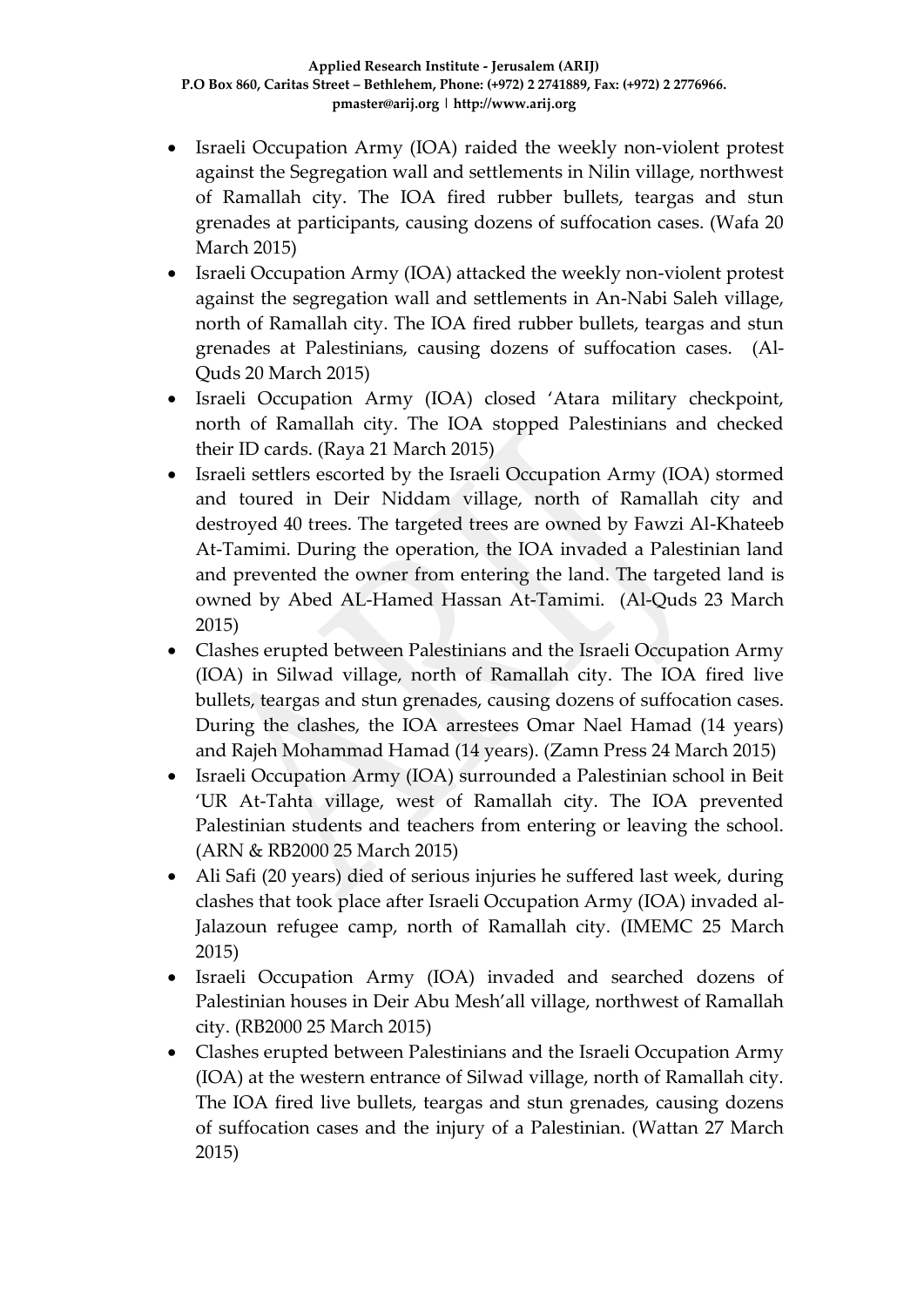- Israeli Occupation Army (IOA) attacked the weekly non-violent protest against the segregation wall and settlements in Bilin village, west of Ramallah city. The IOA fired rubber bullets, teargas and stun grenades, causing dozens of suffocation cases and the injury of 4 people. (PNN 27 March 2015)
- Dozens of Palestinians suffered gas inhalation, after the Israeli Occupation Army (IOA) attacked the weekly non-violent protest against the segregation wall and settlements in Nilin village, northwest of Ramallah city. The IOA fired teargas and stun grenades at the participants. (Maannews 27 March 2015)
- Israeli Occupation Army (IOA) attacked Palestinians while they were gathering near the Israeli Jail of Ofra in Beituniya town, south of Ramallah city. The IOA fire teargas and stun grenades at Palestinians, causing dozens of suffocation cases. (Maannews & Al –Quds 29 March 2015)
- Clashes erupted between Palestinians and the Israeli Occupation Army (IOA) in Silwad village, north of Ramallah city. The IOA fired teargas and stun grenades at Palestinians, causing dozens of suffocation cases. (RB2000 30 March 2015)
- Clashes erupted between Palestinians and the Israeli Occupation Army (IOA) in Al-Jalazoun refugee camp, north of Ramallah city. The IOA fired rubber bullets, causing dozens of suffocation cases. (RB2000 31 March 2015)

# **Jericho**

• Israeli Occupation Army (IOA) demolished 7 residential structures in Al-Jiftlik village, north of Jericho city. (Shasha News 10 March 2015)

# **Salfit**

- Israeli settlers living in Pedu'el settlement used their bulldozers to raze Palestinian land in Khirbet Ad-Dir area, west of Kafr Ad-Dik village, west of Salfit city. (Pal Today 27 March 2015)
- Israeli settlers living in Leshem outpost stole a number of stones from several areas and neighborhoods in the western towns of Salfit city. (NBPRS 29 March 2015)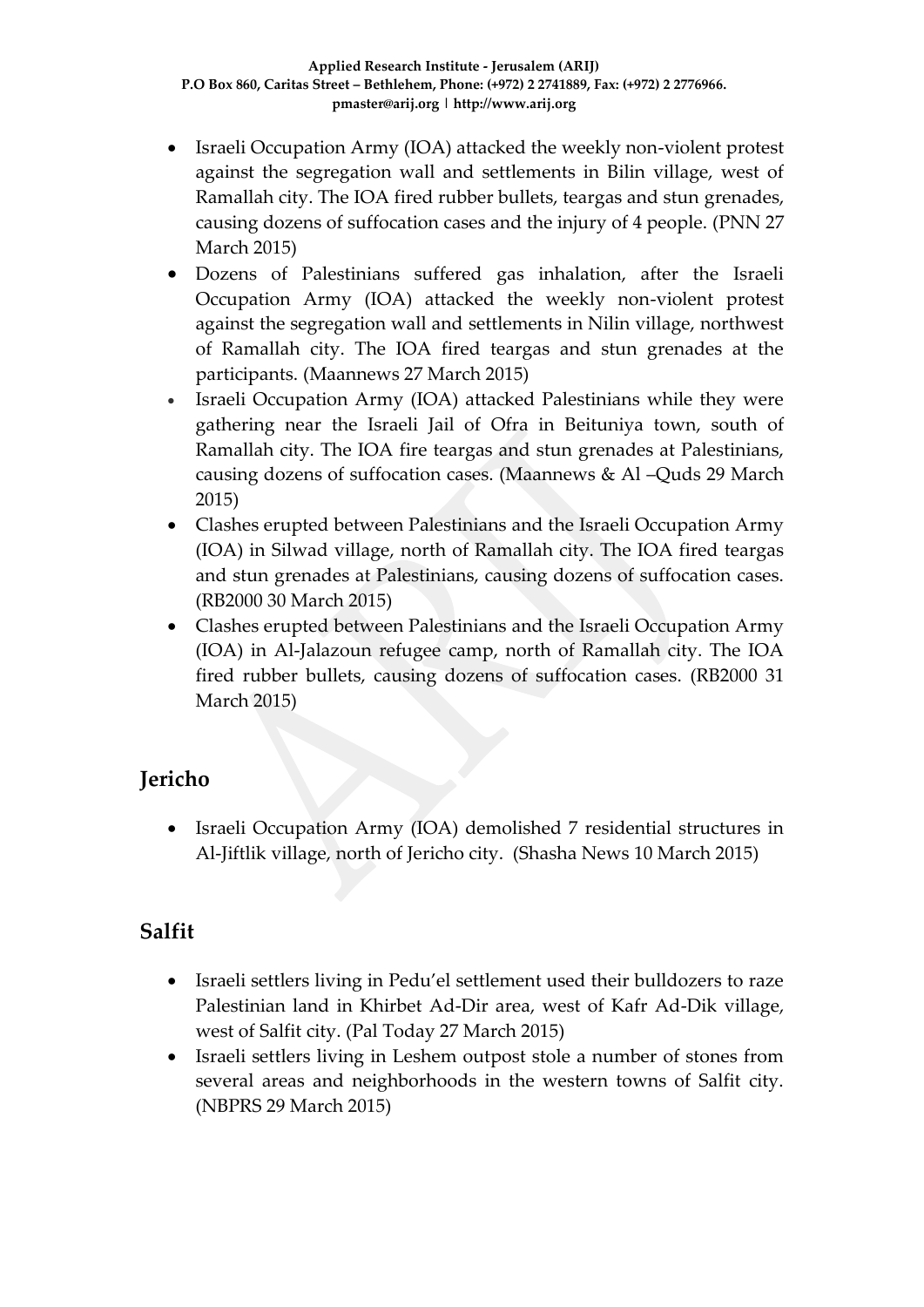## **Tulkarem**

- Israeli Occupation Army (IOA) demolished a 400 square meters Palestinian building consist of three floors in Al-Jarushiya village, north of Tulkarm city. The targeted building is owned by Kifah Abed Ar-Rahem Sholi. (Maannews 9 March 2015)
- Israeli Occupation Army (IOA) fired light grenades at a Palestinian farm in Zeita village, north of Tulkarm city. As a result, the farm was torched. The targeted farm is owned by Yousif Abu Al-Azz. (Pal Info 18 March 2015)
- Israeli Occupation Army (IOA) stormed Bal'a village, northeast of Tulkarm city. Clashes erupted between Palestinians and the IOA, where the IOA fired teargas and stun grenades at Palestinians causing dozens of suffocation cases. (Panorama FM 24 March 2015)

# **Nablus**

- Israeli Occupation Army (IOA) prevented Palestinian farmers and activists from working in land in Qaryut village, south of Nablus city. The targeted land located near the Israeli settlement of Shilo. (NBPRS 1 March 2015)
- Israeli Occupation Army (IOA) tightened its procedures around Nablus city, where the IOA erected dozens of military checkpoints, stopped and searched Palestinian vehicles and checked ID cards. (Al-Quds 5 March 2015)
- Israeli Occupation Army (IOA) demolished two barracks and four tents from the eastern part of Aqraba village, southeast of Nablus city. The targeted structures inhabited by 20 Palestinians. (Al-Quds 5 March 2015)
- Israeli Occupation Army (IOA) closed all the entrance of Burin village, south of Nablus city, and prevented Palestinians from entering or leaving the village. (ARN 5 March 2015)
- Dozens of Palestinians suffered gas inhalation after the Israeli Occupation Army (IOA) attacked a non-violent portent in Qaryut village, south of Nablus city. The IOA fired teargas grenades at participants. (Al-Quds 6 March 2015)
- Israeli Occupation Army (IOA) along with Israeli bulldozers razed 100 dunums of land and uprooted 300 olive trees from an area near to Iskali outpost in Salim village, east of Nablus city. (Maannews & NBPRS 9 March 2015)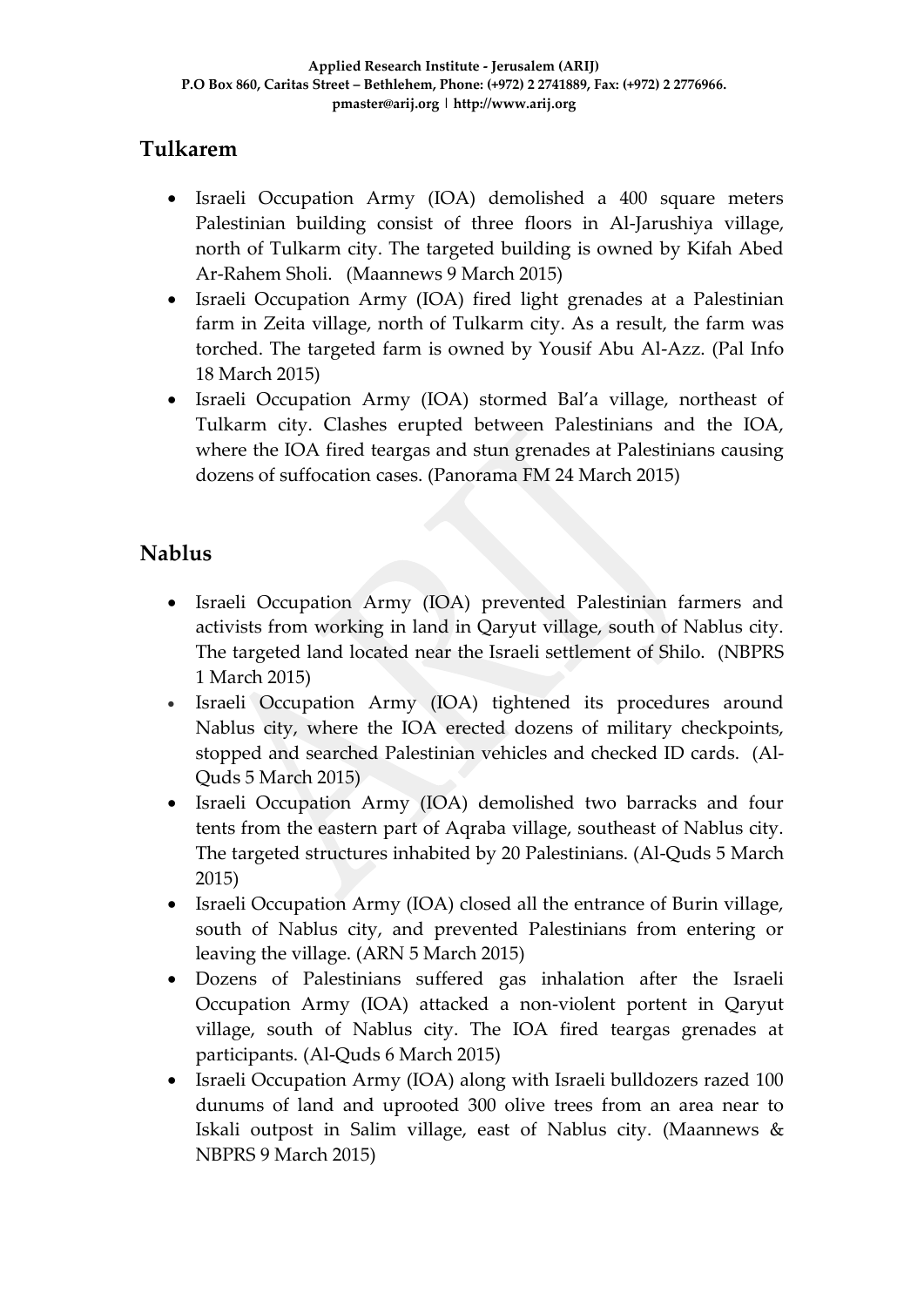- Israeli settlers uprooted 50 olive trees in Burin village, south of Nablus city. The targeted trees is owned by Mahmloud Khalifah . (Wafa 9 March 2015)
- Israeli settlers living in Yetzher settlement set up 8 mobile homes at Al-Wadat area, east of Urif village, south of Nablus city. (Maannews 10 March 2015)
- Israeli Occupation Army (IOA) invaded and searched dozens of Palestinian houses in Iraq Burin village, south of Nablus city. (Al-Quds 15 March 2015)
- Israeli Occupation Army (IOA) attacked a non-violent protest in Qaryut village, south of Nablus city. The IOA fired rubber and line bullets and teargas grenades, causing dozens of suffocation cases. During the operation, the IOA arrested two Palestinians. (Al-Quds 15 March 2015)
- Israeli Occupation Army (IOA) stormed and searched dozens of Palestinian houses and areas in Deir Sharaf and Beit Iba villages in Nablus governorate. (Raya 16 March 2015)
- Israeli settlers living in Adi Ad outpost set up a number of caravans at the top of a mountain in Jalud village, south of Nablus city. The targeted land located near Jalud High School. (Maannews 16 March 2015)
- Israeli Occupation Army (IOA) destroyed about 300 olive trees and demolish 5000 meters fence in Majdal Bani Fadil village, south of Nablus city. The targeted land is owned by Maher Al-Khateeb and Bashar Ahmed. (Al-Quds 18 March 2015)
- Israeli settlers escorted by the Israeli Occupation Army (IOA) stormed Joseph tomb, east of Nablus city and preformed Talmudic rituals. Clashes erupted between Palestinians and the IOA, the IOA fired rubber bullets, teargas and stun grenades at Palestinians, causing dozens of suffocation cases. (RB2000 19 March 2015)
- Clashes erupted between Palestinians and the Israeli Occupation Army (IOA) at the eastern part of Mount Gerizim in Nablus city. The IOA fired teargas and stun grenades at Palestinians, causing dozens of suffocation cases. (Pal Info 20 March 2015)
- Israeli settlers escorted by the Israeli Occupation Army (IOA) invaded and toured in Al-Badhan village, northeast of Nablus city and carried out provocative actions. (Al-Quds 22 March 2015)
- Israeli settlers escorted by the Israeli Occupation Army (IOA) toured in An-Nassariya village, northeast of Nablus city. (Al-Quds 22 March 2015)
- Clashes erupted between Palestinians and the Israeli Occupation Army (IOA) in Burin village, south of Nablus city. The IOA fired teargas and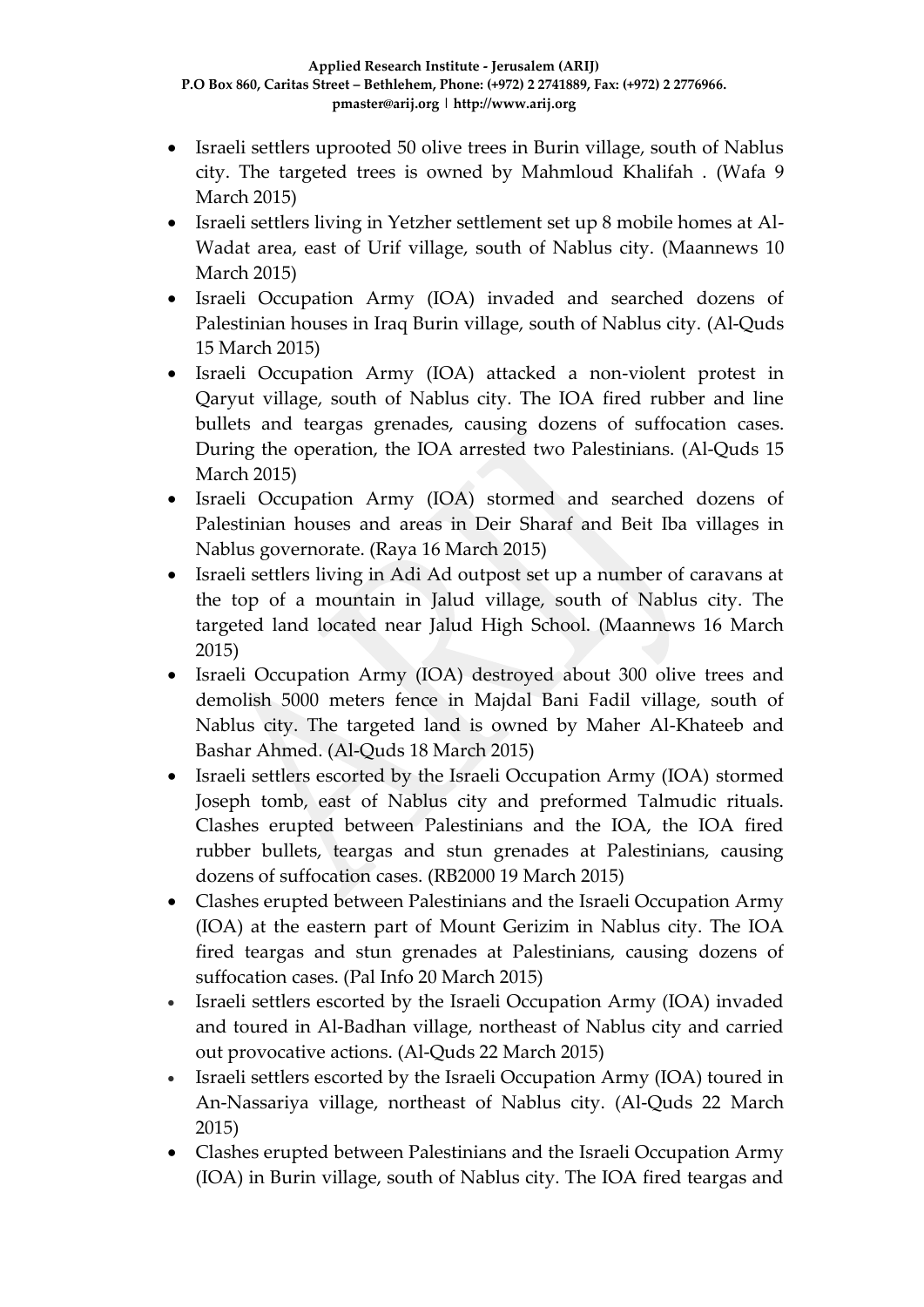stun grenades at Palestinians, causing dozens of suffocation cases. (Raya 25 March 2015)

- Israeli Occupation Army (IOA) raided and searched two Palestinian houses in Beit Furik village, east of Nablus city, and questioned the owners. The targeted houses are owned by Salem Ash-sheikh and Hussen Al-Ghashi. (RB2000 26 March 2015)
- An Israeli Army tried to kidnap Bader Yasser Taher Odeh (19 years) while he was working in his family farm in near the Israeli Bypass road in Madama village, south of Nablus city. (RB2000 26 March 2015)
- Israeli settlers detained for few hours three Palestinians from Aqraba village, southeast of Nablus city. (RB2000 26 March 2015)
- Israeli Occupation Army (IOA) stormed and searched dozens of Palestinian houses in Beit Furik village, east of Nablus city, and questioned the residents. (RB2000 28 March 2015)
- Israeli Occupation Authorities handed out military orders to evacuate 26.5 dunums of Palestinian land in Qusa village, south of Nablus city, and to uprooted 520 trees and to demolish a 60 square meters structure. (ARIJ Field workers 29 March 2015)
- Israeli Occupation Army (IOA) attacked a non-violent protest to mark Land day in Huwara village, south of Nablus city. The IOA fired rubber bullets, teargas and stun grenades, causing dozens of suffocation cases. (Shasha News 30 March 2015)
- Israeli Occupation Army (IOA) erected a military checkpoint at the entrance of Beit Furik village, southeast of Nablus city. The IOA stopped and searched Palestinian vehicles and checked ID cards. (Safa 30 March 2015)

### **Gaza**

- Israeli Occupation gunboats opened fire at Palestinian fishing boats while they were sailing at As-Sudaniya, Az-Zawida and Deir Al-Balah shores in Gaza strip. (Al-Quds 1 March 2015)
- Israeli Occupation Army (IOA) opened fire at Palestinian farmers while they were near the border fence, east of Gaza city. (Al-Quds 1 March 2015)
- Israeli Occupation Gunboats opened fire at Palestinian fishing boats while they were sailing at As-Sudaniya and Khan Younis shores. (Safa 2 March 2015)
- Israeli Occupation Army (IOA) opened fire at Palestinian farmers while they were working in their land, east of Al-Shaja'iya and Az-Zaytoun neighborhoods in Gaza strip. (RB2000 3 March 2015)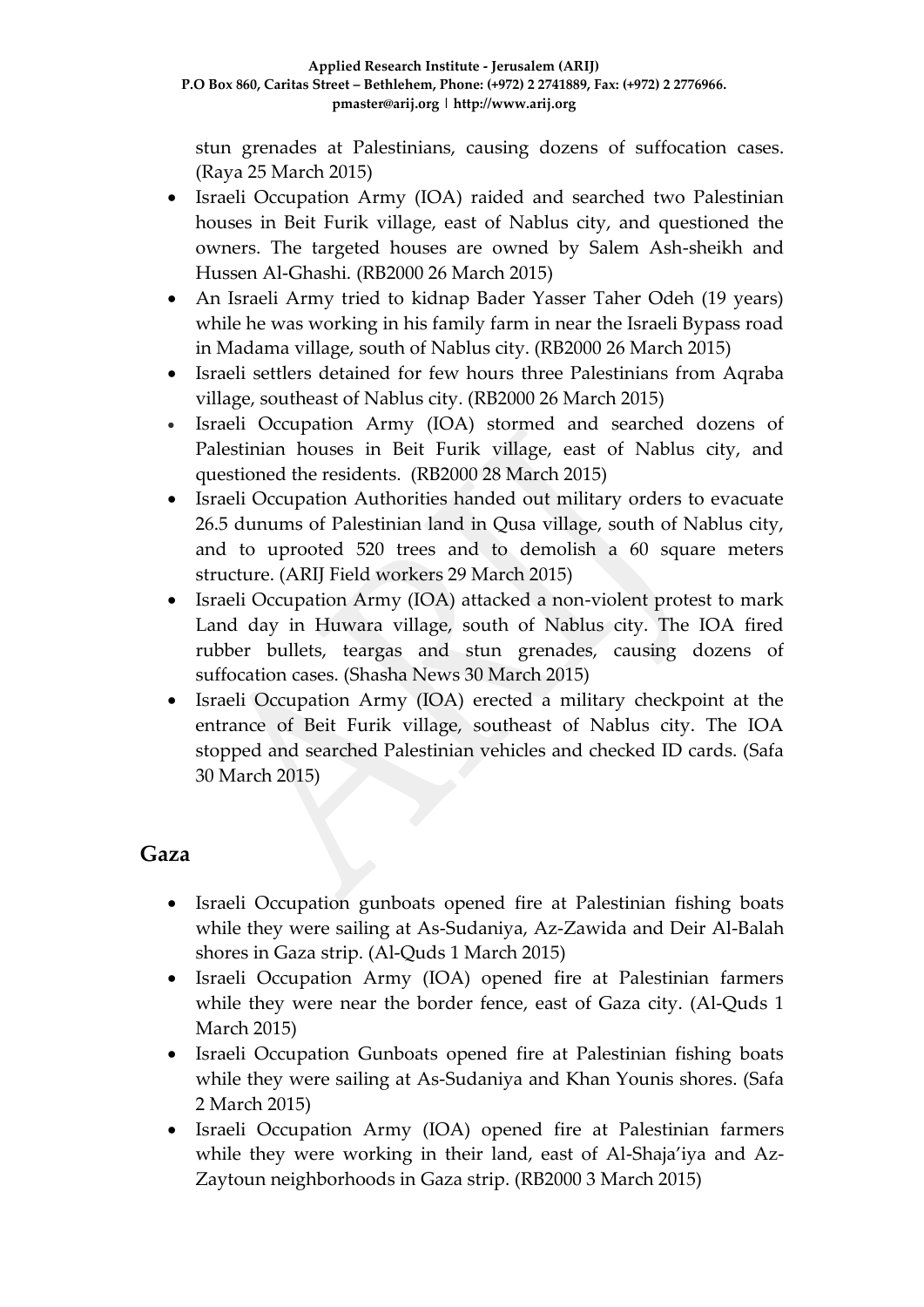- Israeli Occupation Army (IOA) staged into the eastern part of Rafah city, south of Gaza strip and razed Palestinian land. (Al-Quds 4 March 2015)
- Israeli Occupation gunboats opened fire at Palestinian fishing boats while they were sailing at As-Sudaniya shore, northwest of Gaza city, causing the damaged in a boat. (Maannews 4 March 2015)
- Israeli Occupation Army (IOA) opened fire at Palestinian houses and land at the eastern parts of Gaza city. (ARN 5 March 2015)
- Israeli Occupation Navy attacked Palestinian fishing boats while they were sailing at As-Sudaniya shore, northwest of Gaza city. As a result, two Palestinian fisher men were injured. The Israeli Navy also, arrested four Palestinian fisher men. (Maannews & Al-Quds 5 March 2015)
- Israeli Occupation Army (IOA) opened fire at Palestinian farmers while they were working in their land, east of Abbsan town, east of Khan Younis city, south of Gaza strip. (RB2000 6 March 2015)
- Israeli Occupation gunboats opened fire at Palestinian fishing boats while they were sailing at Khan Younis shore, southwest of Gaza strip. (RB2000 6 March 2015)
- Tawfiq Said Abu Rayal (34 years) was killed after the Israeli Occupation Navy opened fire at his fishing boat while he was sailing at As-Sudaniya shore, northwest of Gaza city. (RB2000 7 March 2015)
- Israeli Occupation Army (IOA) opened fire at Palestinian farmers while they were working in their land, east of Rafah city, south of Gaza strip. (RB2000 7 March 2015)
- Israeli Occupation Army (IOA) opened fire at Palestinian farmers while they were working in their land, east of Abbsan and Al-Qarara towns, east of Khan Younis city, south of Gaza strip. (RB2000 7 March 2015)
- Israeli Occupation Army (IOA) opened fire at Palestinians while they were near the border fence, east of Deir Al-Balah city, in the central of Gaza strip. (Al-Quds 8 March 2015)
- Israeli Occupation Army (IOA) opened fire at Palestinian farmers and land, east of Al-Maghazi refugee camp in the central of Gaza strip. (RB2000 8 March 2015)
- Israeli Occupation Army (IOA) opened fire at Palestinian farmers while they were working in their land, east of Gaza city. (RB2000 9 March 2015)
- Israeli Occupation gunboats opened fire at Palestinian fishing boats while they were sailing at Az-Zahra shore, south of Gaza city. (Maannews 10 March 2015)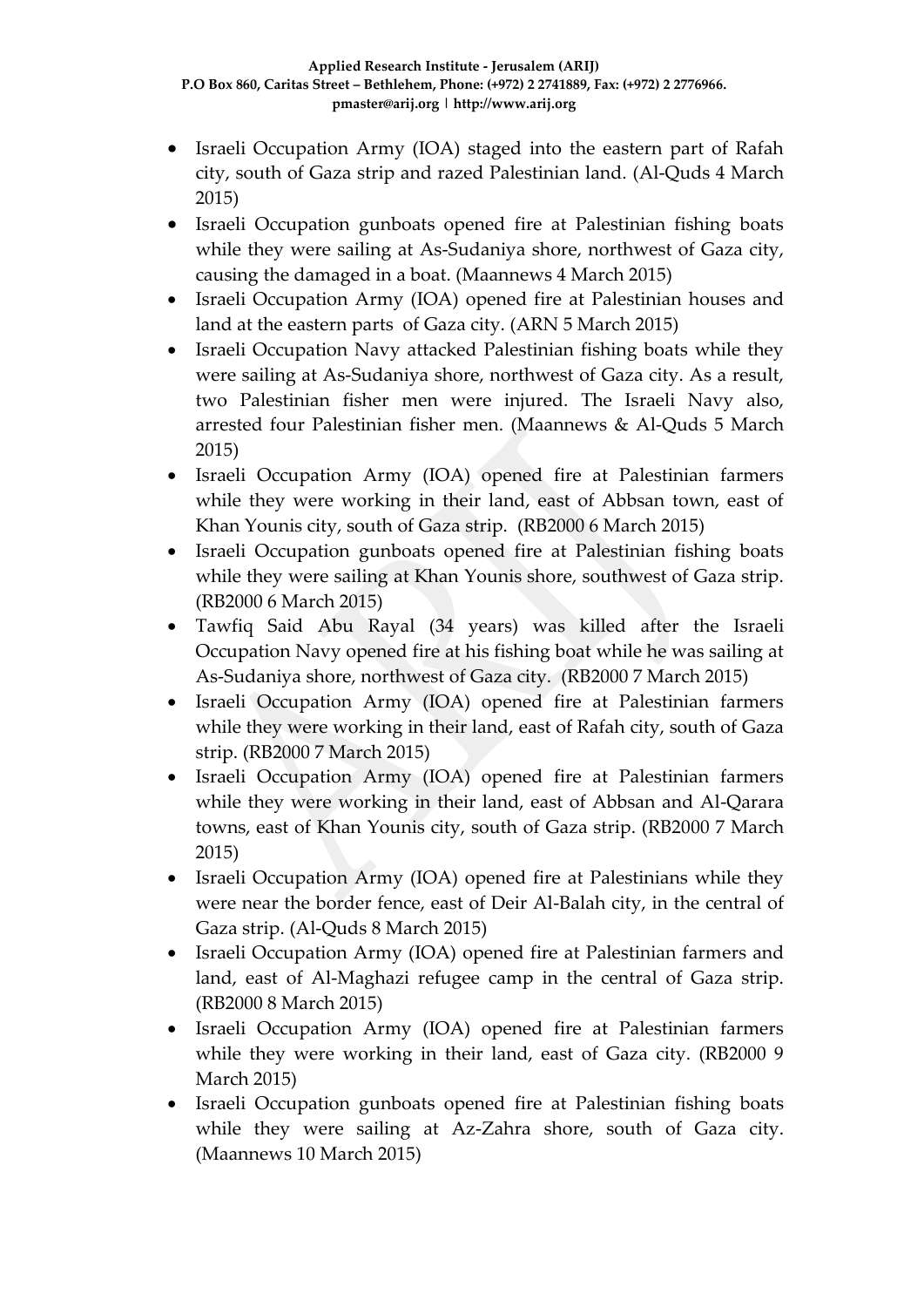- Israeli Occupation Army (IOA) opened fire at Palestinian farmers while they were working in their land, east of Gaza city. (Maannews 10 March 2015)
- Israeli Occupation jeeps and bulldozers staged 150 meters into the eastern part of Al-Maghazi refugee camp in the central of Gaza strip. (Maannews 11 March 2015)
- Israeli Occupation Army (IOA) opened fire at Palestinian farmers while they were near the border fence, east of Wadi As-Salqa area and Joher Ad-Dik village in the central of Gaza strip. (Maannews 11 March 2015)
- Israeli Occupation gunboats opened fire at Palestinian fishing boats while they were sailing at As-Sudaniya shore, northwest of Gaza strip. (Al-Quds 12 March 2015)
- Israeli Occupation Army (IOA) opened fire at Palestinian farmers while they were near the border fence, east of Al-Khaza'a town, east of Khan Younis city, south of Gaza strip. (Al-Quds 13 March 2015)
- Israeli Occupation Army (IOA) opened fire at Palestinian farmers while they were near the border fence, east of Jabaliya town, north of Gaza strip. (Al-Quds 14 March 2015)
- Israeli Occupation gunboats opened fire at Palestinian fishing boats while they were sailing at as-Sudaniya shore, northwest of Gaza city. (Wafa 14 March 2015)
- Israeli Occupation gunboats opened fire at Palestinian fishing boats while they were sailing at As-Sudaniya shore, northwest of Gaza city. (Wattan 15 March 2015)
- Israeli Occupation Army (IOA) opened fire at Palestinians and farmers east of Al-Khaza'a town, south of Gaza strip. (Al-Quds 15 March 2015)
- Israeli Occupation Army (IOA) attacked a non-violent protest against Gaza closure, near the border fence, east of Gaza city. The IOA fired teargas grenades at Palestinians. (Al-Quds 16 March 2015)
- Israeli Occupation Army (IOA) opened fire at Palestinian lands and houses, east of Ash-Shaja'iya and Az-Zaytoun neighborhoods and at Juhr Ad-Dik area, east of Gaza city. As a result, several houses were damaged. (Raya & Maannews 17 March 2015)
- Israeli Occupation gunboats opened fire at Palestinian fishing boats while they were sailing at As-Sudaniya shore, northwest of Gaza city. (Al-Quds 17 March 2015)
- Israeli Occupation Army (IOA) opened fire at a Palestinian vehicle while it was near the border fence, north of Gaza strip. The vehicle was torched. (Maannews 17 March 2015)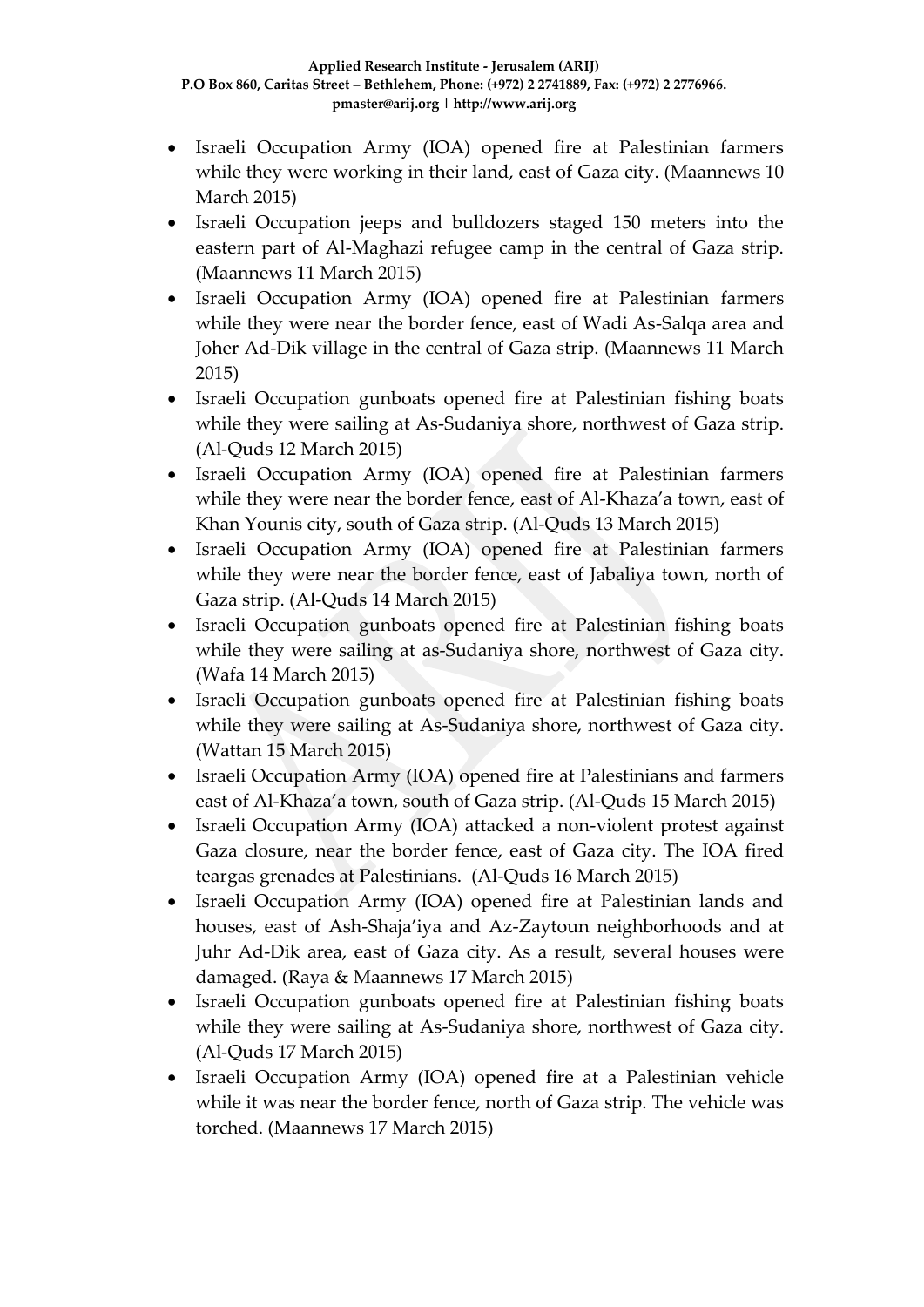- Israeli Occupation gunboats opened fire at Palestinian fishing boats while they were sailing at As-Sudaniya shore, northwest of Gaza strip. (Al-Quds 18 March 2015)
- Israeli Occupation Army (IOA) staged few meters into the eastern part of Rafah city, south of Gaza strip. (Maannews 19 March 2015)
- Israeli Occupation gunboats opened fire at Palestinian fishing boats while they were sailing at As-Sudaniya shore, northwest of Gaza strip. (Maannews 19 March 2105)
- Israeli Occupation Army (IOA) opened fire at Palestinian land, east of Deir Al-Balah city in the central of Gaza strip. (Al-Quds 20 March 2015)
- Israeli Occupation gunboats opened fire at Palestinian fishing boats while they were sailing at As-Sudaniya shore, northwest of Gaza strip. (Al-Quds 20 March 2015)
- Israeli Occupation gunboats opened fire at Palestinian fishing boats while they were sailing at near Beit Lahiya shore, north of Gaza strip. (Raya 20 March 2015)
- Israeli Occupation Army (IOA) opened fire at Palestinian houses and land, east of Abbsan town, east of Khan Younis city, south of Gaza strip. As a result, a Palestinian was injured. (Al-Quds 20 March 2015)
- Israeli Occupation Army (IOA) opened fire at Palestinian farmers while they were working in their land, east of Al-Qarara village, east of Khan Younis city, south of Gaza strip. (Al-Quds 23 March 2015)
- Israeli Occupation gunboats opened fire at Palestinian fishing boats, while they were sailing at As-Sudaniya shore, northwest of Gaza strip. (Al-Quds 24 March 2015)
- Israeli Occupation gunboats opened fire at Palestinian fishing boats while they were sailing at As-Sudaniya shore, northwest of Gaza strip. (ARN 25 March 2015)
- Israeli Occupation Army (IOA) opened fire at Palestinians and land, east of Juhr Ad-Dik area, southeast of Gaza strip. (ARN 25 March 2015)
- Israeli Occupation gunboats opened fire at Palestinian fishing boats while they were sailing at As-Sudaniya shore, northwest of Gaza strip. (Al-Quds 26 March 2015)
- Israeli Occupation Army (IOA) opened fire at Palestinian farmers while they were working at the eastern part of Juhr Ad-Dik area, southeast of Gaza strip. (Al-Quds 26 March 2015)
- Israeli Occupation gunboats opened fire at Palestinian fishing boats, while they were sailing at As-Sudaniya shore, northwest of Gaza strip. (Raya 27 March 2015)
- Three Palestinians suffered gas inhalation after the Israeli Occupation Army (IOA) opened fire at a group of Palestinians, while they were at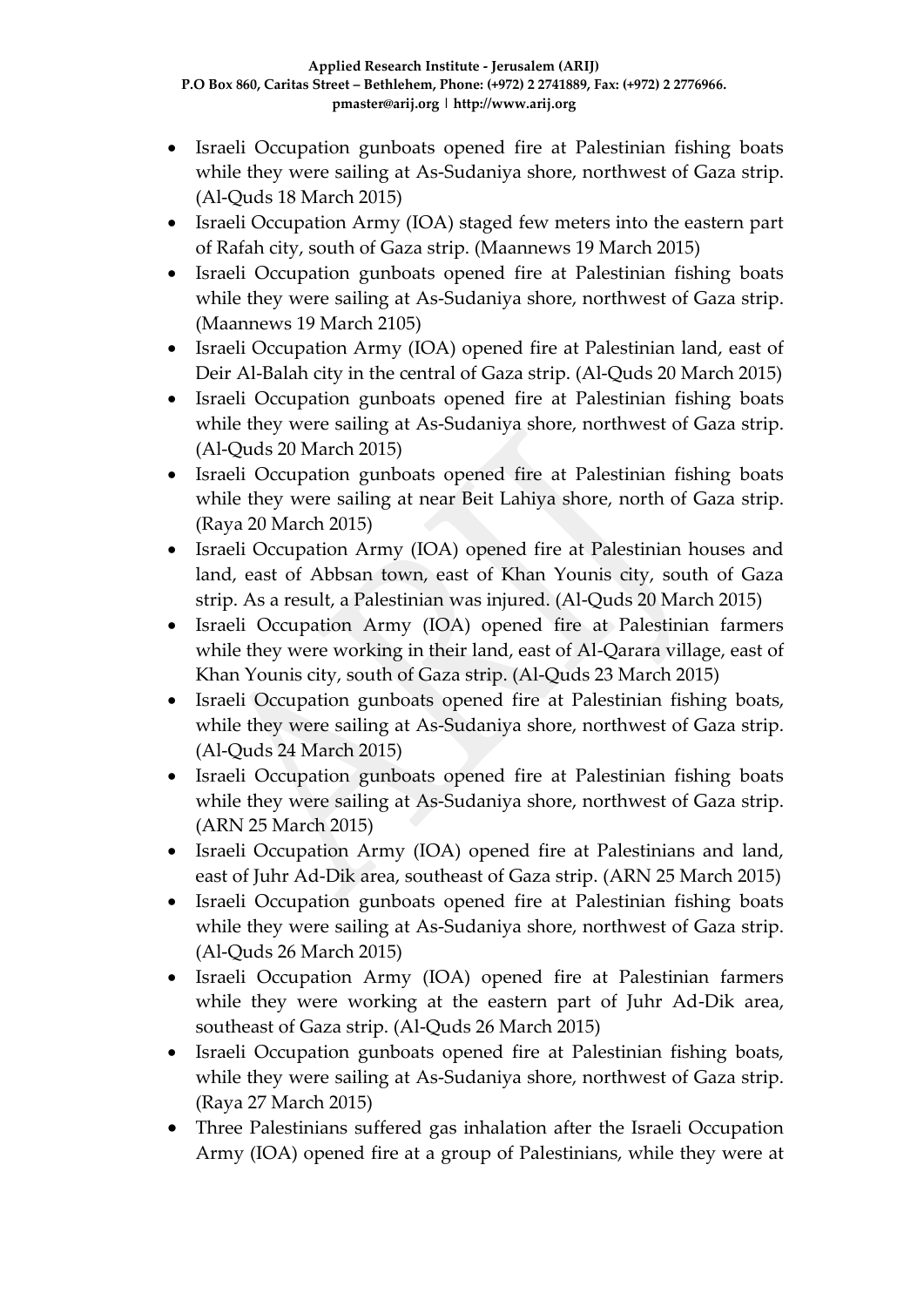the eastern parts of Abbsan and Al-Khaza'a towns, east of Khan Younis city, south of Gaza strip. (Maannews 27 March 2015)

- Israeli Occupation Army (IOA) opened fire at Palestinian houses and land, east of Az-Zaytoun neighborhood, east of Gaza city. (Al-Quds 28 March 2015)
- Israeli Occupation gunboats opened fire at Palestinian fishing boats while they were sailing at As-Sudaniya shore, northwest of Gaza city. (ARN 29 March 2015)
- Israeli Occupation Army (IOA) opened fire at Palestinian houses and land, east of Deir Al Balah city in the central of Gaza strip. (Al-Quds 29 March 2015)
- Israeli Occupation Army (IOA) attacked a non-violent protest near the border fence, east of Abbsan town, east of Khan Younis city, south of Gaza strip. The IOA fired teargas grenades, causing dozens of suffocation cases. (Al –Quds 29 March 2015)
- Israeli Occupation gunboats opened fire at Palestinian fishing boats while they were sailing at As-Sudaniya shore, northwest of Gaza strip. (Al-Quds 30 March 2015)
- Israeli Occupation Army (IOA) attacked a non-violent protest near the border fence, east of Abbsan town, east of Khan Younis city, south of Gaza strip. The IOA fired live bullets and teargas grenades, causing dozens of suffocation cases and the injury of a Palestinian. (RB2000 31 March 2015)

### **Others**

 IDF Holding Huge Surprise Exercise. Drill includes almost entire compulsory-service IDF corps, rehearses abduction and rioting in West Bank. The new IDF Chief of Staff, Lt. Gen. Gadi Eizenkot, wasted no time in making his presence felt – and has launched a hugescale exercise that includes most of the IDF's compulsory-service corps, making it the largest the IDF has held in recent years. The drill was not announced to the forces in advance and is meant to simulate the surprise element that often accompanies real-time warfare. The IDF forces are rehearsing various scenarios in Judea and Samaria, including abductions, large-scale rioting and arrests of suspects. The drill also involves sending call-up notifications to 13,000 reservists, 3,000 of whom will actually have to show up at their units and partake in the action. West Bank Division combat soldiers are taking part in all of the exercises, as are infantry units, including special forces. In addition, aerial units, intelligence units and the Israel Security Agency (ISA, or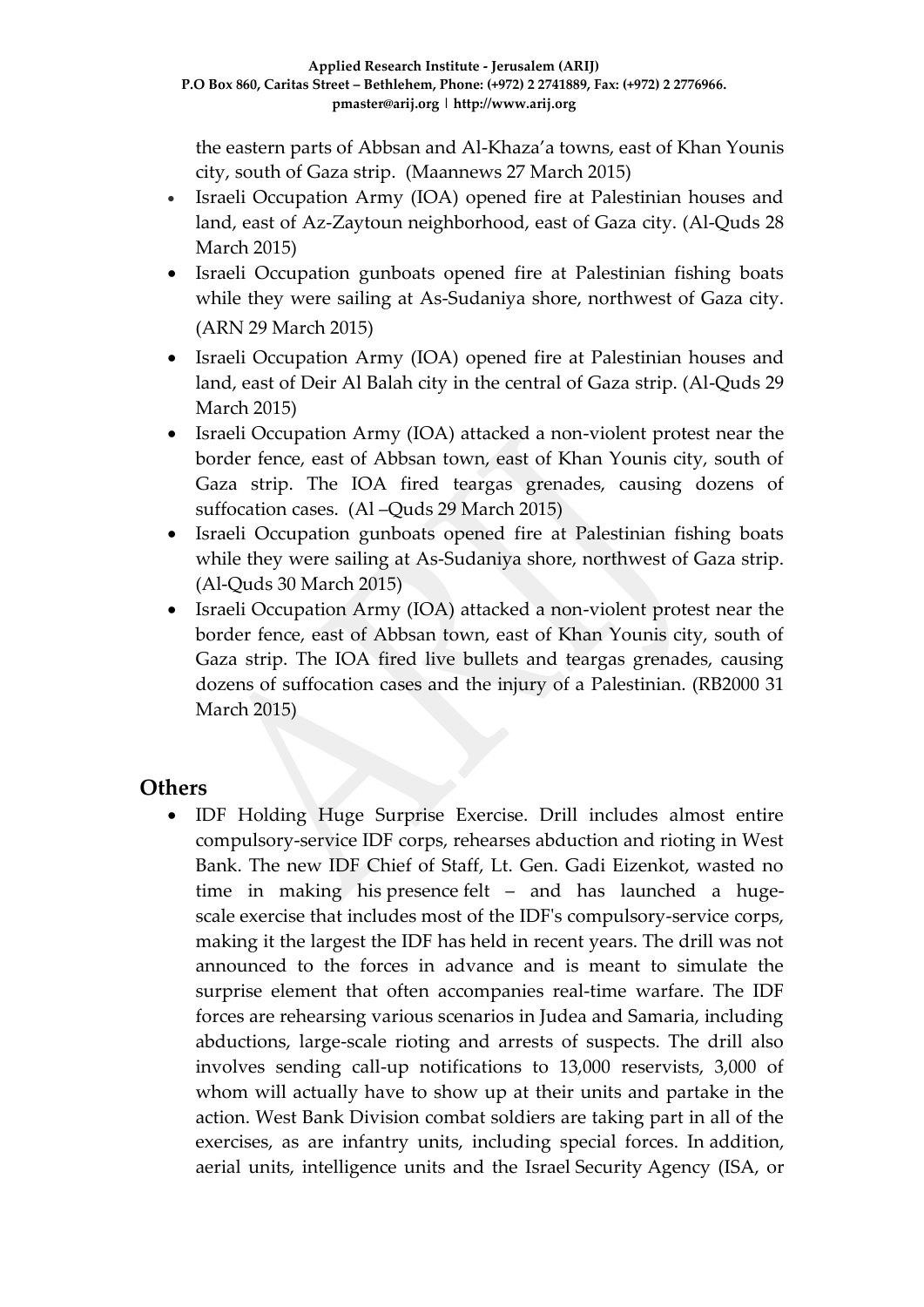Shin Bet) are taking part. The IDF Spokesman said that the exercise does not indicate any special security alert in West Bank. (Israeli [National News](http://www.israelnationalnews.com/News/News.aspx/191976#.VPROtPmUepc) 1 March 2015)

 Video clip catches soldiers threatening Palestinian teen with their dogs. Israeli army responds it will investigate incident, stop using dogs to arrest demonstrators. A video clip caught Israeli soldiers threatening a Palestinian teen with their dogs, spurring a former MK to launch a social media campaign and the army to call for an investigation. The incident, in which the soldiers of the Oketz unit scared the teen with two dogs, happened 10 kilometers north of Hebron in December but only came to light with the video. In the background, an unidentified man can be heard saying to the boy, "Who's a chicken, eh? Who's a chicken? Great. Very good." Another man is heard telling a dog to "get him." After rightwing activist and former MK Michael Ben Ari learned of the video, he tweeted, "The soldiers taught the little terrorist a lesson!" He asked his followers to spread the video so that "ever little terrorist who plans to harm our soldiers learns the price." Defense Minister Moshe Yaalon told Israel's Channel 1 on Monday he would ask the army for a response and that that matter would be looked into. A senior officer serving in the territories said Monday the soldiers were engaged in a pre-approved ambush to catch firebomb throwers. He asserted that sending the dog was justified, and that it was a "measured step with a low risk of causing irreparable harm relative to shooting." He said the unit's behavior thereafter was unacceptable. The officer, who like others spoke to eyewitnesses, said he believed the offcamera voice belonged to a soldier, and that the army would take steps against him. The video documents the arrest of Hamzeh Abu Hashem, a 16-year-old Palestinian during confrontations near Beit Umar and the nearby settlement of Karmei Zur. The family says the boy was treated in hospital after the incident for dog bites. The army announced it would investigate the incident in wake of the video's release. According to human rights NGO B'tselem, the soldiers had GoPro cameras on their helmets, and questioned whether the army didn't know about the soldiers' behavior well before the video came to light. Abu Hashem's father told Haaretz his son was arrested December 23 around Beit Umar for throwing stones. He was sentenced to six months imprisonment and fined 4,000 shekels (\$1000). His father said he was hospitalized at Hadassah hospital before being transferred to Ofer prison. "We, his mother and I, watched the video, and we couldn't believe what we were saying," he recalled. "My wife almost fainted. I don't know if there's a mother or father in the world who can be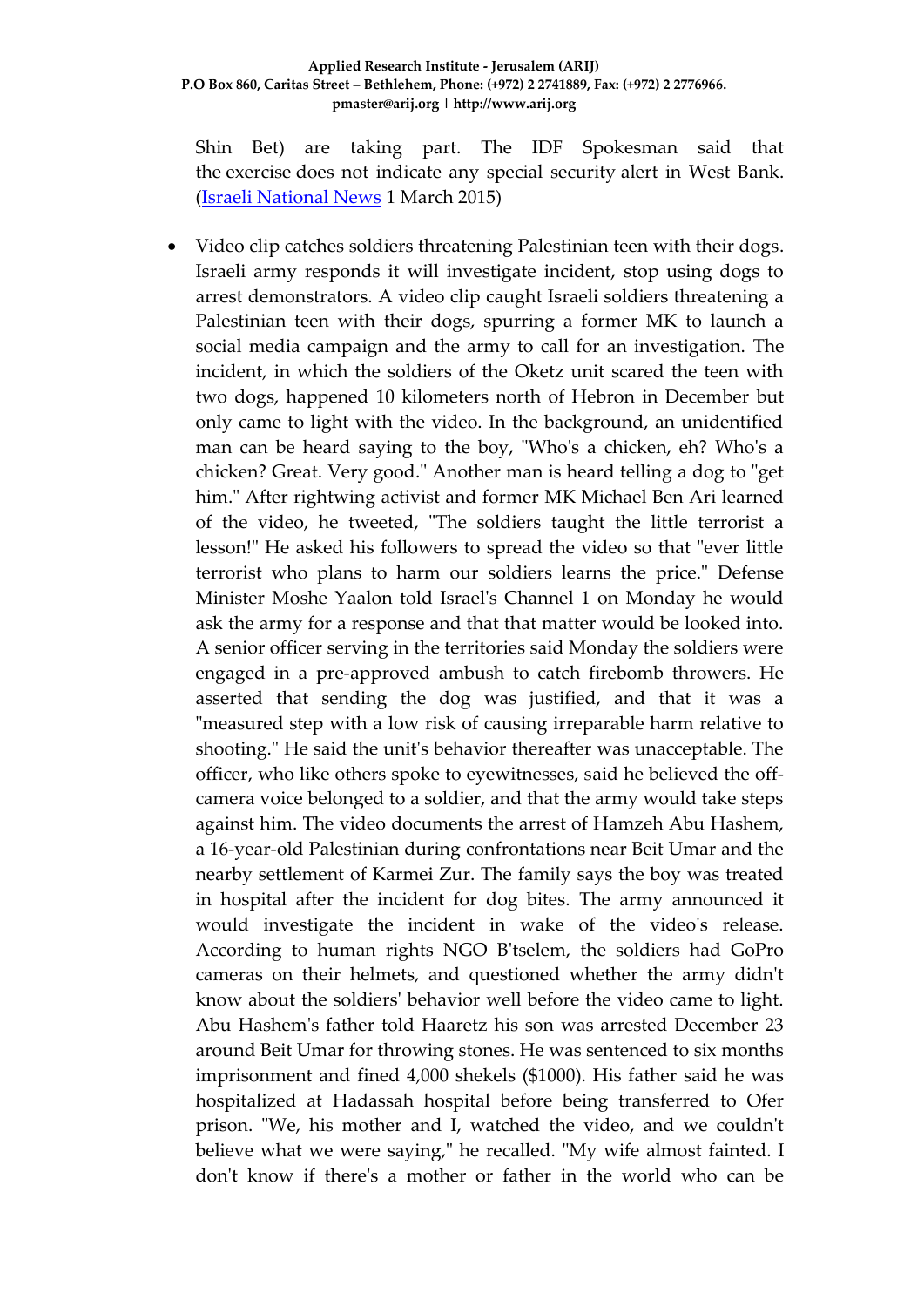indifferent to such pictures. It pained us very much, especially the fact that the boy was helpless and the soldiers rejoiced over him." The IDF commented that it would stop using attack dogs to disperse demonstrations in the West Bank. The army decided in 2012 that the unit to which Oketz is attached would stop using dogs in demonstrations. The decision was made in the wake of a Palestinian demonstrator in 2012, who was injured after being attacked for several minutes by dogs from the unit. The army investigated the incident, in which the demonstrators needed medical care and stitches in his hand, deeming it an operational failure. The army spokesman's office commented that after receiving the video clip, the army ordered an immediate investigation of the incident. "Upon conclusion, lessons will be drawn and the necessary steps will be taken to prevent a recurrence of such incidents," the statement read. B'tselem commented that once again the army is calling to stop the frightening use of dogs to arrest unarmed civilians. "Urging dogs to attack humans is an immoral and illegal act that arouses horror."  $(Haaretz 3 March 2015)$  $(Haaretz 3 March 2015)$  $(Haaretz 3 March 2015)$ 

 Gaza woman told to coordinate wedding date with Israeli army. IDF implies that close family members can leave for the wedding, but not the bride. Residents of Gaza who want to marry overseas are supposed to receive a permit in advance of the wedding date from the Defense Ministry and the Israel Defense Forces. That seems to be the message of a letter from the legal advisor to the District Coordination and Liaison Office in Gaza. The letter concerns a young woman who wants to leave Gaza and travel to Turkey via Israel and the West Bank in order to get married there. "There is something improper in that your clients have already made arrangements and set dates for the event, without receiving a permit from the proper authorities," the legal advisor  $-$  an IDF captain whose name is being withheld by Haaretz  $-$  wrote to the lawyer of the bride-to-be. The DCL is a hybrid institution, under the authority of both the IDF and the Coordinator of Government Activities in the Territories (COGAT) in the Defense Ministry. The head of the DCL in Gaza is Col. Fares Attila. The COGAT is Maj. Gen. Yoav Mordechai. The 23-year-old woman met her future husband — a businessman from Gaza who lives in Turkey — when she visited family in that country. She returned to Gaza alone. In November 2014 the couple signed a marriage contract, with her husband represented by a power of attorney, and set a wedding date for December last year. Since the Gaza-Egypt border crossing is seldom open, the woman and her parents filed a request to leave for Turkey via the Erez checkpoint and the Allenby Bridge to Jordan. The request was filed with the DCL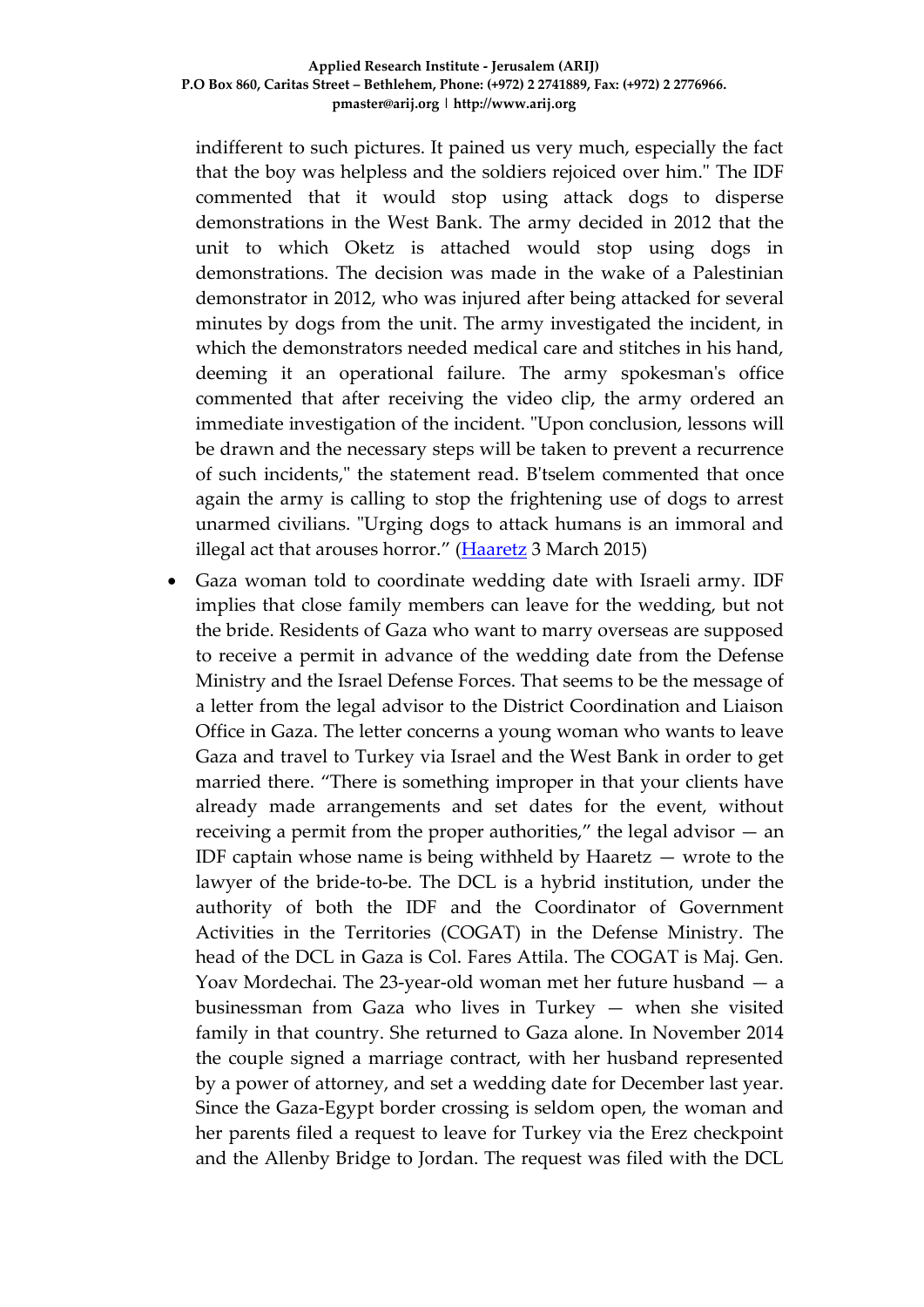through the Palestinian Civil Affairs Committee, a body under the authority of the Palestinian Authority in Ramallah. In early February, after not receiving a response, she turned to Gisha: Legal Center for the Freedom of Movement. On February 5 the DCL's rejection was received. In his response, the legal advisor not only criticized the woman and her fiancé for setting a wedding date before they had received a permit. He also maintained that the request for an exit permit to travel to Turkey did not meet the exceptional humanitarian criteria set by COGAT for the movement of people between Israel and the Gaza Strip. "The existing criteria on the matter deal with the participation in the wedding of a first degree relative only," the DCL legal advisor wrote. In other words, the close relatives of the person getting married can leave, but not the person herself. As an example, he mentioned a petition to the High Court of Justice by a woman who requested to leave Gaza in order to be married in the West Bank. The court recommended that the petition be withdrawn. That example is not relevant, Gisha says. While the criteria set by COGAT were intended to reduce to a minimum the number of Gaza residents leaving for the West Bank and to prevent them from staying there, the woman in question explicitly wants to move to Turkey and remain there. She simply needs to travel through Israel and the West Bank to get there. In requiring that wedding arrangements be coordinated in advance, the respondents have "clearly exceeded their authority," attorney Talia Ramati wrote in an appeal to the High Court of Justice. "The respondents may be able to limit the movement of the petitioners, as they do numerous times, while using the laconic justification of 'the petitioners have no inherent right to enter Israel,' but they cannot invade their lives and decide who they will marry, when they can marry and where." The Coordinator of Government Activities in the Territories responded: "In accordance with the policy defined since 2007, when the Hamas terrorist organization came to power in Gaza, Israel allows the passage of people through the Erez crossing point only in humanitarian cases. A wedding does not meet these criteria, which has also received legal force from the High Court of Justice. In the cases at issue, the family's request was received through the Palestinian Civil Affairs Committee on January 1, 2015, and on January 8, 2015 they were provided with a written response." [\(Haaretz](http://www.haaretz.com/news/diplomacy-defense/.premium-1.645035) 3 March 2015)

 The Israeli government's twilight zone that helps settle the West Bank. The World Zionist Organization's Settlement Division, which isn't a government agency, helps the state get around its own laws. If you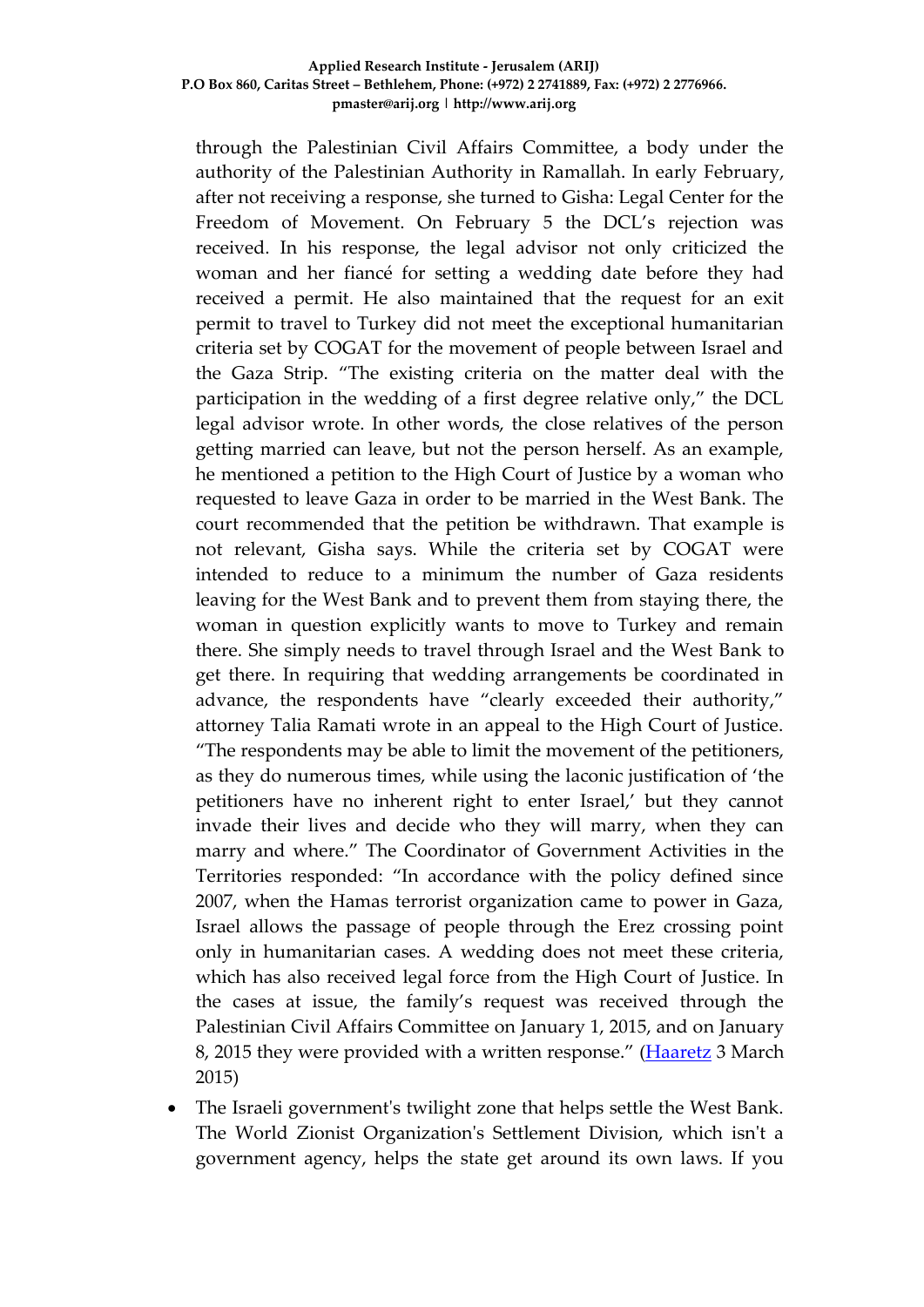weren't able to get through the 300 pages of the [state comptroller's](http://www.haaretz.com/news/national/1.644206)  [report](http://www.haaretz.com/news/national/1.644206) on the housing crisis, you could peruse the 14-page summary published at the end of last week by the Justice Ministry. The ministry wasn't actually dealing with the housing crisis, but with the Settlement Division of the World Zionist Organization. Still, the two reports address the same thing: the almost ludicrously amateurish way the state does business. Most Israelis, whether or not they live in rural communities in the Negev or Galilee or in the West Bank, are apparently unaware of the existence of the Settlement Division. If people know about it, it's because it's being mentioned so often in the media lately. It's being mentioned because of the government's strange custom of funding the Settlement Division to the tune of at least 50 million shekels (\$12.8 million) annually. Most of this is transferred to the division at the end of the year, of course with the massive support of right-wing MKs in the Knesset Finance Committee. The heads of local councils in the West Bank even took the trouble in December to appear before the committee to make sure the money got shifted. A few days later, a number of these council heads found themselves under highly publicized arrest, on suspicion of paying bribes to senior officials in the Yisrael Beiteinu party in order to transfer funding to their bailiwicks. Two weeks later, the police raided the offices of the Settlement Division, which did not respond to Haaretz queries for this report. Although none of that agency's employees were arrested, the suspicion was that the division was a main channel by which senior Yisrael Beiteinu officials transferred funds to local authorities in the West Bank and the south, allegedly in exchange for bribes. **No tenders, no transparency**: It's no coincidence that the Settlement Division is suspected of being a main conduit in the Yisrael Beiteinu affair. There are two main explanations. The first is the simple fact that the Settlement Division is the state's key conduit for investment in the West Bank. In fact, the state has virtually privatized management of settling the West Bank (and the Negev and Galilee) by placing it in the hands of the Settlement Division. The division is fully responsible for rural settlement in Israel — including planning, land allocation, infrastructure, construction of public buildings, security and the allotment of resources to encourage industry or agriculture. In short, all settlement policy in rural Israel is in the hands of the Settlement Division, an agency that's not a government entity. The Settlement Division is a completely private entity. It's an arm of the World Zionist Organization, which pays the salaries of all of its employees, usually on some sort of party-affiliation basis. But funding is entirely from the government — funding that starts at 50 million shekels and often ends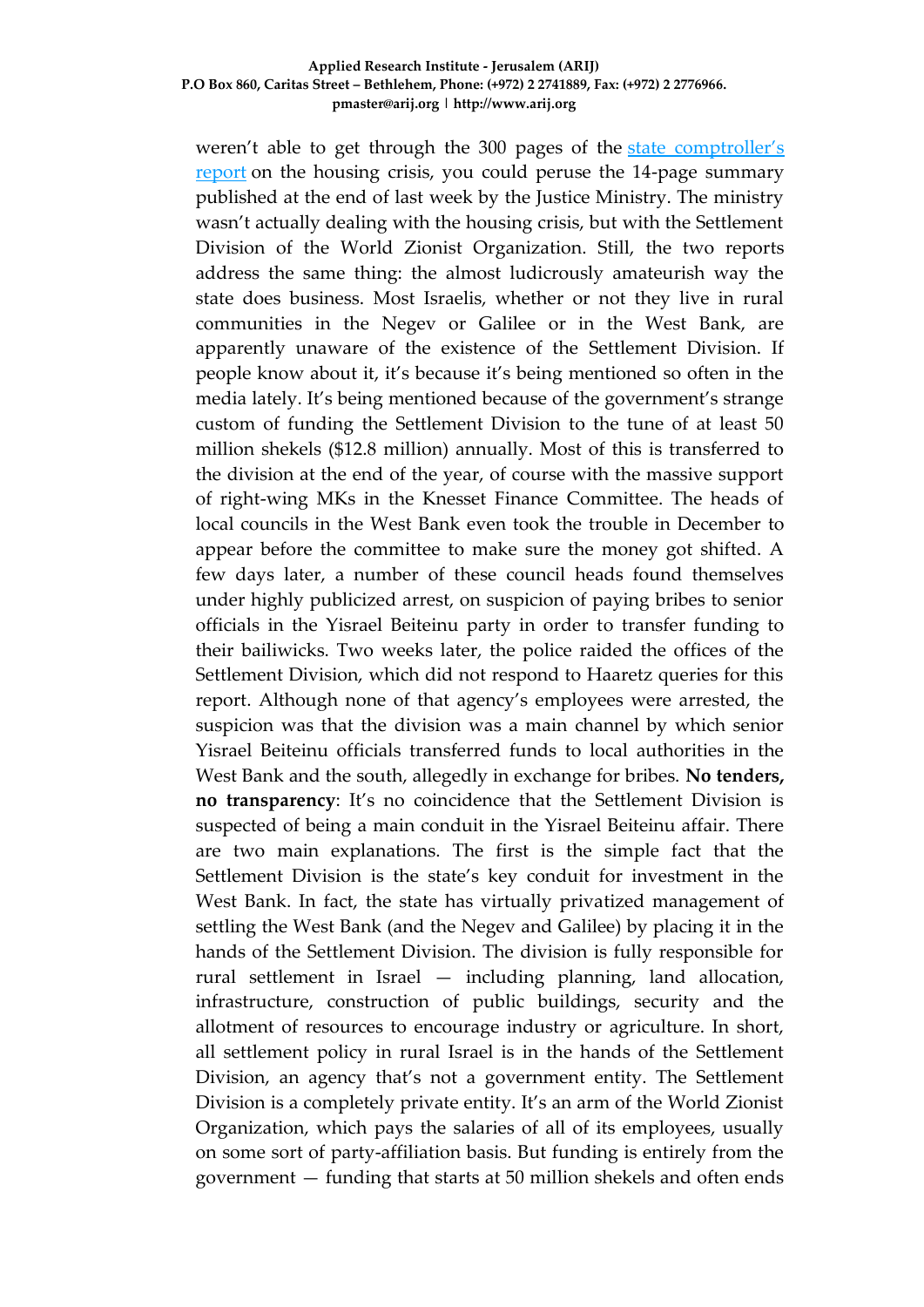at 500 million to 600 million shekels. This budget is managed outside the government and receives almost no government oversight. The government has an accountant at the division, but he has no employees and is basically in the dark. Moreover, the Settlement Division's legal adviser is not subordinate to the government, no tenders are required for the division's projects and no transparency is required — the Freedom of Information Law doesn't apply to the division, and ethics rules don't apply. This anomaly — a private entity that decides public policy with government funding but without ample oversight drives the Justice Ministry crazy. It's what Deputy Attorney General Dina Zilber has called "the governmental twilight zone." "The division is not an operative entity, but it sets policy and implements broad discretion and the allocation of significant resources .… It is hard to dispute that these powers are included in the government's core powers that should not be deployed by others," Zilber wrote in a position paper. [\(Haaretz](http://www.haaretz.com/business/.premium-1.645011) 3 March 2015)

 Jerusalem set to unveil controversial plan for cable car in Old City. Project expected to spark fierce opposition on diplomatic and environmental grounds. Surveyors have visited the courtyard of a church on Jerusalem's Mount Zion several times over the last few months. Their goal is to find a site for a giant pillar that will help support a cable car running to the Western Wall, the Old City and the Mount of Olives. The Jerusalem municipality has been quietly working on this ambitious cable car project for several years. But the plan is expected to spark fierce opposition, on both diplomatic and environmental grounds. About two years ago, Jerusalem Mayor Nir Barkat declared the cable car would be up and running in two years. But until recently, it seemed as if nothing was moving: The project hasn't even been submitted to the planning bureaucracy for approval yet. Thursday morning, however, the French paper Le Figaro reported that the municipality recently hired the French company SAFEGE to do a feasibility study. SAFEGE then contracted with another French company, Poma, which specializes in cable cars, the report said. An Israeli consulting company, the Pareto Group, and the Jerusalem Development Authority are also involved in the project, and Haaretz has learned that so is Elad, the right-wing organization that runs the City of David national park near the Western Wall. The plans for the cable car note that the project can't be advanced until Elad's plan for a new visitor center is approved, and both the center and the proposed cable car station near the Wall have been given the same name – Kedem. The visitor center is due to be discussed by the National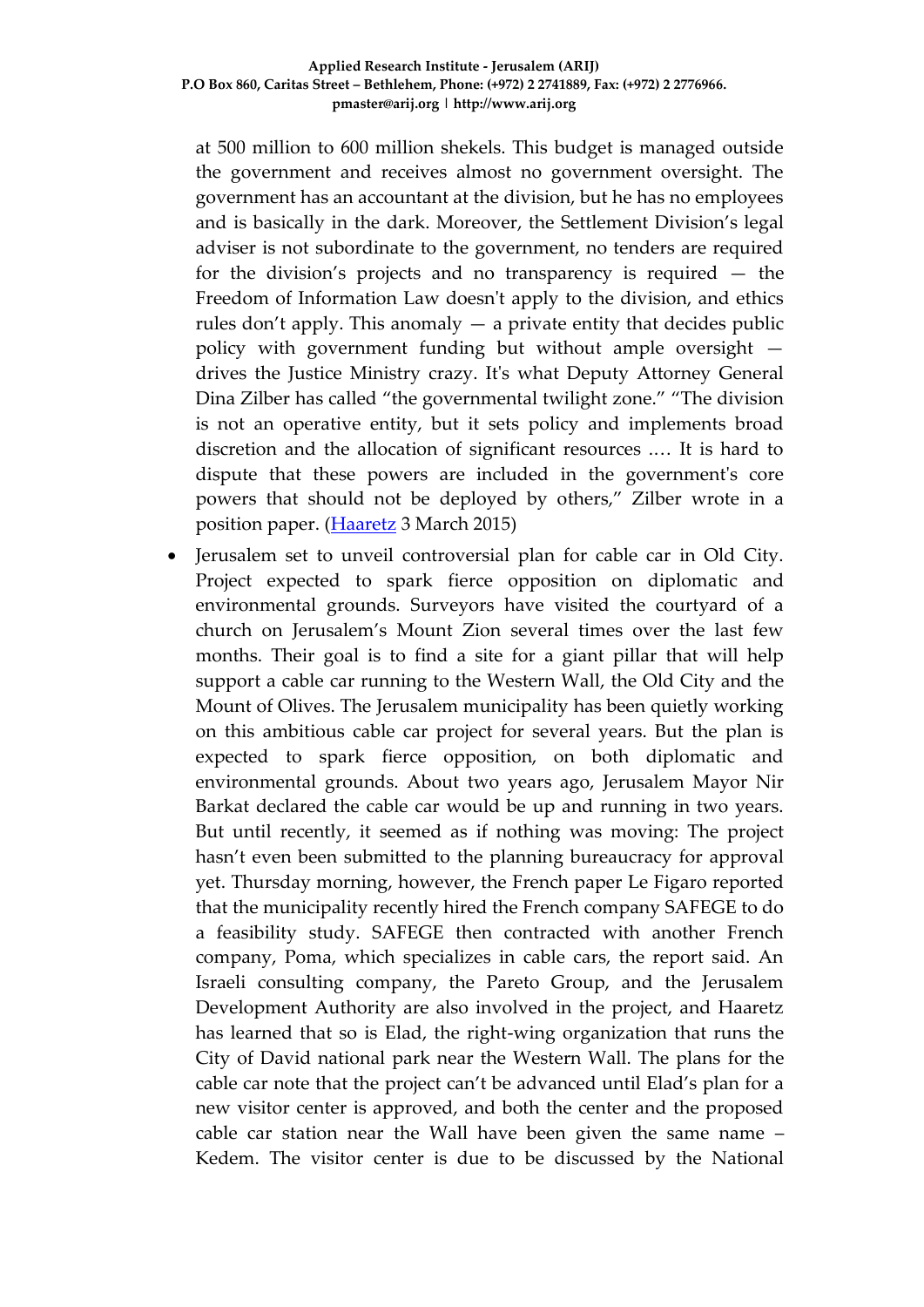Planning and Building Council's appeals committee next Thursday. Because of Elad's involvement, the director general of the Jerusalem and Diaspora Affairs Ministry, Dvir Kahana, has been barred from dealing with the cable car project, since he was a senior official in Elad before moving to his current position. The municipality plans to unveil the cable car project at a press conference in another few weeks. According to a plan obtained by Haaretz, the car will run through four stations, in the following order: the First Station complex near Emek Refaim Street; the Old City's Dung Gate, which leads to the Wall; the Seven Arches Hotel on the Mount of Olives; and Gethsemane. Aside from the stations, however, the cable car will require dozens of enormous pillars to support the cables. Those pillars would have to run straight through Jerusalem's holy basin and be built next to some of the city's most sensitive religious sites. One proposal, which was ultimately rejected, even had the cable car running above the southeast corner of the Temple Mount. The project's planners say the cable car will solve the problem of how to move tourists around the Old City without further clogging the area's narrow, crowded streets. It will dramatically reduce vehicular traffic in the area, by 30 percent for private cars and 50 percent for buses, and that in turn will dramatically reduce the air pollution caused by these vehicles, they added. The project will cost about 125 million shekels (\$31 million), they said, adding that is substantially less than any other transportation alternative, given the city's mountainous terrain. "The project interests us greatly, and we'll be ready when the bidding stage arrives," Christian Bouvier, vice president of Poma, told Le Figaro. He predicted that building the cable car would take 10 to 18 months and cost five to ten million euros per kilometer. The planners have put forth an ambitious timetable for the project: They want to submit the plans to the relevant planning committees by April and have the committees approve them within a year, enabling the tender for the project to be published in April 2016. But given the fierce opposition the project is expected to generate, that may well be unrealistic. "Let's leave the political issue aside for a moment," said Daniel Seidemann, director of the Terrestrial Jerusalem organization. "The venture is a crime against Jerusalem ... It's a Disney-fication of Jerusalem. The mayor and the government view Jerusalem as a tourist site, but they feel no respect for the city. It's like opening a skating rink in the Vatican to increase the number of pilgrims." Seidemann also compared the project to the plan to build a new pedestrian bridge leading to the Temple Mount's Mughrabi Gate. The plan was first proposed in 2007, but due to the diplomatic storm it roused, it remains on ice to this day. "How can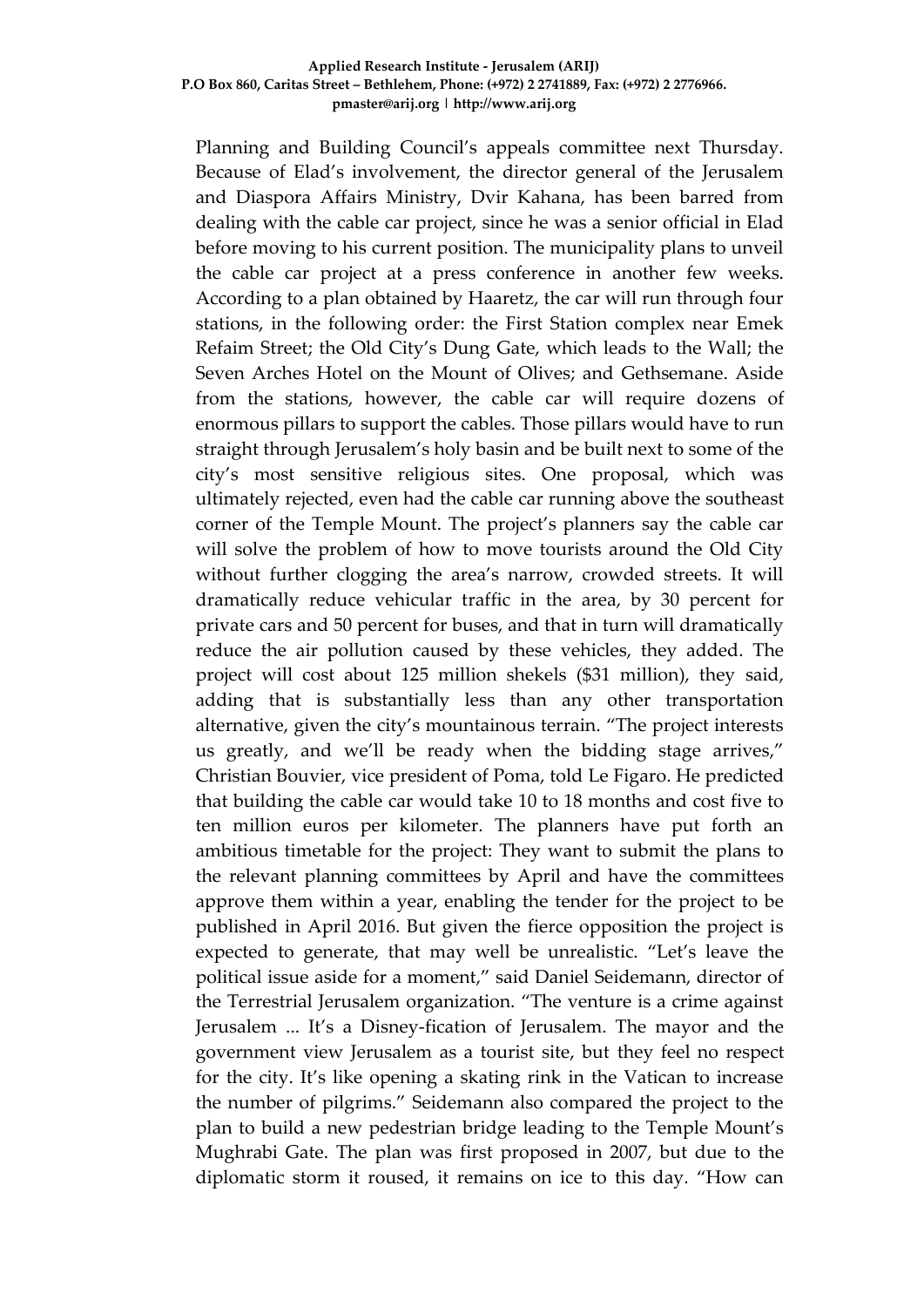they even think of sending a cable car 150 meters from Al-Aqsa [Mosque] and expect everyone to applaud?" he demanded. The municipality said the project, which is currently in the planning stage, is meant to provide a solution to transportation needs in and around the Old City, and was chosen "because a cable car doesn't need a lot of infrastructure on the ground and therefore won't harm the area's important sites." The project, it continued, will serve residents of all the nearby neighborhoods as well as tourists of all faiths, by enabling them to reach the holy sites more quickly and easily. Finally, it added, "The Elad organization isn't involved in planning the project. We're coordinating with them because one of the stations is [planned] on land under their responsibility." Elad said it welcomed the cable car project, noting that the number of tourists visiting Jerusalem is expected to grow in the coming years, "so there's a need for strategic thinking and a solution to the problem of movement and accessibility." But it said it wasn't involved in the planning. [\(Haaretz](http://www.haaretz.com/news/national/.premium-1.645565) 6 March 2015)

 WZO transferred \$14 million to settlements in 2014 - not \$4.2m, as reported. The organization's Settlement Division significantly downplayed the figure in its 2014 report. According to the Finance Ministry, the [Settlement Division](http://www.haaretz.com/business/.premium-1.645011) of the World Zionist Organization last year transferred at least 55 million shekels (about \$14 million). The figure is significantly higher than the one the division reported to WZO management for 2014 - 17 million shekels (\$4.2 million). Attorney General Yehuda Weinstein last week issued an opinion that the activities of the Settlement Division should be transferred to the government instead of remaining in the WZO and receiving government funds. That opinion was given following increasing criticism over a lack of transparency in the Settlement Division's funding of its activities, a sizable portion of which goes to West Bank settlements. According to a report Sunday by Makor Rishon journalist Haggai Segel, the Settlement Division gave only 17 million shekels to West Bank settlements in 2014 – 5.7 percent of its budget. Segel based his report on a document, posted on Monday in full by journalist Raviv Drucker on his blog, that was submitted by Settlement Division chairman Danny Kritzman to the WZO directors. However, Haaretz checked and found more complete data, provided by the accountant general's division in the Finance Ministry, on the ministry's website. According to that information, 56 settlements received support totaling 8.6 million shekels. The Jordan Valley Regional Council received 2 million shekels, and the regional councils of Gush Etzion, 1.8 million; Shomron, 885,000; Binyamin, 1.3 million and Megilot, 1 million.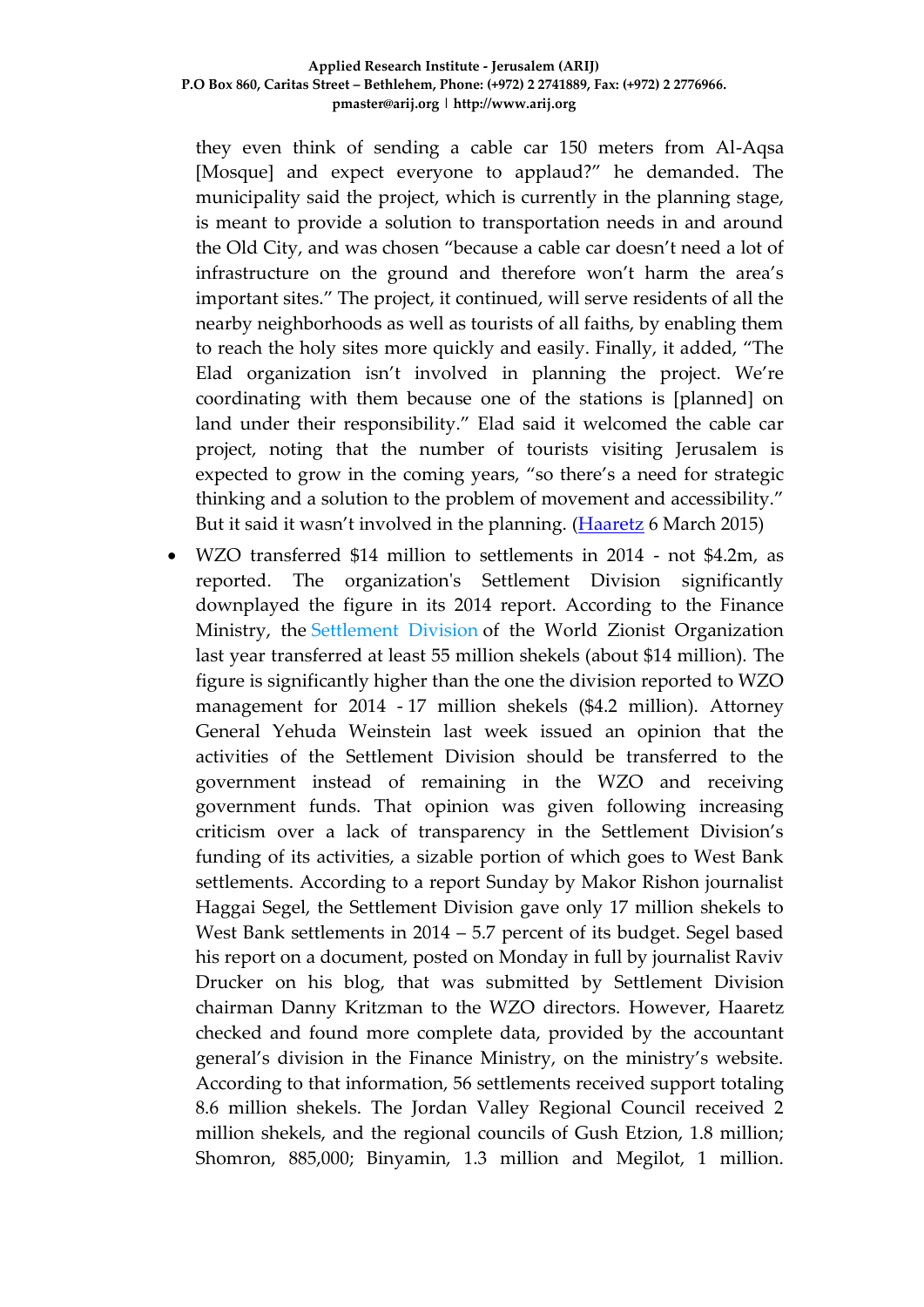Funding was also given directly to settlement associations. [\(Haaretz](http://www.haaretz.com/news/national/1.646112) 10 March 2015)

 **'Israeli construction in West Bank settlements dropped by 52% in 2014'. When it comes to actual building within West Bank settlements, Netanyahu's track record as prime minister in the past six years has been worse than that of the previous six years.** Housing starts in settlements in 2014 dropped 52 percent compared to the previous year, according to Central Bureau of Statistics figures released Tuesday as the Likud and Bayit Yehudi parties vied for right-wing votes by showcasing their strong support for Judea and Samaria. To help shore up that support ahead of the March 17 election, Prime Minister Benjamin Netanyahu flew by helicopter Tuesday morning to the IDF headquarters in Judea and Samaria, located between the Palestinian city of Ramallah and the Beit El settlement. Outside of preventing a nuclear Iran, Netanyahu said, "an additional thing that is fateful to Israel's future and the security of its citizens is our presence here in Judea and Samaria." As he stood next to Defense Minister Moshe Ya'alon, he issued a modified version of the statement he made earlier in the week, that in the current reality, Israel could not withdraw from territory or make concessions to the Palestinians. "The activity of the IDF and the security services is essential to prevent a takeover by radical elements that would certainly attack Israel and threaten our communities and our people, and would also threaten the Palestinian Authority and take control of the Palestinian public," Netanyahu said. "We will continue to act in a way that would preserve Israel's security and prevent radical Islamic forces from taking over the area," he said. But when it comes to actual building within West Bank settlements, Netanyahu's track record as prime minister in the past six years has been worse than that of the previous six years, when the country was led by Ariel Sharon and then by Ehud Olmert. According to CBS data, housing starts in West Bank settlements were down by 19% when comparing the two periods, from 11,366 units between 2003 and 2008, to 9,216 between 2009 and 2014, during Netanyahu's premiership. This data does not include construction in Jerusalem beyond the pre-1967 lines. Netanyahu's return to office in 2009, after having lost the premiership to Ehud Barak in 1998, started off strong in West Bank construction, with 1,963 housing starts. But the figure immediately plunged into its worst year in decades when the prime minister issued a 10-month moratorium on housing starts from November 2009 through September 2010. The number of starts remained low until 2013, during the US-led peace process, when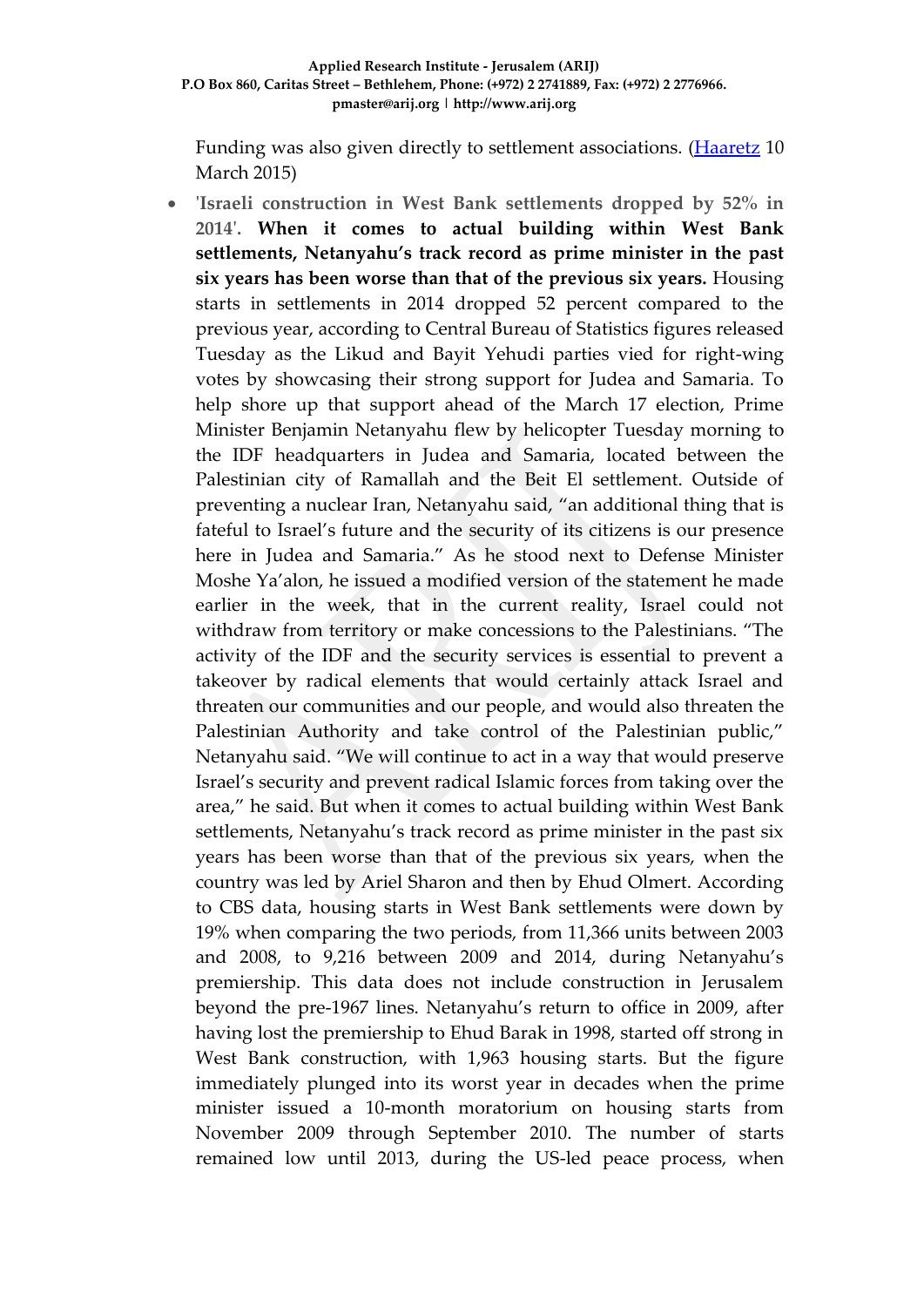ground was broken for 2,829 homes. However, CBS data released Tuesday showed that in 2014, as the peace process fell apart, the number of starts plunged to 1,344, dropping by 52% over the previous year, compared to the countrywide dip of 7.9%. Similarly, Netanyahu's record on the number of finished settler homes showed a 15% drop when compared to the six years before he took office, according to CBS data. From 2009 to 2014, 9,715 homes were finished in West Bank settlements compared with 11,425 homes from 2003 to 2008, according to the CBS. Netanyahu started strong in 2009, with 2,059 finished homes. But those numbers dipped down to 1,270 in 2012 and then surged upward. In 2014, according to CBS data, the 1,580 finished settler homes – compared to 1,454 in 2013 – reflected an 8% hike compared to a 5% rise in the rest of the country. According to a February study by left-wing NGO Peace Now, however, Netanyahu's record on building tenders in West Bank settlements in the last six years was stronger than that of his predecessors. From 2003 to 2008, tenders were issued for 4,530 homes in West Bank settlements, compared to the issuance of 5,711 tenders from 2009 to 2014. The Peace Now study also showed that Netanyahu's record on this matter was much better in his third term, when he issued 3,702 tenders compared to 2009 in his second term. The numbers were particularly high in the third term because Netanyahu linked the issuance of tenders to the three releases of Palestinian prisoners in 2013. Peace Now executive director Yariv Oppenheimer said it was a mistake to focus on whether Netanyahu built more or less than his predecessors or to read too much into the 52% drop in housing starts. The number of new homes in 2013 was unusually high according to the CBS, so clearly there would be a decline, he said. The problem is that Netanyahu's building record is harmful to the peace process and comes at a time when what is needed to end the conflict is a settlement freeze. "Every house in the West Bank has a political meaning and Netanyahu is still far away from freezing settlement activity," Oppenheimer said. The spokesman for Construction Minister Uri Ariel (Bayit Yehudi) said that the CBS data from 2014 did not fully reflect all the steps that he had taken to bolster the settlement enterprise. Ariel, who became construction minister in 2013, marketed 1,100 homes in Judea and Samaria in 2013 and another 2,400 units in 2014. As a result, there should be a jump in new settler homes this year, the spokesman said. Ariel's actions, the spokesman added, show that only a strong Bayit Yehudi party can ensure the continued growth of Judea and Samaria. [\(JPOST](http://www.jpost.com/Israel-News/Politics-And-Diplomacy/Israeli-construction-in-West-Bank-settlements-dropped-by-52-percent-in-2014-393553) 11 March 2015)

 Planning body puts controversial Jerusalem visitor center on hold. Conflict of interest mars the proceedings; opponents hope the next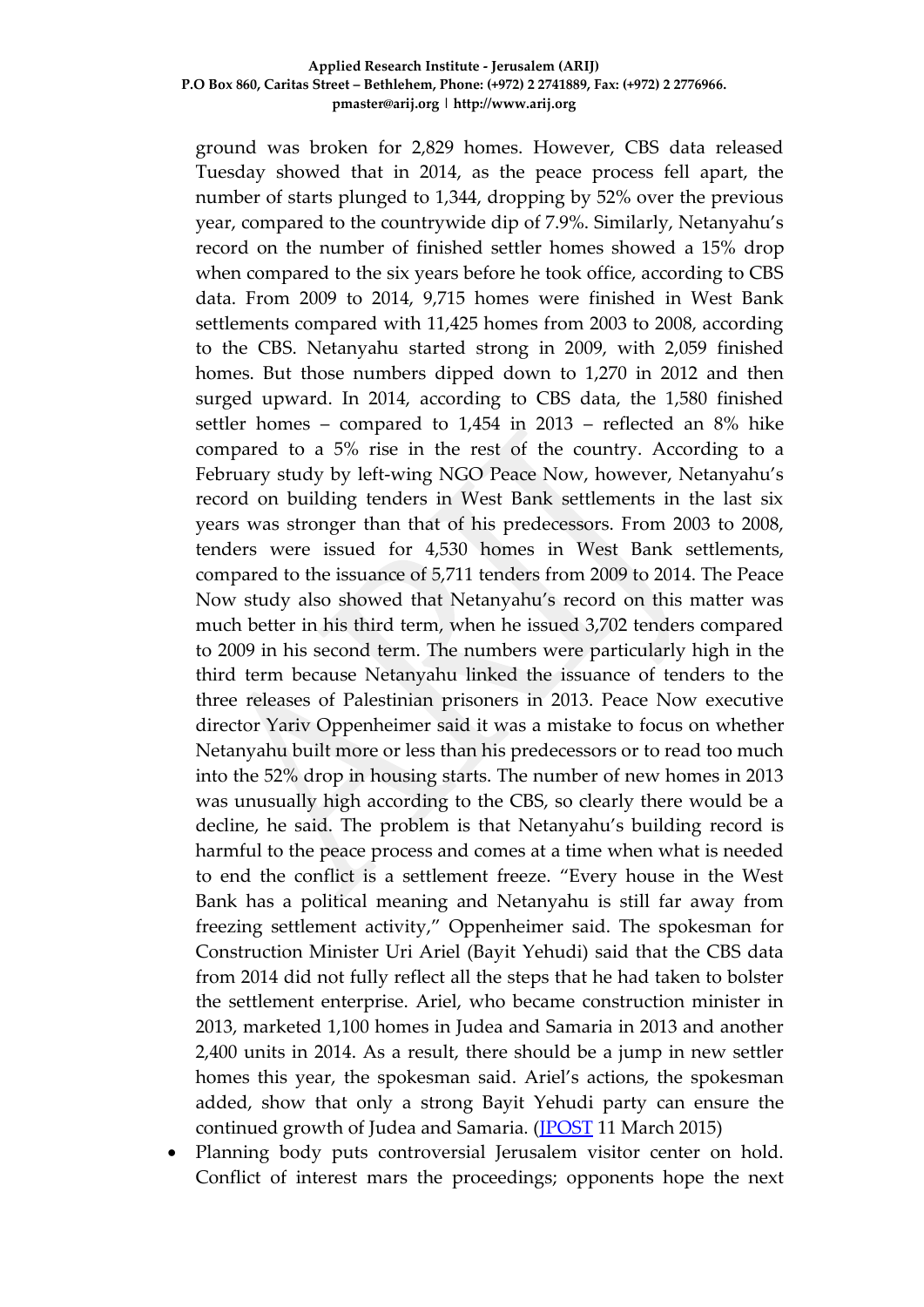government will block the plan. The National Planning and Building Council has postponed a decision on whether to set up a visitor center in Arab East Jerusalem because of a conflict of interest among one of its members. The council on Thursday ended its discussion on the controversial Kedem visitor center being planned by right-wing group Elad for the East Jerusalem neighborhood of Silwan. The council will hold its next meeting in May, two months after next week's election that will lead to the formation of a new government. Opponents hope the new government will move to block the plan. The Kedem center is designed to be a 16,000-square-meter (172,000 square feet), seven-story building overlooking Silwan, roughly 20 meters (66 feet) from Old City walls. According to the plan, the building will feature a floor devoted to archaeology, a large parking lot, classrooms, exhibition rooms, an auditorium, a gift shop, a restaurant, offices and a museum. Opponents of the plan include Silwan residents, architects, religious leaders and archaeologists. They say the building would damage the area's archaeological legacy and mar the view of the Old City walls, while not accounting for the needs of the Arab community. They say it would be a dangerous precedent of private construction in Jerusalem's most sensitive area. Petitions filed against the plan were also discussed at Thursday's meeting, where Jerusalem Mayor Nir Barkat spoke. Although Barkat rarely appears at planning-committee meetings, this is the second time he has shown up to defend the plan, which he says is vital for increasing tourism in the area. After Barkat left, an official from the Environmental Protection Ministry on the council, Shahar Solar, noted that his father Giora Solar was the project's conservation architect, which creates a conflict of interest. Following the announcement, a lawyer for NGO Ir Amim and archaeologist Yoni Mizrahi of archaeology NGO Emek Shaveh requested that the discussion be halted. [\(Haaretz](http://www.haaretz.com/news/national/.premium-1.646706) 13 March 2015)

 EU Planning Sanctions on Israel for 'Polarizing Jerusalem'. Leaked EU report blames Israel's "settlement activity" for the situation in Jerusalem, recommends sanctions. A new European Union (EU) report says that Jerusalem is at a "boiling point" and recommends sanctions against Israel over the "polarization" in the capital. The report, obtained by the British *Guardian* on Friday, says that Jerusalem has reached a dangerous boiling point of "polarization and violence" not seen since the end of the second intifada in 2005. The report calls for tougher European sanctions against Israel over its "continued settlement construction in the city", which it claims is exacerbating recent conflict. The leaked report describes the emergence of a "vicious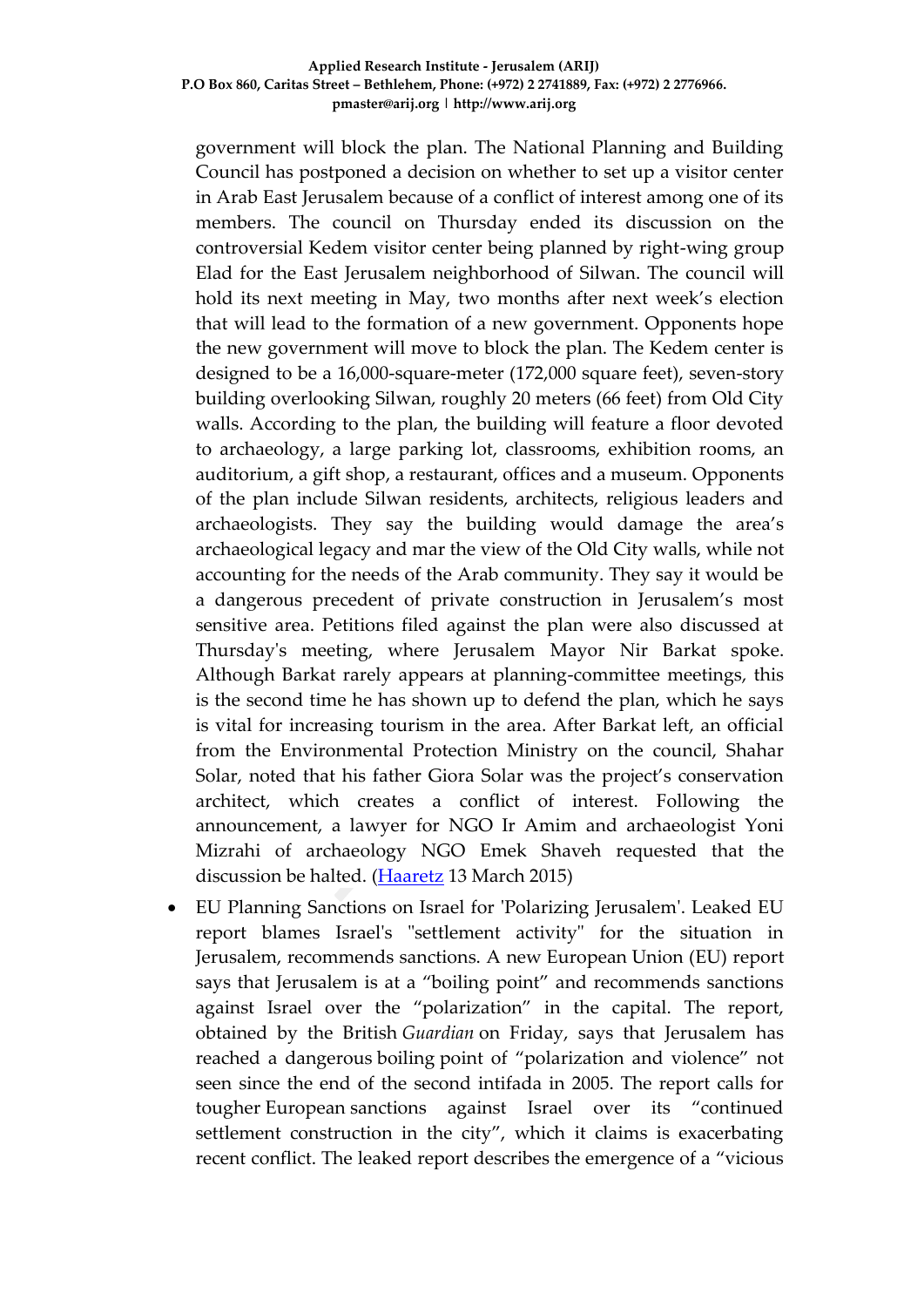cycle of violence… increasingly threatening the viability of the twostate solution", which it says has been stoked by the continuation of "systematic" settlement building by Israel in "sensitive areas" of Jerusalem, according to the *Guardian*. Among the recommendations in the report are: Potential new restrictions against "known violent settlers and those calling for acts of violence as regards immigration regulations in EU member states". Further coordinated steps to ensure consumers in the EU are able to exercise their right to informed choice in respect of settlement products in line with existing EU rules. New efforts to raise awareness among European businesses about the risks of working with settlements, and the advancement of voluntary guidelines for tourism operators to prevent support for settlement business. Well-informed European sources told the *Guardian* that the report reflects a strong desire from European governments for additional measures against Israel over its "continued settlementbuilding". The leaked report comes after Israeli officials said in February that EU member states **[were readying themselves](http://www.israelnationalnews.com/News/News.aspx/191160)** to enforce sanctions on Israel and will strike hours after the March 17 elections. The EU has a long history of pressuring Israel over "illegal settlement activity" in Jewish-owned areas of Judea and Samaria, which was declared legal by international law in the 2012 **[Levy Report](http://www.israelnationalnews.com/News/News.aspx/157709)**. While it criticizes Israel, an explosive expose by watchdog groups recently revealed that the EU **[is funding illegal settlement](http://www.israelnationalnews.com/News/News.aspx/191036)** in Judea and Samaria - by assisting the Palestinian Authority (PA) and pro-Palestinian groups in illegally grabbing land from Israel's area, Area C. Overall, the bloc has **[threatened Israel multiple](http://www.israelnationalnews.com/News/News.aspx/177055)  [times](http://www.israelnationalnews.com/News/News.aspx/177055)** to further its agenda in the Middle East, **[dangling](http://www.israelnationalnews.com/News/News.aspx/175209)  [unprecedented aid packages](http://www.israelnationalnews.com/News/News.aspx/175209)** to both Jerusalem and Ramallah if a twostate solution is implemented. However, it has **[denied threatening](http://www.israelnationalnews.com/News/News.aspx/180893)  [Israel](http://www.israelnationalnews.com/News/News.aspx/180893)** - or promoting the Boycott, Divestment, and Sanctions movement - on multiple occasions. [\(Israel National News](http://www.israelnationalnews.com/News/News.aspx/192941#.VQ0Rdo6Uepc) 20 March 2015)

 Israeli military prepares for possible violent uprising in West Bank. Central Command has completed a series of drills aimed at responding to a conflagration. Still, security services say an escalation is unlikely and cite Palestinian Authority efforts to prevent it. The Israel Defense Forces is preparing for the possibility of a violent uprising on the West Bank in the coming months. Still, the army does not necessarily expect a violent escalation in the wake of the results of the Israeli election, and they are aware that the Palestinians are imposing restraint in an attempt to prevent an uprising. The Central Command is presently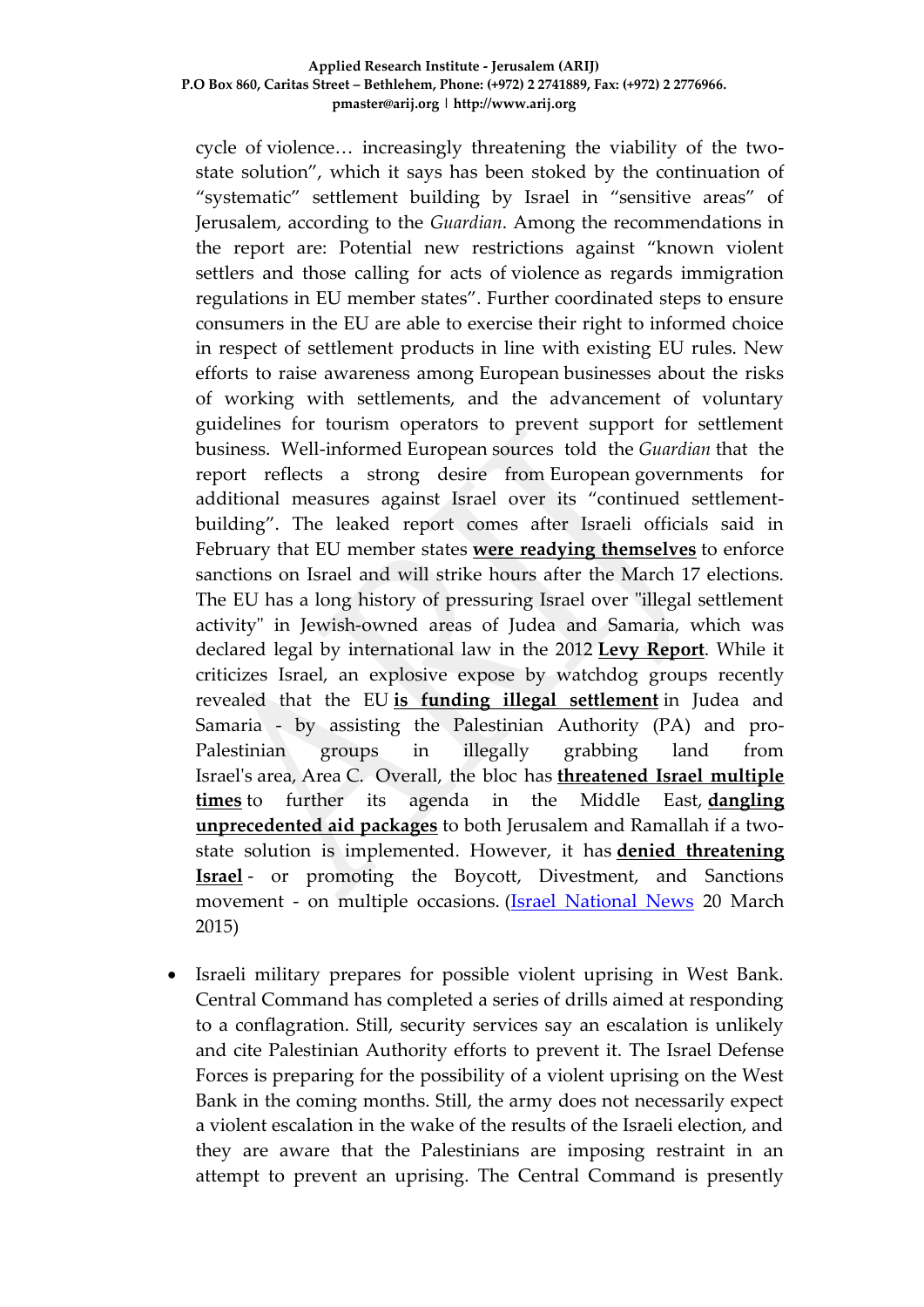completing a series of maneuvers and training exercises designed to prepare the forces for a scenario of confrontation with the Palestinians. In this context maneuvers were carried out in the Central Command, in the divisions and the brigades as well as training exercises in regular army and reserve units. In the past months there has been a large gap between the tense atmosphere in diplomatic relations between Israel and the Palestinian Authority, in light of the Palestinian request to join the International Criminal Court in The Hague and the Israeli reaction of freezing the tax money to which the Palestinians are entitled, and the situation on the ground. Security coordination between the IDF and the Shin Bet security services and the Palestinian security services continues as usual for now, despite Palestinian threats to discontinue it. The coordination is based on shared interests of the two sides and the desire of both to prevent a violent clash. At this point the Israeli defense establishment sees little willingness on the part of the Palestinian public to take part in large popular anti-Israel demonstrations, along with continued Palestinian Authority efforts to prevent a conflagration, mainly for fear of the major damage they anticipate to Palestinian society and the Palestinian economy, like that which occurred during the period of the second intifada. The most acute change in circumstances on the West Bank resulted from the freeze on the tax money collected by Israel for the Palestinians. To date about 1.5 billion shekels (\$374 million) have been frozen in three months, along with additional funds worth about 1 billion shekels, which are held by Israel (on the other hand, the debt of the Palestinian electric companies to the Israel Electric Corporation is estimated at about 1.7 billion shekels). The tax freeze has forced the PA to adopt a policy of harsh budgetary restraint, and in recent months Palestinian civil service workers have received only about 60 percent of their monthly salary. In an attempt to relieve the economic pressure to some extent, the IDF, with the approval of the Netanyahu government, allowed an increase of about 10,000 in the number of Palestinian laborers allowed to work in Israel and in the settlements, and an increase in the number of entry visas for Palestinian merchants from the West Bank into Israel. On the West Bank there has been a significant rise in recent months in Hamas attempts to activate terror squads by means of the external command headquarters in Turkey and the Gaza Strip. Both the Palestinian Authority and Israel have arrested dozens of Hamas men from the West Bank, members of various groups suspected of planning terror attacks. Islamic Jihad has also increased its military activity, mainly in the northern West Bank. Israel has also identified renewed activity, independent and unmonitored, by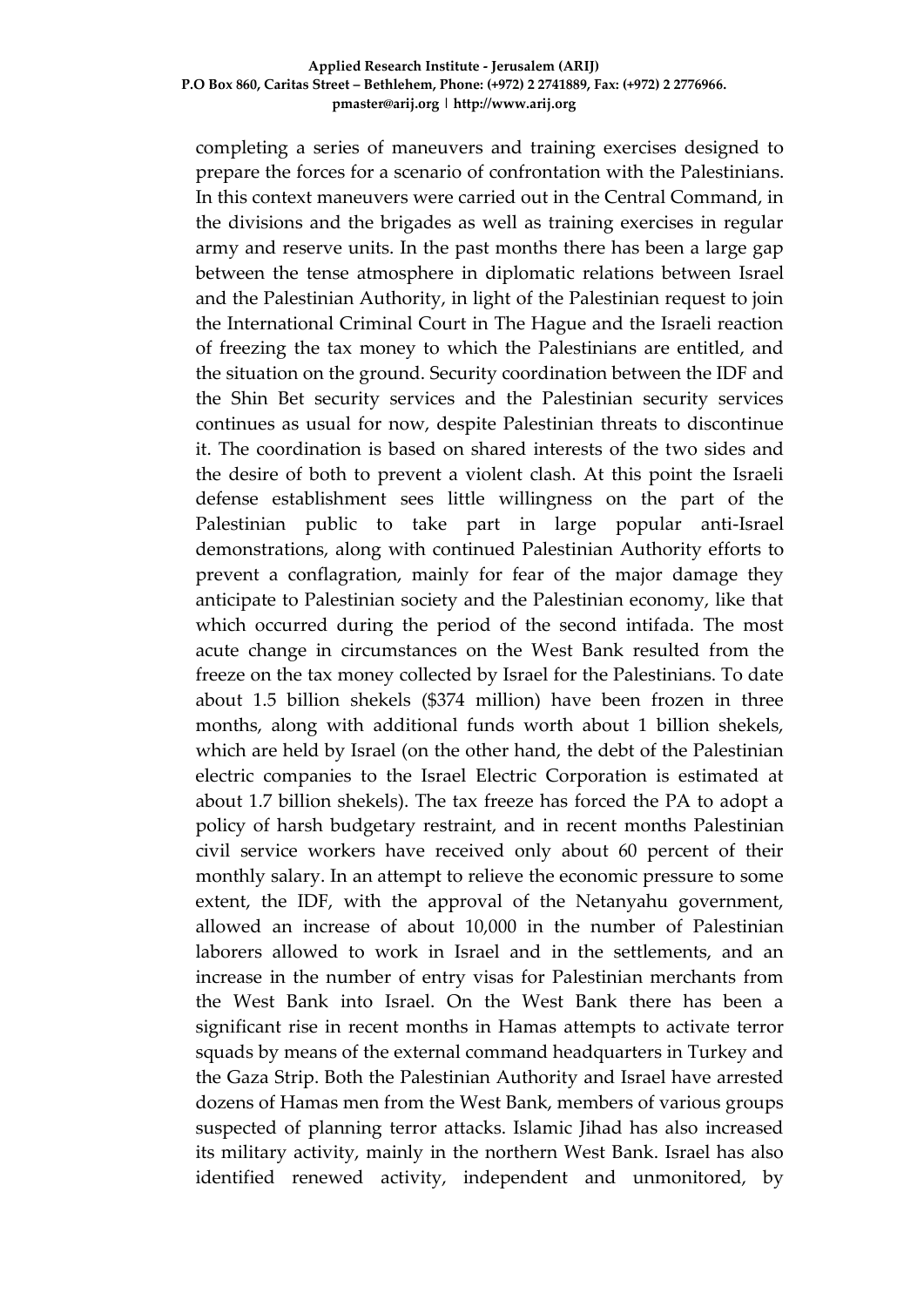members of Tanzim, the popular movement of Fatah, some of whose members defy the PA. There is a fear that in the event of an escalation in terror Tanzim members will once again take part, as happened during the second intifada. [\(Haaretz](http://www.haaretz.com/news/diplomacy-defense/.premium-1.648419) 24 March 2015)

 Israel applies its penal code across the West Bank. In a key exception, however, Palestinians may not ward off settler attacks. Central Command chief Nitzan Alon signed an order applying Israel's penal code to Palestinians in the West Bank, hours before he left office earlier this week. The new order's significance is mainly declarative. Parts of the Israeli penal code have already been adopted by military judges in the West Bank. And in general, arrest, detention and penal procedures are significantly harsher when applied to West Bank Palestinians than to Israeli citizens. However, an aspect that will not apply to the West Bank is the so-called Shai Dromi amendment enacted in 2008, which exempts a person from criminal responsibility for an "act urgently required to ward off someone who breaks into his home, business or farm." This aspect would have let Palestinians ward off settler attacks without bearing criminal responsibility. Attorney Smadar Ben-Natan, who researches military law, told Haaretz that while the move is positive, since the Israeli penal code contains clearer definitions, it would also confuse Palestinian defendants and attorneys. "It provides a whole world of precedents and terms they are unfamiliar with," she said. "Also, the amendment (the order) continues the application of foreign law in the West Bank without considering the possibilities of using local Palestinian law." Palestinian civilians are tried in military courts in the West Bank based on the Defense (Emergency) Regulations introduced by the British in Mandatory Palestine, the Jordanian penal code and orders issued by the Central Command. In 1994, at the initiative of Prof. Mordechai Kremnitzer, Israel introduced Amendment 39 in Israel proper, redefining the offenses in its penal code. The new definitions require proving the existence of criminal intention; they also introduce the element of negligence and the notion of an offense that was attempted but did not succeed . The definitions distinguish between a perpetrator, abettor and someone who persuades another to commit a crime. The amendment also contains exemptions from criminal responsibility, such as in cases of children under 12, insanity and a lack of self-control. In the past decade the military prosecution has prepared the grounds for applying the amendment to the West Bank. The decision was delayed by the Shin Bet security service, which argued that the definitions of persuader and